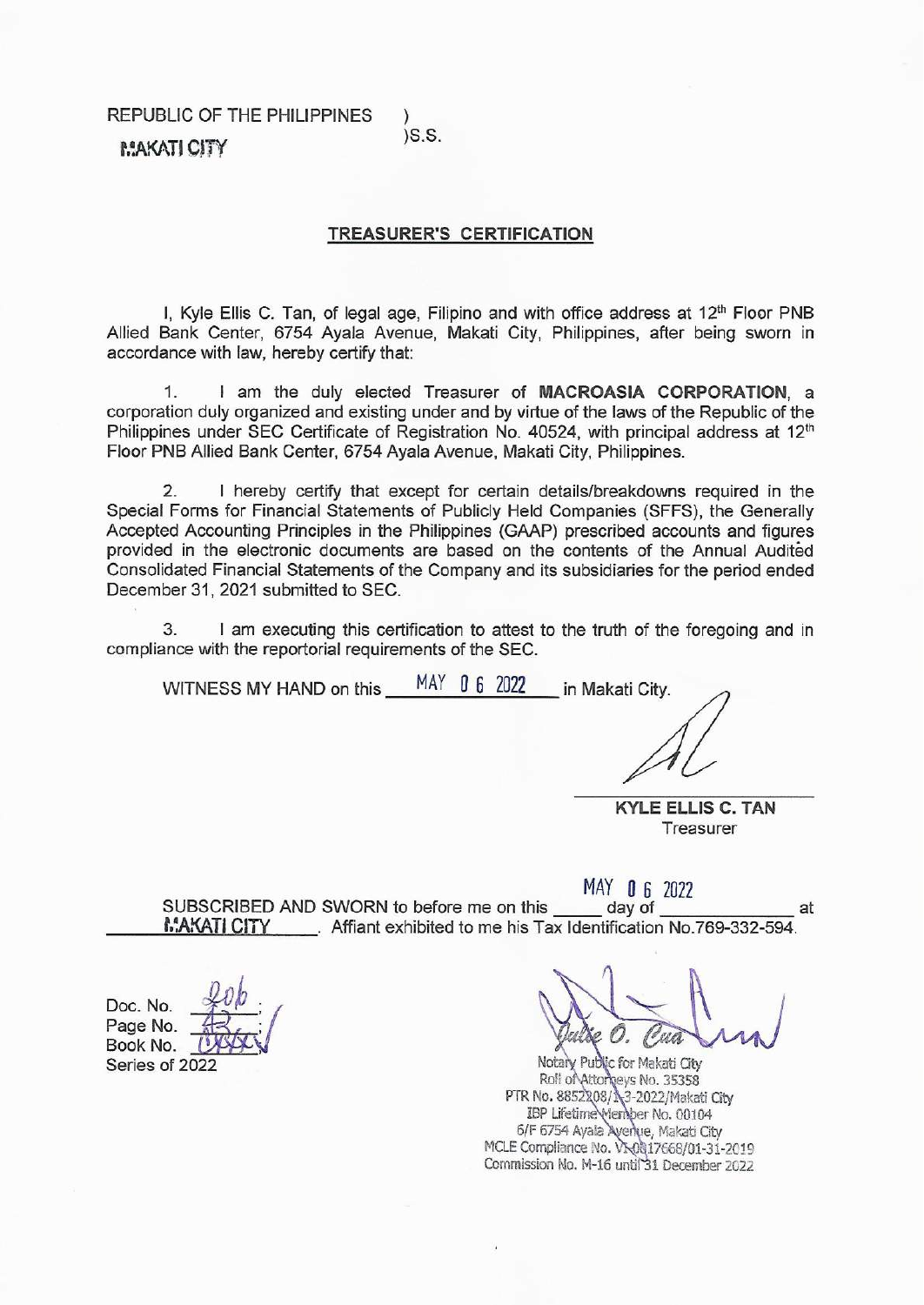Control No.:

PHFS (rev 2006) Form Type:

#### SPECIAL FORM FOR FINANCIAL STATEMENTS OF PUBLICLY-HELD AND INVESTMENT COMPANIES

CURRENT ADDRESS:

8840-2001

TEL. NO.:

# NAME OF CORPORATION: MACROASIA CORPORATION AND SUBSIDIARIES (CONSOLIDATED)

12th Floor PNB Allied Bank Center, 6754 Ayala Avenue, Makati City

FAX NO.: 8840-1892

COMPANY TYPE : AVIATION-RELATED SUPPORT BUSINESSES

PSIC:

If these are based on consolidated financial statements, please so indicate in the caption.

## Table 1. Balance Sheet

| FINANCIAL DATA                                                                                                                                                | 2021                     | 2020                      |
|---------------------------------------------------------------------------------------------------------------------------------------------------------------|--------------------------|---------------------------|
|                                                                                                                                                               | $($ in P'000)            | (in P'000)                |
| A. ASSETS $(A.1 + A.2 + A.3 + A.4 + A.5 + A.6 + A.7 + A.8 + A.9 + A.10)$                                                                                      | 10,470,087               | 10,389,628                |
| A.1 Current Assets (A.1.1 + A.1.2 + A.1.3 + A.1.4 + A.1.5)                                                                                                    | 2,404,612                | 3,449,837                 |
| A.1.1 Cash and cash equivalents $(A.1.1.1 + A.1.1.2 + A.1.1.3)$                                                                                               | 503,648                  | 1,268,775                 |
| A.1.1.1 On hand                                                                                                                                               | 3,832                    | 4,511                     |
| A.1.1.2 In domestic banks/entities                                                                                                                            | 499,388                  | 1,263,049                 |
| A.1.1.3 In foreign banks/entities                                                                                                                             | 427                      | 1,215                     |
| A.1.2 Trade and Other Receivables (A.1.2.1 + A.1.2.2)                                                                                                         | 1,369,053                | 1,766,913                 |
| A.1.2.1 Due from domestic entities (A.1.2.1.1 + A.1.2.1.2 + A.1.2.1.3 + A.1.2.1.4)                                                                            | 1,180,391                | 1,575,461                 |
| A.1.2.1.1 Due from customers (trade)                                                                                                                          | 260,363                  | 208,974                   |
| A.1.2.1.2 Due from related parties                                                                                                                            | 828,122                  | 1,300,374                 |
| A.1.2.1.3 Others, specify (A.1.2.1.3.1 + A.1.2.1.3.2)                                                                                                         | 155,352                  | 157,534                   |
| A.1.2.1.3.1 Advances to officers and employees                                                                                                                | 14,706                   | 21,392                    |
| A.1.2.1.3.2 Accrued interest and others                                                                                                                       | 140,647                  | $\overline{136, 142}$     |
| A.1.2.1.4 Allowance for doubtful accounts (negative entry)                                                                                                    | (63, 446)                | (91, 422)                 |
| A.1.2.2 Due from foreign entities, specify                                                                                                                    | 188,661                  | 191,452                   |
| $(A.1.2.2.1 + A.1.2.2.2 + A.1.2.2.3 + A.1.2.2.4)$                                                                                                             |                          |                           |
| A.1.2.2.1 Due from customers (trade)                                                                                                                          | 188,661                  | 191,452                   |
| A.1.2.2.2                                                                                                                                                     | $\blacksquare$           | $\bullet$                 |
| A.1.2.2.3                                                                                                                                                     | $\blacksquare$           | $\sim$                    |
| A.1.2.2.4 Allowance for doubtful accounts (negative entry)                                                                                                    | $\mathbb{L}$             | $\mathbb{L}^+$            |
| A.1.3 Inventories (A.1.3.1 + A.1.3.2 + A.1.3.3 + A.1.3.4 + A.1.3.5 + A.1.3.6)                                                                                 | 102,299                  | 79,619                    |
| A.1.3.1 Raw materials and supplies                                                                                                                            | 58,687                   | 47,282                    |
| A.1.3.2 Goods in process (including unfinished goods, growing crops, unfinished seeds)                                                                        | $\overline{\phantom{0}}$ | $\blacksquare$            |
| A.1.3.3 Finished goods                                                                                                                                        | $\overline{\phantom{a}}$ | $\omega$                  |
| A.1.3.4 Merchandise/Goods in transit                                                                                                                          | $\overline{\phantom{a}}$ | $\sim$                    |
| A.1.3.5 Unbilled Services (in case of service providers)                                                                                                      | L.                       | $\mathbb{Z}^{\mathbb{Z}}$ |
| A.1.3.6 Others, specify (A.1.3.6.1 + A.1.3.6.2)                                                                                                               | 43,612                   | 32,337                    |
| A.1.3.6.1 Food and beverage - net of allowance for probable losses                                                                                            | 43,612                   | 32,337                    |
| A.1.3.6.2                                                                                                                                                     | $\blacksquare$           | $\sim$                    |
| A.1.4 Financial Assets other than Cash/Receivables/Equity investments (A.1.4.1 + A.1.4.2 + A.1.4.3                                                            |                          | $\mathbf{r}$              |
| $+A.1.4.4 + A.1.4.5 + A.1.4.6$                                                                                                                                |                          |                           |
| A.1.4.1 Financial Assets at Fair Value through Profit or Loss - issued by domestic entities:<br>$(A.1.4.1.1 + A.1.4.1.2 + A.1.4.1.3 + A.1.4.1.4 + A.1.4.1.5)$ | $\overline{\phantom{a}}$ | ä,                        |
| A.1.4.1.1 National Government                                                                                                                                 | $\overline{a}$           |                           |
| A.1.4.1.2 Public Financial Institutions                                                                                                                       | ÷.                       | $\blacksquare$            |
| A.1.4.1.3 Public Non-Financial Institutions                                                                                                                   | $\mathbf{r}$             | $\blacksquare$            |
| A.1.4.1.4 Private Financial Institutions                                                                                                                      | $\blacksquare$           | $\sim$                    |
| A.1.4.1.5 Private Non-Financial Institutions                                                                                                                  | $\overline{a}$           | $\blacksquare$            |
| A.1.4.2 Held to Maturity Investments - issued by domestic entities:                                                                                           | ÷,                       |                           |
| $(A.1.4.2.1 + A.1.4.2.2 + A.1.4.2.3 + A.1.4.2.4 + A.1.4.2.5)$                                                                                                 |                          |                           |
| A.1.4.2.1 National Government                                                                                                                                 | $\blacksquare$           | $\mathbf{r}$              |
| A.1.4.2.2 Public Financial Institutions                                                                                                                       | $\blacksquare$           | $\sim$                    |
| A.1.4.2.3 Public Non-Financial Institutions                                                                                                                   | $\blacksquare$           | $\blacksquare$            |
| A.1.4.2.4 Private Financial Institutions                                                                                                                      | $\overline{a}$           | $\blacksquare$            |
| A.1.4.2.5 Private Non-Financial Institutions                                                                                                                  |                          |                           |

NOTE:

Domestic corporations are those which are incorporated under Philippine laws or branches/subsidiaries of foreign corporations that are licensed to do business in the Philippines where the center of economic interest or activity is within the Philippines. On the other hand, foreign corporations are those that are incorporated abroad, including branches of Philippine corporations operating abroad.

Financial Institutions are corporations principally engaged in financial intermediation, facilitating financial intermediation, or auxiliary financial services. Non-Financial institutions refer to corporations that are primarily engaged in the production of market goods and non-financial services.

This special form is applicable to Investment Companies and Publicly-held Companies (enumerated in Section 17.2 of the Securities Regulation Code (SRC), except banks and insurance companies). As a supplemental form to PHFS, it shall be used for reporting Consolidated Financial Statements of Parent corporations and their subsidiaries.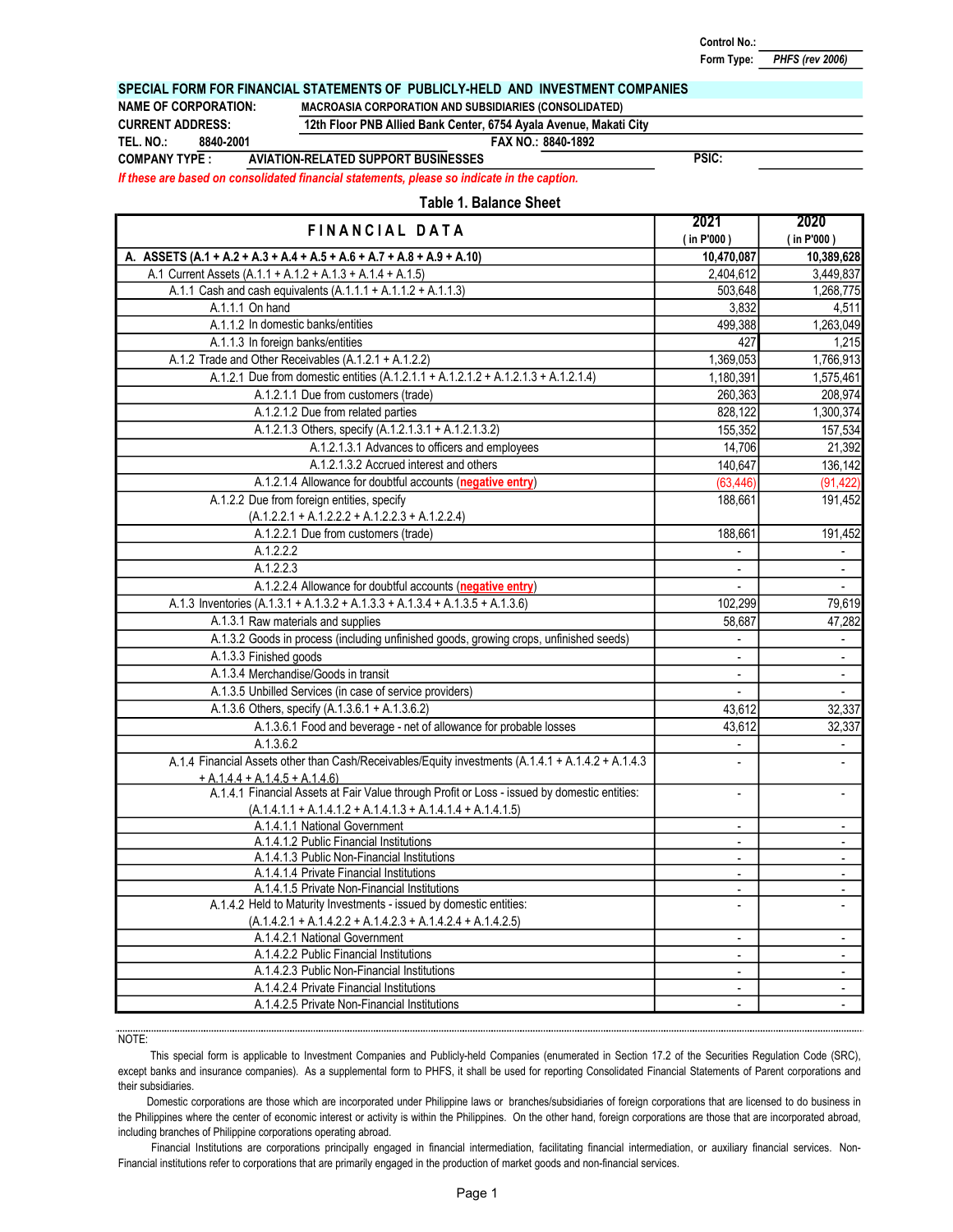Control No.:

PSIC:

Form Type: PHFS (rev 2006)

#### SPECIAL FORM FOR FINANCIAL STATEMENTS OF PUBLICLY-HELD AND INVESTMENT COMPANIES

CURRENT ADDRESS:

TEL. NO.:

8840-2001

#### NAME OF CORPORATION: MACROASIA CORPORATION AND SUBSIDIARIES (CONSOLIDATED) 12th Floor PNB Allied Bank Center, 6754 Ayala Avenue, Makati City

#### FAX NO.: 8840-1892

If these are based on consolidated financial statements, please so indicate in the caption. COMPANY TYPE : AVIATION-RELATED SUPPORT BUSINESSES

| FINANCIAL DATA                                                                                                   | 2021<br>$($ in P'000)       | 2020<br>(in P'000) |
|------------------------------------------------------------------------------------------------------------------|-----------------------------|--------------------|
| A.1.4.3 Loans and Receivables - issued by domestic entities:                                                     |                             |                    |
| $(A.1.4.3.1 + A.1.4.3.2 + A.1.4.3.3 + A.1.4.3.4 + A.1.4.3.5)$                                                    |                             |                    |
| A.1.4.3.1 National Government                                                                                    |                             |                    |
| A.1.4.3.2 Public Financial Institutions                                                                          |                             |                    |
| A.1.4.3.3 Public Non-Financial Institutions                                                                      | $\sim$                      | $\sim$             |
| A.1.4.3.4 Private Financial Institutions                                                                         |                             |                    |
| A.1.4.3.5 Private Non-Financial Institutions                                                                     | $\blacksquare$              | $\blacksquare$     |
| A.1.4.4 Available-for-sale financial assets - issued by domestic entities:                                       |                             |                    |
| $(A.1.4.4.1 + A.1.4.4.2 + A.1.4.4.3 + A.1.4.4.4 + A.1.4.4.5)$                                                    |                             |                    |
| A.1.4.4.1 National Government                                                                                    |                             |                    |
| A.1.4.4.2 Public Financial Institutions                                                                          | $\blacksquare$              | $\sim$             |
| A.1.4.4.3 Public Non-Financial Institutions                                                                      | $\blacksquare$              | $\blacksquare$     |
| A.1.4.4.4 Private Financial Institutions                                                                         |                             | $\blacksquare$     |
| A.1.4.4.5 Private Non-Financial Institutions                                                                     | $\sim$                      | $\sim$             |
| A.1.4.5 Financial Assets issued by foreign entities: (A.1.4.5.1+A.1.4.5.2+A.1.4.5.3+A.1.4.5.4)                   |                             |                    |
|                                                                                                                  | $\blacksquare$              | $\blacksquare$     |
| A.1.4.5.1 Financial Assets at fair value through profit or loss                                                  | $\sim$                      | $\blacksquare$     |
| A.1.4.5.2 Held-to-maturity investments                                                                           | $\sim$                      | $\sim$             |
| A.1.4.5.3 Loans and Receivables                                                                                  | $\blacksquare$              | $\sim$             |
| A.1.4.5.4 Available-for-sale financial assets                                                                    |                             | $\sim$             |
| A.1.4.6 Allowance for decline in market value (negative entry)                                                   | ÷.                          | $\mathbf{r}$       |
| A.1.5 Other Current Assets (state separately material items) (A.1.5.1 + A.1.5.2 + A.1.5.3)                       | 429,613                     | 334,530            |
| A.1.5.1 Input taxes                                                                                              | 232,501                     | 175,852            |
| A.1.5.2 Tax Credit Certificates                                                                                  |                             |                    |
| A.1.5.3 Prepaid expenses and others                                                                              | 197,112                     | 158,679            |
| A.2 Property, plant, and equipment (A.2.1 + A.2.2 + A.2.3 + A.2.4 + A.2.5 + A.2.6 + A.2.7 + A.2.8)               | 2,352,762                   | 2,441,913          |
| A.2.1 Land and land improvements                                                                                 | 438,599                     | 437,374            |
| A.2.2 Building and leasehold improvements                                                                        | 1.014.663                   | 992.146            |
| A.2.3 Machinery and equipment (on hand and in transit)                                                           | 1.146.221                   | 1.020.817          |
| A.2.4 Transportation/motor vehicles, automotive equipment, autos and trucks, and delivery equipment              | 405.855                     | 386.682            |
| A.2.5 Others. specify (A.2.5.1 + A.2.5.2 + A.2.5.3 + A.2.5.4 + A.2.5.5)                                          | 1.441.086                   | 1.464.558          |
| A2.5.1 Aviation equipment                                                                                        | 883.879                     | 828.567            |
| A2.5.2 Office furniture. fixtures and equipment                                                                  | 224.860                     | 201.633            |
| A2.5.3 Construction in progress                                                                                  | 302.144                     | 404.154            |
| A2.5.4 Water pipelines                                                                                           | 2.778<br>27.425             | 2.778              |
| A2.5.5 Drilling equipment<br>A.2.6 Appraisal increase, specify (A.2.6.1 + A.2.6.2 + A.2.6.3 + A.2.6.4 + A.2.6.5) | $\sim$                      | 27,425<br>$\sim$   |
| A.2.6.1                                                                                                          |                             | $\blacksquare$     |
| A.2.6.2                                                                                                          |                             |                    |
| A.2.6.3                                                                                                          | $\sim$                      | $\blacksquare$     |
| A.2.6.4                                                                                                          | $\overline{\phantom{a}}$    | $\blacksquare$     |
| A.2.6.5                                                                                                          | $\blacksquare$              | $\sim$             |
| A.2.7 Accumulated Depreciation (negative entry)                                                                  | (2.093.661)                 | (1.859.664)        |
| A.2.8 Impairment Loss or Reversal (if loss, negative entry)                                                      | $\sim$                      |                    |
| A.3 Investments accounted for using the equity method $(A.3.1 + A.3.2 + A.3.3 + A.3.4)$                          | 1,850,409                   | 1,365,403          |
| A.3.1 Equity in domestic subsidiaries/affiliates                                                                 | 1.070.024                   | 541.241            |
| A.3.2 Equity in foreign branches/subsidiaries/affiliates                                                         | 780.384                     | 824,162            |
| A.3.3 Others, specify $(A.3.3.1 + A.3.3.2 + A.3.3.3 + A.3.3.4 + A.3.3.5)$                                        |                             |                    |
| A.3.3.1                                                                                                          | $\blacksquare$              | $\blacksquare$     |
| A.3.3.2                                                                                                          |                             | $\sim$             |
| A.3.3.3                                                                                                          | $\blacksquare$              | $\sim$             |
| A.3.3.4                                                                                                          |                             |                    |
| A.3.3.5                                                                                                          | $\mathcal{L}_{\mathcal{A}}$ | $\sim$             |
| A.4 Investment Property                                                                                          | 143.852                     | 143.852            |
| A.5 Biological Assets                                                                                            |                             |                    |
| A.6 Intangible Assets<br>A.6.1 Maior item/s. specify (A.6.1.1 + A.6.1.2)                                         | 582.984<br>582.984          | 591.671<br>591.671 |
| A.6.1.1 Service concession right                                                                                 | 418.804                     | 422.446            |
| A.6.1.2 Customer contract and relationship                                                                       | 54.865                      | 58.256             |
| A.6.1.3 Right-to-use of water permits                                                                            | 109.314                     | 110.969            |
| A.6.2 Others, specify $(A.6.2.1 + A.6.2.2)$                                                                      |                             |                    |
| A.6.2.1                                                                                                          | $\sim$                      | $\sim$             |
| A.6.2.2                                                                                                          | $\blacksquare$              | $\sim$             |
| A.7 Assets Classified as Held for Sale                                                                           |                             |                    |
| A.8 Assets included in Disposal Groups Classified as Held for Sale Page 2                                        |                             |                    |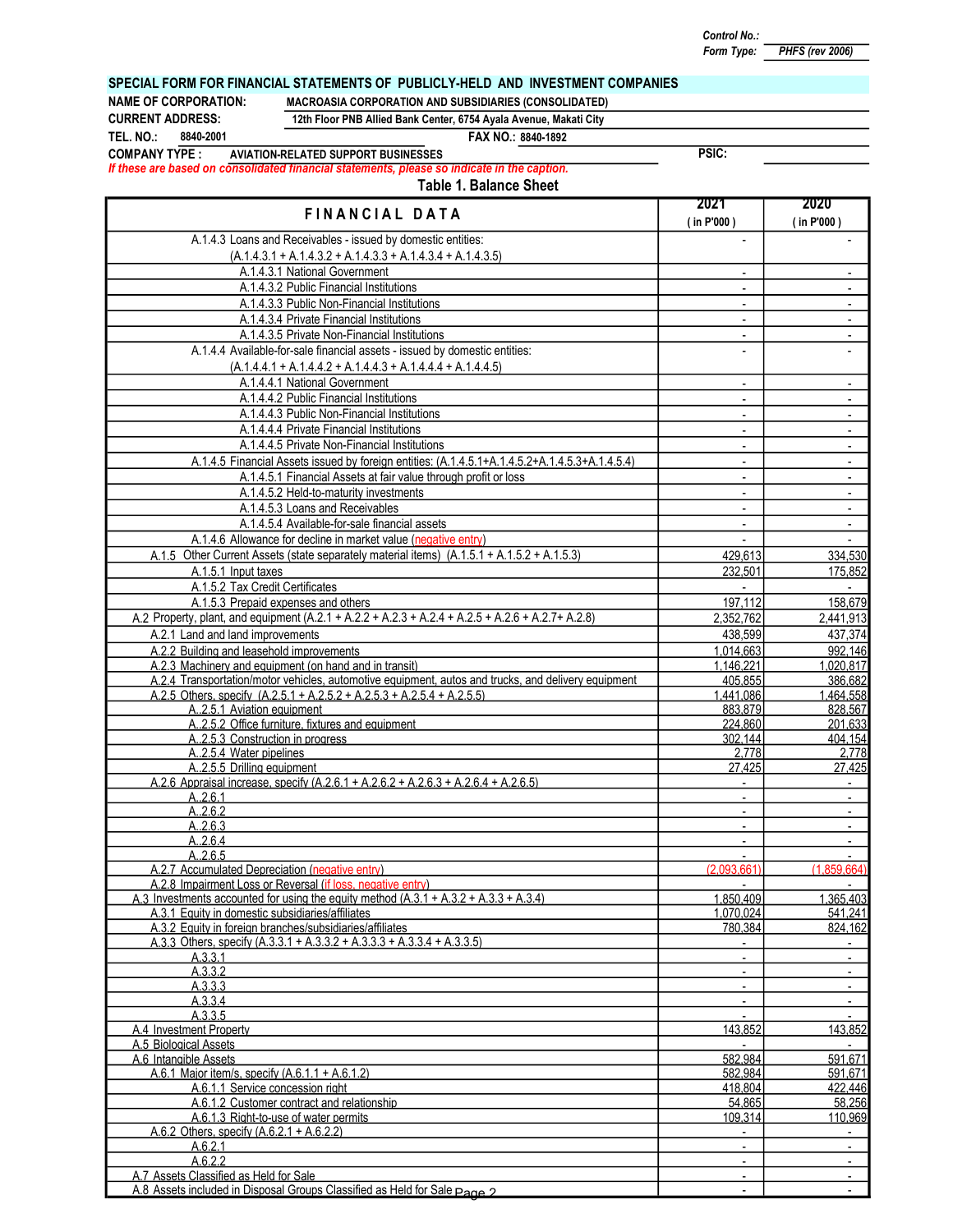Form Type: PHFS (rev 2006) Control No.:

#### SPECIAL FORM FOR CONSOLIDATED FINANCIAL STATEMENTS OF PUBLICLY-HELD AND INVESTMENT COMPANIES

NAME OF CORPORATION: MACROASIA CORPORATION AND SUBSIDIARIES (CONSOLIDATED)

CURRENT ADDRESS: 8840-2001

# 12th Floor PNB Allied Bank Center, 6754 Ayala Avenue, Makati City

FAX NO.: TEL. NO.: 8840-1892

COMPANY TYPE : AVIATION-RELATED SUPPORT BUSINESSES

PSIC:

If these are based on consolidated financial statements, please so indicate in the caption.

|                                                                                                                       | 2021                                                 | 2020                                       |
|-----------------------------------------------------------------------------------------------------------------------|------------------------------------------------------|--------------------------------------------|
| FINANCIAL DATA                                                                                                        | (in P'000)                                           | (in P'000)                                 |
| A.9 Long-term receivables (net of current portion) $(A.9.1 + A.9.2 + A.9.3)$                                          | $\blacksquare$                                       | $\sim$                                     |
| A.9.1 From domestic entities, specify $(A.9.1.1 + A.9.1.2 + A.9.1.3)$                                                 | $\blacksquare$                                       | $\blacksquare$                             |
| A.9.1.1                                                                                                               | $\blacksquare$                                       | $\sim$                                     |
| A.9.1.2                                                                                                               | $\overline{\phantom{a}}$                             | $\overline{\phantom{a}}$                   |
| A.9.1.3                                                                                                               | $\mathbf{r}$                                         |                                            |
| A.9.2 From foreign entities, specify $(A.9.2.1 + A.9.2.2 + A.9.2.3)$                                                  | $\blacksquare$                                       |                                            |
| A.9.2.1                                                                                                               | $\overline{\phantom{a}}$                             |                                            |
| A.9.2.2                                                                                                               | $\blacksquare$                                       | $\blacksquare$                             |
| A.9.2.3                                                                                                               | $\overline{\phantom{a}}$                             | $\overline{\phantom{a}}$                   |
| A.9.3 Allowance for doubtful accounts, net of current portion (negative entry)                                        | $\blacksquare$                                       | $\Delta$                                   |
| A.10 Other Assets (A.10.1 + A.10.2 + A.10.3 + A.10.4 + A.10.5)                                                        | 3.135.468                                            | 2.396.951                                  |
| A.10.1 Deferred charges - net of amortization                                                                         | 263.276                                              | 46.205                                     |
| A.10.2 Deferred Income Tax and Input taxes-net<br>A.10.3 Advances to contractors                                      | 301,723<br>48.351                                    | 293,064<br>47.446                          |
| A.10.4 Others, specify (A.10.4.1 + A.10.4.2 + A.10.4.3 + A.10.4.4+A.10.4.5+A.10.4.6+A.10.4.7)                         | 2.522.117                                            | 2.010.236                                  |
| A.10.4.1 Deferred project costs                                                                                       | 42,783                                               | 42,783                                     |
| A.10.4.2 Deposits                                                                                                     | 40.316                                               | 44.211                                     |
| A.10.4.3 Goodwill                                                                                                     | 127.842                                              | 127.842                                    |
| A.10.4.4 Prepayment and others                                                                                        | 159,549                                              | 89,073                                     |
| A.10.4.5 Net investment in lease                                                                                      | 1,177,554                                            | 1,175,653                                  |
| A.10.4.6 Right-of-use assets                                                                                          | 890,917                                              | 462,518                                    |
| A.10.4.7 Equity investments designated at FVTOCI/AFS investments                                                      | 83,156                                               | 68,156                                     |
| A.10.5 Allowance for write-down of deferred charges/bad accounts (negative entry)                                     |                                                      |                                            |
| B. LIABILITIES (B.1 + B.2 + B.3 + B.4 + B.5)                                                                          | 5,532,099                                            | 5,647,087                                  |
| B.1 Current Liabilities (B.1.1 + B.1.2 + B.1.3 + B.1.4 + B.1.5 + B.1.6 + B.1.7)                                       | 2.174.495                                            | 2.591.559                                  |
| B.1.1 Trade and Other Payables to Domestic Entities                                                                   | 2.122.796                                            | 2,543,849                                  |
| $(B.1.1.1 + B.1.1.2 + B.1.1.3 + B.1.1.4 + B.1.1.5 + B.1.1.6)$                                                         |                                                      |                                            |
| B.1.1.1 Loans/Notes Payables                                                                                          | 630.278                                              | 835.137                                    |
| B.1.1.2 Trade Payables                                                                                                | 532.799                                              | 769,640                                    |
| B.1.1.3 Payables to Related Parties                                                                                   | 183,508                                              | 265,004                                    |
| B.1.1.4 Advances from Directors, Officers, Employees and Principal Stockholders                                       | $\blacksquare$                                       |                                            |
| B.1.1.5 Accruals, specify material items (B.1.1.5.1 + B.1.1.5.2 + B.1.1.5.3)                                          | 280,687                                              | 287,749                                    |
| B.1.1.5.1 Utilities and others                                                                                        | 262.996                                              | 262,561                                    |
| B.1.1.5.2 Payables to contractors<br>B.1.1.5.3                                                                        | 17.691                                               | 25,188                                     |
| <u>B.1.1.6 Others, specify (B.1.1.6.1 + B.1.1.6.2 + B.1.1.6.3)</u>                                                    | 495,523                                              | 386,319                                    |
| B.1.1.6.1 Payable to government agencies                                                                              | 130,528                                              | 141,327                                    |
| B.1.1.6.2 Non-trade                                                                                                   | 286,520                                              | 165,562                                    |
| B.1.1.6.3 Unearned revenue                                                                                            | 78.475                                               | 79,430                                     |
| B.1.2 Trade and Other Payables to Foreign Entities (specify) (B.1.2.1 + B.1.2.2 + B.1.2.3)                            | $\blacksquare$                                       | $\sim$                                     |
| B.1.2.1                                                                                                               | $\blacksquare$                                       | $\sim$                                     |
| B.1.2.2                                                                                                               | $\overline{\phantom{a}}$                             | $\sim$                                     |
| B.1.2.3                                                                                                               | $\overline{\phantom{a}}$                             | $\sim$                                     |
| B.1.3 Provisions                                                                                                      | $\mathbb{Z}^+$                                       | $\sim$                                     |
| B.1.4 Financial Liabilities (excluding Trade and Other Payables and Provisions)                                       | 15,607                                               | 15,607                                     |
| $(B.1.4.1 + B.1.4.2 + B.1.4.3 + B.1.4.4 + B.1.4.5)$                                                                   |                                                      |                                            |
| B.1.4.1 Current portion of lease liabilities                                                                          | 15,607                                               | 15,607                                     |
| B.1.4.2                                                                                                               | $\overline{\phantom{a}}$                             | $\blacksquare$                             |
| B.1.4.3                                                                                                               | $\overline{\phantom{a}}$                             | $\blacksquare$                             |
| B.1.4.4                                                                                                               |                                                      |                                            |
| B.1.4.5                                                                                                               | $\blacksquare$                                       | $\blacksquare$                             |
| B.1.5 Liabilities for Current Tax                                                                                     | 4,124                                                | 135                                        |
| B.1.6 Deferred Tax Liabilities                                                                                        |                                                      |                                            |
| B.1.7 Others, specify (If material, state separately; indicate if the item is payable to public/private or            | 31,968                                               | 31,968                                     |
| financial/non-financial institutions) (B.1.7.1 + B.1.7.2 + B.1.7.3 + B.1.7.4 + B.1.7.5 + B.1.7.6)                     |                                                      |                                            |
| B.1.7.1 Dividends declared and not paid at balance sheet date                                                         | 31.968                                               | 31,968                                     |
| B.1.7.2 Acceptances Payable                                                                                           |                                                      |                                            |
| <b>B.1.7.3</b> Liabilities under Trust Receipts                                                                       |                                                      | $\blacksquare$                             |
| B.1.7.4 Portion of Long-term Debt Due within one year                                                                 | $\overline{\phantom{a}}$                             | $\sim$                                     |
| B.1.7.5 Deferred Income<br>B.1.7.6 Any other current liability in excess of 5% of Total Current Liabilities, specify: | $\overline{\phantom{a}}$                             | $\overline{\phantom{a}}$                   |
| B.1.7.6.1                                                                                                             | $\overline{\phantom{a}}$<br>$\overline{\phantom{a}}$ | $\overline{\phantom{a}}$<br>$\blacksquare$ |
| B.1.7.6.2                                                                                                             |                                                      | $\overline{\phantom{a}}$                   |
| Page 3<br>B.1.7.6.3                                                                                                   | $\overline{\phantom{a}}$                             | $\sim$                                     |
|                                                                                                                       |                                                      |                                            |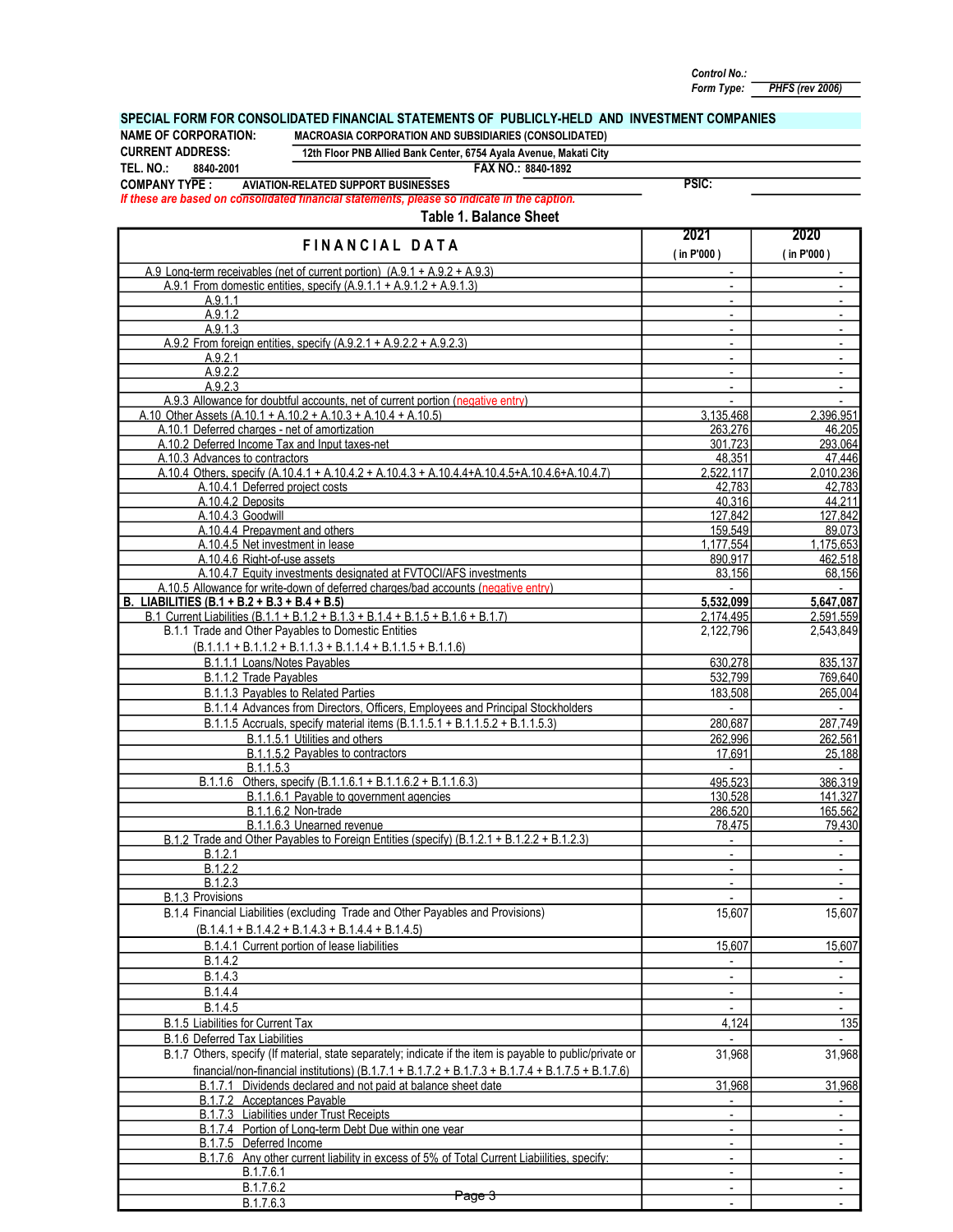**PHFS** (rev 2006) Control No.: Form Type:

# SPECIAL FORM FOR FINANCIAL STATEMENTS OF PUBLICLY-HELD AND INVESTMENT COMPANIES<br>NAME OF CORPORATION: MACROASIA CORPORATION AND SUBSIDIARIES (CONSOLIDATED)

NAME OF CORPORATION: MACROASIA CORPORATION AND SUBSIDIARIES (CONSOLIDATED)<br>CURRENT ADDRESS: 12th Floor PNB Allied Bank Center, 6754 Avala Avenue, Makati City

## 12th Floor PNB Allied Bank Center, 6754 Ayala Avenue, Makati City

TEL. NO.: 8840-2001 8890-1892

If these are based on consolidated financial statements, please so indicate in the caption. COMPANY TYPE : AVIATION-RELATED SUPPORT BUSINESSES

#### PSIC:

| FINANCIAL DATA                                                                                            | 2021<br>(in P'000) | 2020<br>(in P'000) |
|-----------------------------------------------------------------------------------------------------------|--------------------|--------------------|
| B.2 Long-term Debt - Non-current Interest-bearing Liabilities (B.2.1 + B.2.2 + B.2.3 + B.2.4 + B.2.5)     | 929,974            | 951,964            |
| <b>B.2.1 Domestic Public Financial Institutions</b>                                                       | $\blacksquare$     | $\sim$             |
| <b>B.2.2 Domestic Public Non-Financial Institutions</b>                                                   | ÷.                 | ÷.                 |
| B.2.3 Domestic Private Financial Institutions                                                             | 929,974            | 951,964            |
| B.2.4 Domestic Private Non-Financial Institutions                                                         | $\blacksquare$     | $\blacksquare$     |
| <b>B.2.5 Foreign Financial Institutions</b>                                                               |                    |                    |
| B.3 Indebtedness to Affiliates and Related Parties (Non-Current)                                          | $\blacksquare$     | $\blacksquare$     |
| B.4 Liabilities Included in the Disposal Groups Classified as Held for Sale                               |                    |                    |
| B.5 Other Liabilities (B.5.1 + B.5.2)                                                                     | 2,427,630          | 2,103,564          |
| B.5.1 Deferred Tax                                                                                        | 117,812            | 118,798            |
| B.5.2 Others, specify (B.5.2.1 + B.5.2.2 + B.5.2.3 + B.5.2.4 + B.5.2.5)                                   | 2,309,819          | 1,984,766          |
| B.5.2.1 Accrued retirement benefits payable                                                               | 99,697             | 220,393            |
| B.5.2.2 Other employee benefits                                                                           | 21,878             | 37,321             |
| B.5.2.3 Lease liabilities-net of current portion                                                          | 2,137,105          | 1,685,378          |
| B.5.2.4 Other noncurrent liabilities                                                                      | 51,139             | 41,675             |
| B.5.2.5                                                                                                   | $\sim$             | $\mathbf{r}$       |
| C. EQUITY (C.3 + C.4 + C.5 + C.6 + C.7 + C.8 + C.9+C.10)                                                  | 4,937,988          | 4,742,541          |
| C.1 Authorized Capital Stock (no. of shares, par value and total value; show details) (C.1.1+C.1.2+C.1.3) | 2,000,000          | 2,000,000          |
| C.1.1 Common shares                                                                                       | 2,000,000          | 2,000,000          |
| C.1.2 Preferred Shares                                                                                    | $\blacksquare$     | $\sim$             |
| C.1.3 Others                                                                                              |                    |                    |
| C.2 Subscribed Capital Stock (no. of shares, par value and total value) (C.2.1 + C.2.2 + C.2.3)           | 1,933,306          | 1,933,306          |
| C.2.1 Common shares                                                                                       | 1,933,306          | 1,933,306          |
| C.2.2 Preferred Shares                                                                                    | $\mathbf{r}$       | $\sim$             |
| C.2.3 Others                                                                                              | $\overline{a}$     |                    |
| C.3 Paid-up Capital Stock (C.3.1 + C.3.2)                                                                 | 1,933,306          | 1,933,306          |
| C.3.1 Common shares                                                                                       | 1,933,306          | 1,933,306          |
| C.3.2 Preferred Shares                                                                                    |                    |                    |
| C.4 Additional Paid-in Capital / Capital in excess of par value / Paid-in Surplus                         | 281,437            | 281,437            |
| C.5 Minority Interest                                                                                     | 95,810             | 167,669            |
| C.6 Others, specify $(C.6.1 + C.6.2 + C.6.3)$                                                             | 906,474            | 637,006            |
| C.6.1 Other equity components                                                                             | (96, 568)          | (366, 035)         |
| C.6.2 Other reserves                                                                                      | 1,003,041          | 1,003,041          |
| C.6.3                                                                                                     |                    |                    |
| C.7 Appraisal Surplus/Revaluation Increment in Property/Revaluation Surplus                               |                    |                    |
| C.8 Retained Earnings (C.8.1 + C.8.2)                                                                     | 2,180,379          | 2,182,541          |
| C.8.1 Appropriated                                                                                        | 850,000            | 1,350,000          |
| C.8.2 Unappropriated                                                                                      | 1,330,379          | 832,541            |
| C.9 Head / Home Office Account (for Foreign Branches only)                                                | $\blacksquare$     | $\sim$             |
| C.10 Cost of Stocks Held in Treasury (negative entry)                                                     | (459, 418)         | (459, 418)         |
| TOTAL LIABILITIES AND EQUITY (B + C)                                                                      | 10,470,087         | 10,389,628         |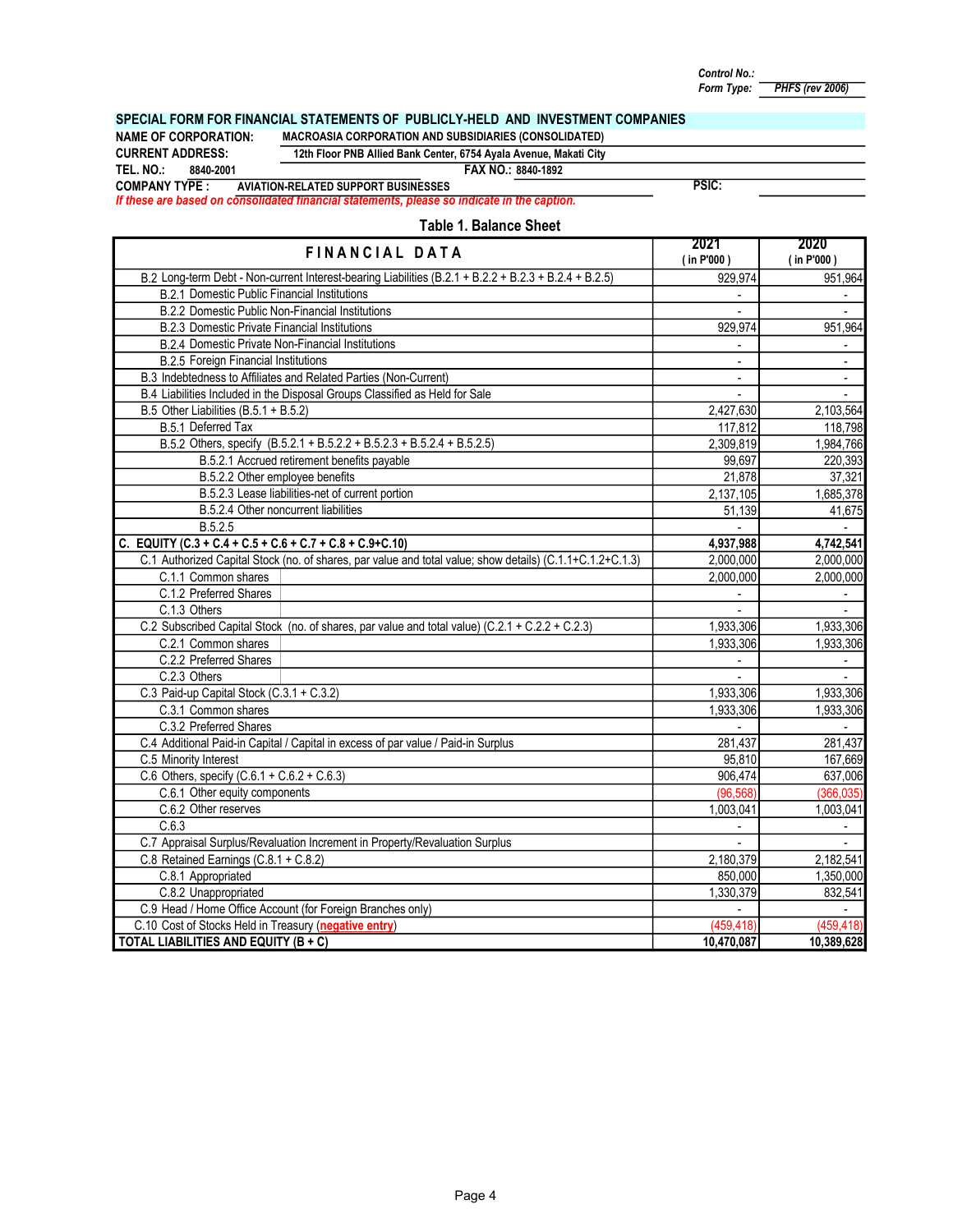PHFS (rev 2006)

#### SPECIAL FORM FOR FINANCIAL STATEMENTS OF PUBLICLY-HELD AND INVESTMENT COMPANIES

NAME OF CORPORATION: MACROASIA CORPORATION AND SUBSIDIARIES (CONSOLIDATED)

FAX NO.: TEL. NO.: 8840-1892 PSIC: CURRENT ADDRESS: 12th Floor PNB Allied Bank Center, 6754 Ayala Avenue, Makati City COMPANY TYPE : AVIATION-RELATED SUPPORT BUSINESSES 8840-2001

If these are based on consolidated financial statements, please so indicate in the caption.

#### Table 2. Income Statement

| <b>FINANCIAL DATA</b>                                                          | 2021                     | 2020                         | 2019                     |  |
|--------------------------------------------------------------------------------|--------------------------|------------------------------|--------------------------|--|
|                                                                                | (in P'000)               | (in P'000)                   | (in P'000)               |  |
| A. REVENUE / INCOME (A.1 + A.2 + A.3)                                          | 2,376,620                | 1,619,272                    | 7,328,125                |  |
| A.1 Net Sales or Revenue / Receipts from Operations (manufacturing,            | 1,948,865                | 2,257,564                    | 6,167,831                |  |
| mining, utilities, trade, services, etc.) (from Primary Activity)              |                          |                              |                          |  |
| A.2 Share in the Profit or Loss of Associates and Joint Ventures accounted for | 317,828                  | (639, 808)                   | 1,077,260                |  |
| A.3 Other Revenue (A.3.1 + A.3.2 + A.3.3 + A.3.4 + A.3.5)                      |                          |                              |                          |  |
| A.3.1 Rental Income from Land and Buildings                                    | $\blacksquare$           | $\overline{\phantom{a}}$     | $\blacksquare$           |  |
| A.3.2 Receipts from Sale of Merchandise (trading) (from Secondary Activity)    |                          | ÷                            |                          |  |
| A.3.3 Sale of Real Estate or other Property and Equipment                      | $\blacksquare$           | $\overline{\phantom{a}}$     |                          |  |
| A.3.4 Royalties, Franchise Fees, Copyrights (books, films, records, etc.)      |                          | $\overline{\phantom{a}}$     |                          |  |
| A.3.5 Others, specify (A.3.5.1 + A.3.5.2 + A.3.5.3 + A.3.5.4 + A.3.5.5 +       |                          | $\overline{\phantom{0}}$     |                          |  |
| $A.3.5.6 + A.3.5.7 + A.3.5.8$                                                  |                          |                              |                          |  |
| A.3.5.1 Rental Income, Equipment                                               | $\overline{\phantom{a}}$ | $\overline{\phantom{a}}$     |                          |  |
| A.3.5.2                                                                        |                          | $\overline{\phantom{a}}$     |                          |  |
| A.3.5.3                                                                        |                          | $\overline{\phantom{a}}$     | $\blacksquare$           |  |
| A.3.5.4                                                                        | $\blacksquare$           | $\blacksquare$               | $\overline{\phantom{a}}$ |  |
| A.3.5.5                                                                        |                          | $\overline{\phantom{0}}$     | $\blacksquare$           |  |
| A.3.5.6                                                                        |                          | $\overline{\phantom{a}}$     | $\blacksquare$           |  |
| A.3.5.7                                                                        |                          | $\blacksquare$               | $\Box$                   |  |
| A.3.5.8                                                                        |                          | $\blacksquare$               | $\blacksquare$           |  |
| A.4 Other Income (non-operating) (A.4.1 + A.4.2 + A.4.3 + A.4.4)               | 109,926                  | 1,516                        | 83,033                   |  |
| A.4.1 Interest Income                                                          | 2,787                    | 9,548                        | 11,775                   |  |
| A.4.2 Dividend Income                                                          |                          |                              |                          |  |
| A.4.3 Gain / (Loss) from selling of Assets, specify                            | $\overline{a}$           | ÷,                           |                          |  |
| $(A.4.3.1 + A.4.3.2 + A.4.3.3 + A.4.3.4)$                                      |                          |                              |                          |  |
| A.4.3.1                                                                        | $\blacksquare$           | $\qquad \qquad \blacksquare$ | $\blacksquare$           |  |
| A.4.3.2                                                                        |                          | $\blacksquare$               |                          |  |
| A.4.3.3                                                                        |                          | $\frac{1}{2}$                | $\blacksquare$           |  |
| A.4.3.4                                                                        |                          | $\blacksquare$               |                          |  |
| A.4.4 Others, specify                                                          | 107,140                  | (8,032)                      | 71,258                   |  |
| $(A.4.4.1 + A.4.4.2 + A.4.4.3 + A.4.4.4)$                                      |                          |                              |                          |  |
| A.4.4.1 Gain / (Loss) on Foreign Exchange                                      | 21,539                   | (60, 038)                    | 17,453                   |  |
| A.4.4.2 Others - net                                                           | 85,601                   | 52,007                       | 53,805                   |  |
| A.4.4.3                                                                        | $\overline{\phantom{a}}$ | $\overline{\phantom{a}}$     | $\sim$                   |  |
| A.4.4.4                                                                        |                          |                              |                          |  |
| B. COST OF GOODS SOLD (B.1 + B.2 + B.3)                                        | 1,992,107                | 2,364,601                    | 4,815,859                |  |
| B.1 Cost of Goods Manufactured (B.1.1 + B.1.2 + B.1.3 + B.1.4 + B.1.5)         | 1,992,107                | 2,364,601                    | 4,815,859                |  |
| <b>B.1.1 Direct Material Used</b>                                              | 222,951                  | 359,126                      | 1,206,608                |  |
| B.1.2 Direct Labor                                                             | 983,944                  | 1,213,573                    | 2,434,236                |  |
| B.1.3 Other Manufacturing Cost / Overhead                                      | 785,213                  | 791,902                      | 1,175,015                |  |
| <b>B.1.4</b> Goods in Process, Beginning                                       |                          |                              | $\overline{\phantom{a}}$ |  |
| B.1.5 Goods in Process, End (negative entry)                                   |                          |                              |                          |  |
| B.2 Finished Goods, Beginning                                                  | $\overline{\phantom{a}}$ | $\overline{\phantom{0}}$     |                          |  |
| B.3 Finished Goods, End (negative entry)                                       | $\blacksquare$           | $\overline{\phantom{a}}$     |                          |  |
| C. COST OF SALES $(C.1 + C.2 + C.3)$                                           | $\overline{\phantom{a}}$ | ۰.                           |                          |  |
| C.1 Purchases                                                                  | $\overline{\phantom{a}}$ | ۰                            | $\blacksquare$           |  |
| C.2 Merchandise Inventory, Beginning                                           | $\overline{\phantom{a}}$ | $\overline{\phantom{0}}$     | $\overline{\phantom{a}}$ |  |
| C.3 Merchandise Inventory, End (negative entry)                                |                          |                              |                          |  |
| D. GROSS PROFIT (A - B - C)                                                    | 384,512                  | (745, 329)                   | 2,512,265                |  |

NOTE: Pursuant to SRC Rule 68.1 (as amended in Nov. 2005), for fiscal years ending December 31, 2005 up to November 30, 2006, a comparative format of only two (2) years may be filed to give temporary relief for covered companies as the more complex PFRSs will be applied for the first time in these year end periods. After these first time applications, the requirement of three (3) year comparatives shall resume for year end reports beginning December 31, 2006 and onwards.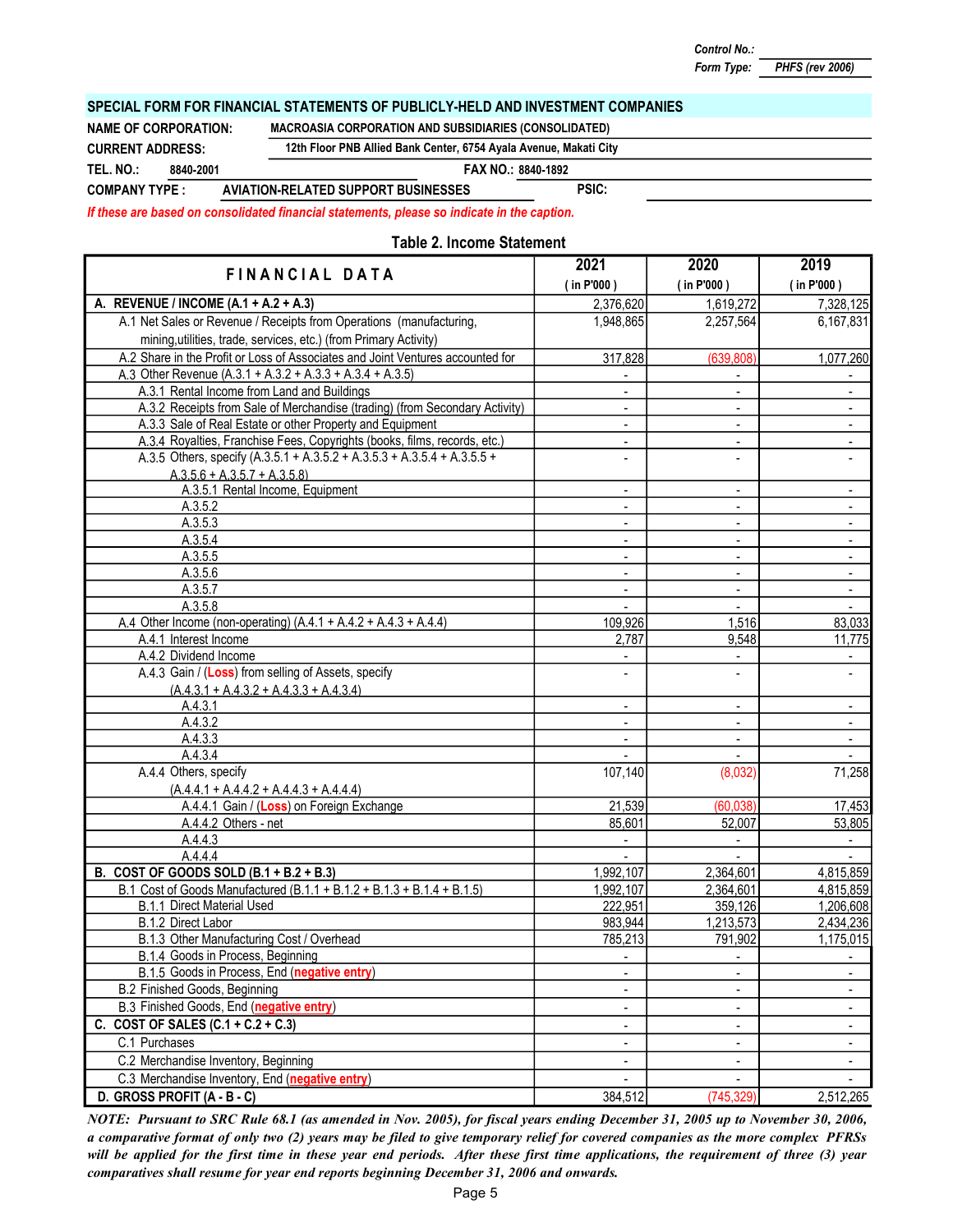PHFS (rev 2006) Control No.: Form Type:

#### SPECIAL FORM FOR FINANCIAL STATEMENTS OF PUBLICLY-HELD AND INVESTMENT COMPANIES

FAX NO.: 8840-1892 PSIC: 12th Floor PNB Allied Bank Center, 6754 Ayala Avenue, Makati City TEL. NO.: COMPANY TYPE : AVIATION-RELATED SUPPORT BUSINESSES CURRENT ADDRESS: 8840-2001 NAME OF CORPORATION: MACROASIA CORPORATION AND SUBSIDIARIES (CONSOLIDATED)

If these are based on consolidated financial statements, please so indicate in the caption.

2021 2020 2019 ( in P'000 ) ( in P'000 ) ( in P'000 ) E. 467,592 931,657 1,038,521 OPERATING EXPENSES (E.1 + E.2 + E.3 + E.4) E.1 Selling or Marketing Expenses 2,045 3,870 9,939 E.2 Administrative Expenses - - - E.3 General Expenses 1,028,582 1,028,582 E.4 Other Expenses, specify (E.4.1 + E.4.2 + E.4.3 + E.4.4 + E.4.5 + E.4.6 + E.4.7 | The Contract of Contract of Contract of Contract of Contract of Contract of Contract of Contract of Contract of Contract of Contract of C E.4.1 Education-related expenditures **E.4.1** - For a state of the state of the state of the state of the state of the state of the state of the state of the state of the state of the state of the state of the state of the E.4.2 - - - **E.4.3 E.4.3 E.4.3** E.4.4 - - - E.4.5 - - - E.4.6 - - - E.4.7 - - -  $E.4.8$  $E.4.9$  $E.4.10$ F. FINANCE COSTS (F.1 + F.2 + F.3 + F.4 + F.5) 159,710 159,710 132,524 88,377 F.1 Interest on Short-Term Promissory Notes **And Account Contact Contact Contact Contact Contact Contact Contact Contact Contact Contact Contact Contact Contact Contact Contact Contact Contact Contact Contact Contact Conta** F.2 Interest on Long-Term Promissory Notes **Contract Contract Contract Contract Contract Contract Contract Contract Contract Contract Contract Contract Contract Contract Contract Contract Contract Contract Contract Contrac** F.3 Interest on bonds, mortgages and other long-term loans 686,073 https://www.fragages.com/interest on bonds, mortgages and other long-term loans F.4 - - - Amortization F.5 Other interests, specify (F.5.1 + F.5.2 + F.5.3 + F.5.4 + F.5.5) 73,637 27,390 29,362 F.5.1 Lease liabilities 27,425 F.5.2 Accretion of refundable deposits and the set of the set of the set of the set of the set of the set of the set of the set of the set of the set of the set of the set of the set of the set of the set of the set of the **F.5.3 Others a** contract the contract of the contract of the contract of the contract of the contract of the contract of the contract of the contract of the contract of the contract of the contract of the contract of t  $F.5.4$ F.5.5 - - - G. NET INCOME (LOSS) BEFORE TAX (D - E - F) (242,790) (1,809,510) (1,809,510) (1,385,367 H. INCOME TAX EXPENSE (negative entry) (91,865) 9,301 9,301 (191,341) I. INCOME(LOSS) AFTER TAX (150,925) (1,800,209) 1,194,026 J. Amount of (i) Post-Tax Profit or Loss of Discontinued Operations; and (ii) **Amount of the Continued Operations** J.1 - - -  $J.2$ K. PROFIT OR LOSS ATTRIBUTABLE TO MINORITY INTEREST (148,763) (212,901) (212,901) 64,960 L PROFIT OR LOSS ATTRIBUTABLE TO EQUITY HOLDERS OF THE PARENT  $(2,162)$   $(1,587,308)$   $(1,587,308)$   $(1,129,066)$ M. EARNINGS (LOSS) PER SHARE M.1 Basic (0.001) (0.837) 0.591 M.2 Diluted M.1 Basic F.5.3 Others Post-Tax Gain or Loss Recognized on theMeasurement of Fair Value less Cost to Sell or on the Disposal of the Assets or Disposal Group(s) constituting the Discontinued Operation (if any) Table 2. Income Statement FINANCIAL DATA + E.4.8 + E.4.9 + E.4.10)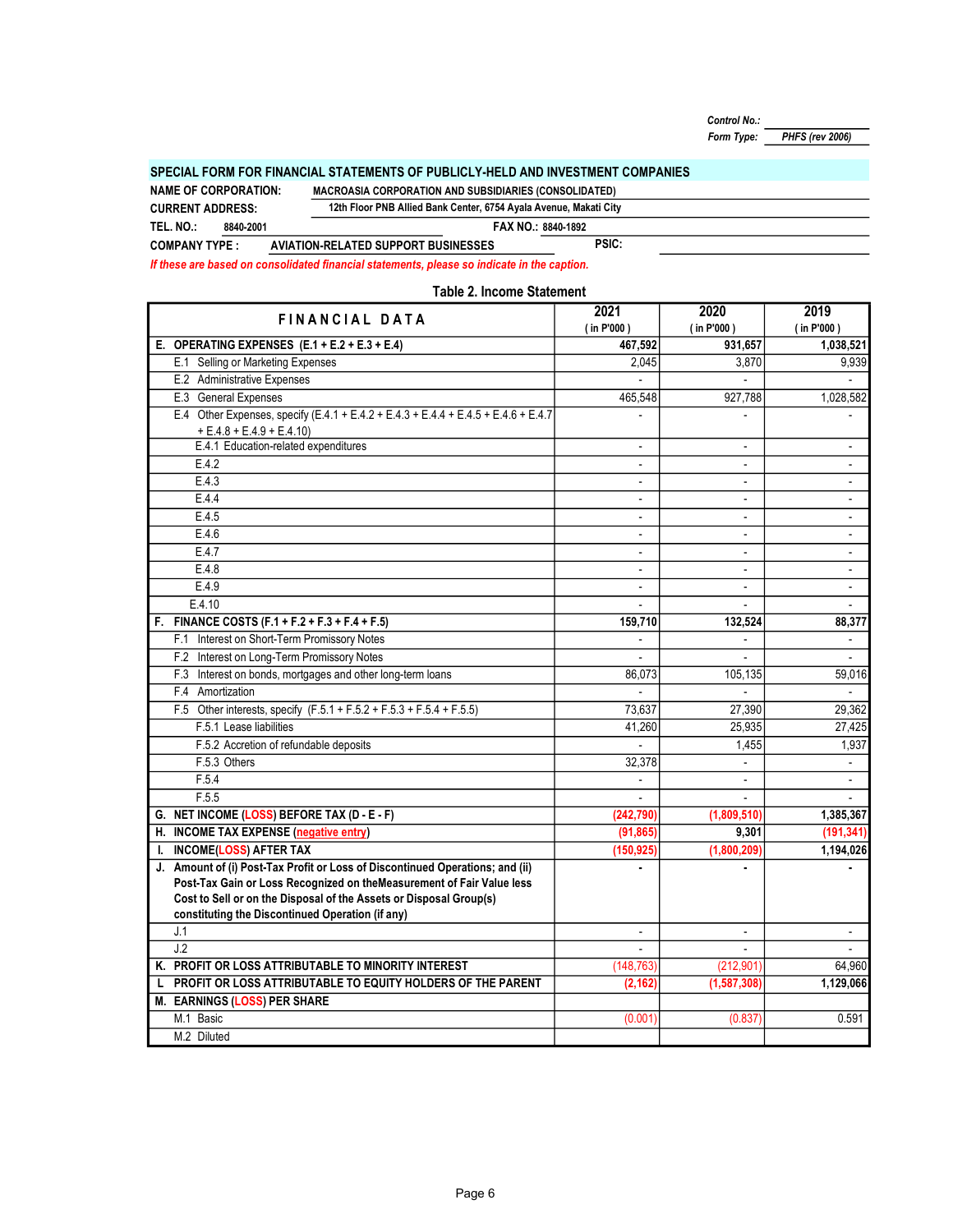#### SPECIAL FORM FOR FINANCIAL STATEMENTS OF PUBLICLY-HELD AND INVESTMENT COMPANIES

NAME OF CORPORATION: MACROASIA CORPORATION AND SUBSIDIARIES (CONSOLIDATED)

CURRENT ADDRESS: 12th Floor PNB Allied Bank Center, 6754 Ayala Avenue, Makati City

TEL. NO.: 8840-2001

FAX NO.: 8840-1892

COMPANY TYPE AVIATION-RELATED SUPPORT BUSINESSES

If these are based on consolidated financial statements, please so indicate in the caption.

|  |  |  | Table 3. Cash Flow Statements |
|--|--|--|-------------------------------|
|--|--|--|-------------------------------|

PSIC:

| FINANCIAL DATA                                                                                                           | 2021                                  | 2020                             | 2019                     |  |
|--------------------------------------------------------------------------------------------------------------------------|---------------------------------------|----------------------------------|--------------------------|--|
| <b>CASH FLOWS FROM OPERATING ACTIVITIES</b>                                                                              | $($ in P'000)                         | (in P'000)                       | (in P'000)               |  |
| Net Income (Loss) Before Tax and Extraordinary Items                                                                     | (242.790)                             | (1,809,510)                      | 1,385,367                |  |
| Adjustments to Reconcile Net Income to Net Cash Provided by Operating Activities                                         |                                       |                                  |                          |  |
| Depreciation and amortization                                                                                            | 338,787                               | 313,883                          | 268,895                  |  |
| Amortization, specify                                                                                                    |                                       |                                  |                          |  |
| Equity in net loss (income) of associates<br>Others, specify:<br>Unrealized foreign exchange loss (gain)                 | (317, 828)                            | 639,808                          | (1,077,260)<br>(2,531)   |  |
| Interest income and financing charges                                                                                    | (588)<br>156,923                      | 2,538<br>122,977                 | 76,602                   |  |
| Retirement benefit cost                                                                                                  | 31,341                                | 68,243                           | 40,671                   |  |
| Provision for other long term benefits                                                                                   | (15, 443)                             | 10,839                           | 16,778                   |  |
| Reversal of impairment loss on deferred mine exploration costs                                                           | (217, 071)                            |                                  |                          |  |
| Gain on disposal on disposal of property and equipment                                                                   |                                       | ÷,                               | $\mathbb{Z}$             |  |
| Write-down of Property, Plant, and Equipment                                                                             | ÷.                                    | $\blacksquare$                   | $\blacksquare$           |  |
| Changes in Assets and Liabilities:<br>Decrease (Increase) in:                                                            |                                       |                                  |                          |  |
| Receivables and contract assets                                                                                          | 431,487                               | 132,073                          | (1,025,319)              |  |
| Inventories                                                                                                              | (22,680)                              | 26,360                           | (17, 205)                |  |
| Input taxes and othercurrent assets                                                                                      | (95, 715)                             | 83,621                           | (159, 621)               |  |
| Others, specify: Additions to service concession right                                                                   | $\blacksquare$                        | (18, 162)                        | (14.921)                 |  |
| Increase (Decrease) in:                                                                                                  |                                       |                                  |                          |  |
| Accounts payable and accrued liabilities                                                                                 | (206, 730)<br>2,787                   | (19, 412)                        | 706,308                  |  |
| Others, specify: Interest received<br>Financing charges paid                                                             | (118, 450)                            | 5,739<br>(104, 015)              | 10,362<br>(86, 441)      |  |
| Contributions to the retirement fund                                                                                     | (35,054)                              | (21.843)                         | (29, 893)                |  |
| Retirement and other employee benefits paid                                                                              | $\mathcal{L}^{\mathcal{L}}$           | $\omega_{\rm c}$                 | $\sim$                   |  |
| Income taxes paid, including creditable withholding taxes                                                                | (18, 371)                             | (58, 618)                        | (196, 829)               |  |
| and tax credit certificates<br>A. Net Cash Provided by (Used in) Operating Activities (sum of above rows)                | (329, 396)                            | (625, 479)                       | (105, 037)               |  |
| <b>CASH FLOWS FROM INVESTING ACTIVITIES</b>                                                                              |                                       |                                  |                          |  |
| (Increase) Decrease in Long-Term Receivables                                                                             |                                       |                                  |                          |  |
| (Increase) Decrease in Investment                                                                                        |                                       |                                  |                          |  |
| Reductions/(Additions) to Property, Plant, and Equipment                                                                 | (156, 984)                            | (157, 044)                       | (514, 462)               |  |
| Others, specify Dividend received                                                                                        | ÷,                                    | 963,262                          | 916,317                  |  |
| Proceed from sale of Debt securities<br>Returns from (payment for) refundable deposits and other noncurrent assets       | ÷,<br>10,991                          | $\blacksquare$<br>37,625         | 131,137                  |  |
| Acquisition of software                                                                                                  | ÷,                                    | $\blacksquare$                   | $\blacksquare$           |  |
| Payments of advances to contractors                                                                                      | $\overline{\phantom{a}}$              | $\sim$                           | $\sim$                   |  |
| Payments for project advances                                                                                            | $\overline{\phantom{a}}$              | $\blacksquare$                   | $\blacksquare$           |  |
| Proceeds from disposal of property and equipment                                                                         | $\blacksquare$                        | $\overline{\phantom{a}}$         | $\overline{\phantom{a}}$ |  |
| Investments-net of cash acquired                                                                                         | $\blacksquare$                        | (26, 930)                        | (853, 370)               |  |
| Right to use of water permits                                                                                            | $\blacksquare$                        | $\overline{\phantom{a}}$         | (32, 108)                |  |
| Proceeds from sale of investment in stocks<br>B. Net Cash Provided by (Used in) Investing Activities (sum of above rows) | $\overline{\phantom{a}}$<br>(145.993) | $\blacksquare$                   | 886.776<br>534,288       |  |
| <b>CASH FLOWS FROM FINANCING ACTIVITIES</b>                                                                              |                                       | 816,913                          |                          |  |
| Proceeds from:                                                                                                           |                                       |                                  |                          |  |
| Notes payable                                                                                                            | 240,000                               | 145,000                          | 625,000                  |  |
| Long-term debts                                                                                                          | 128,540                               | 252,951                          | 648.575                  |  |
| <b>Issuance of Securities</b>                                                                                            | $\overline{\phantom{a}}$              | $\sim$                           | $\sim$                   |  |
| Others, specify:                                                                                                         | $\overline{\phantom{a}}$              | $\sim$                           | $\blacksquare$           |  |
|                                                                                                                          | ÷.<br>$\overline{\phantom{a}}$        | $\blacksquare$<br>$\blacksquare$ | $\blacksquare$<br>÷.     |  |
| Payments of:                                                                                                             |                                       |                                  |                          |  |
| (Notes payable)                                                                                                          | (415,000)                             | (125,000)                        | (398, 450)               |  |
| (Long-term Debt)                                                                                                         | (180, 390)                            | (327, 785)                       | (135, 165)               |  |
| (Lease liabilities)                                                                                                      | (63, 476)                             | (48, 374)                        | (51,069)                 |  |
| Others, specify (negative entry):                                                                                        |                                       |                                  |                          |  |
| (Dividends paid)                                                                                                         | ÷,                                    | (3,960)                          | (317, 601)               |  |
| (Acquisition of Treasury Shares)<br>C. Net Cash Provided by (Used in) Financing Activities (sum of above rows)           | (290, 325)                            | (32, 591)<br>(139, 760)          | (250, 445)<br>120,845    |  |
| <b>Effect of Exchange Rate Changes</b>                                                                                   | 588                                   | (2, 539)                         | (5,653)                  |  |
| NET INCREASE IN CASH AND CASH EQUIVALENTS (A + B + C)                                                                    | (765, 127)                            | 49,135                           | 544,443                  |  |
| Cash and Cash Equivalents                                                                                                |                                       |                                  |                          |  |
| Beginning of year                                                                                                        | 1,268,775                             | 1,219,639                        | 675,197                  |  |
| End of year                                                                                                              | 503,648                               | 1,268,775                        | 1,219,639                |  |

NOTE: Pursuant to SRC Rule 68.1 (as amended in Nov. 2005), for fiscal years ending December 31, 2005 up to November 30, 2006, a comparative format of only two (2) years may be filed to give temporary relief for covered companies as the more complex PFRSs will be applied for the first time in these year end periods. After these first time applications, the requirement of three (3) year comparatives shall resume for year end reports beginning December 31, 2006 and onwards. Page 7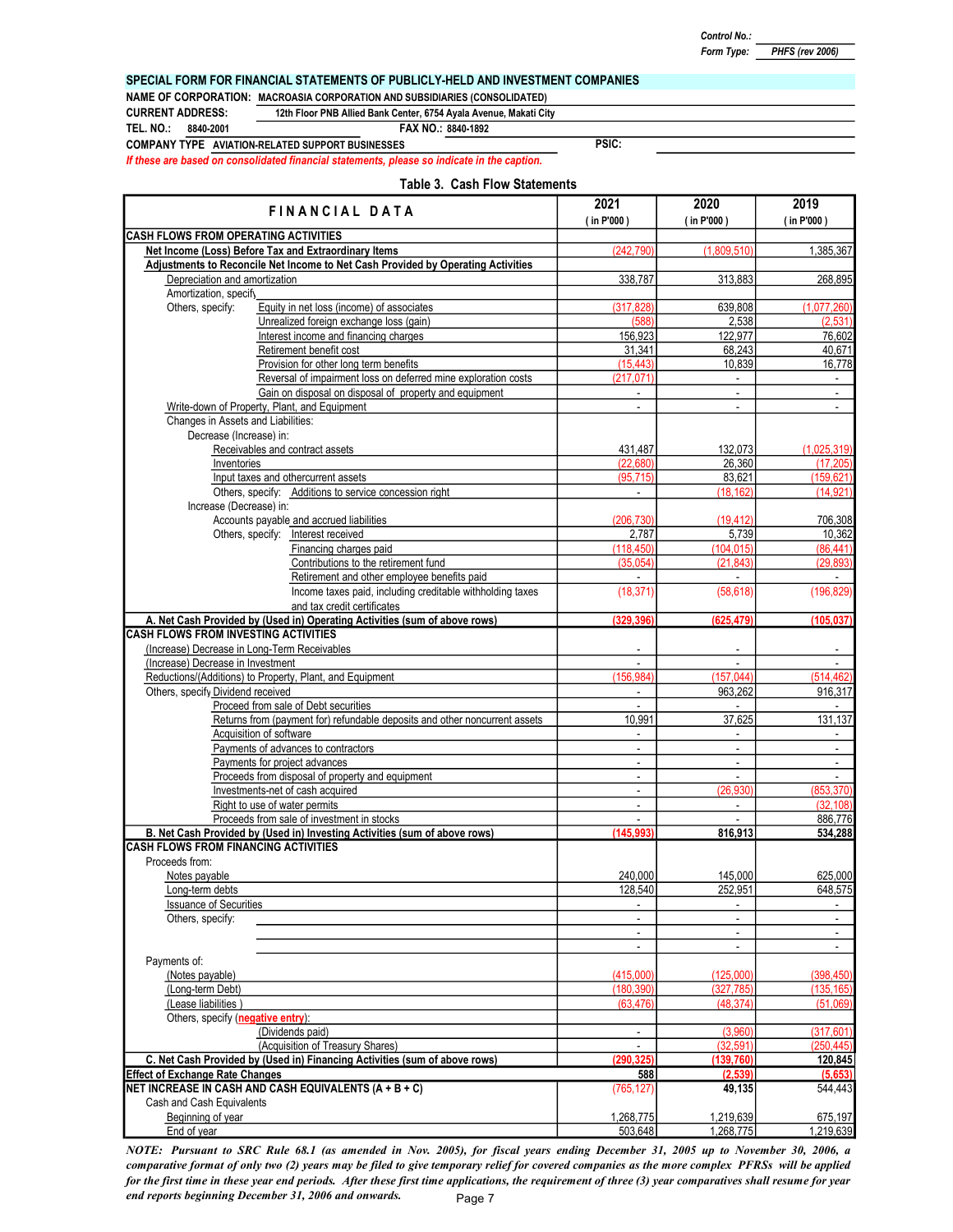| Control No.: |                        |
|--------------|------------------------|
| Form Type:   | <b>PHFS (rev 2006)</b> |

PSIC:

#### SPECIAL FORM FOR FINANCIAL STATEMENTS OF PUBLICLY-HELD AND INVESTMENT COMPANIES

NAME OF CORPORATION: MACROASIA CORPORATION AND SUBSIDIARIES (CONSOLIDATED) CURRENT ADDRESS: 12th Floor PNB Allied Bank Center, 6754 Ayala Avenue, Makati City

FAX NO.: 8840-1892 TEL. NO.: 8840-2001 8840-1892 COMPANY TYPE : AVIATION-RELATED SUPPORT BUSINESSES

If these are based on consolidated financial statements, please so indicate in the caption.

|                                                                                                                                            |                                       |                               |                             | Table 4. Statement of Changes in Equity |                                             |                                                                       |                                          |                             |                          |                          |                                 |                          |
|--------------------------------------------------------------------------------------------------------------------------------------------|---------------------------------------|-------------------------------|-----------------------------|-----------------------------------------|---------------------------------------------|-----------------------------------------------------------------------|------------------------------------------|-----------------------------|--------------------------|--------------------------|---------------------------------|--------------------------|
|                                                                                                                                            |                                       |                               |                             |                                         |                                             | (Amount in P'000)                                                     |                                          |                             |                          |                          |                                 |                          |
| <b>FINANCIAL DATA</b>                                                                                                                      | Capital stock                         | Additional<br>paid-in capital | Other<br>reserves           | Translation<br>differences              | Remeasurement<br>on defined benefit<br>plan | Share in<br>remeasurement on<br>defined benefit<br>plan of associates | Net change in<br>fair values of<br>asset | Treasury<br>shares          | Retained<br>earnings     | Subtotal                 | Non-<br>controlling<br>interest | <b>TOTAL</b>             |
| A.<br>Balance, 2018                                                                                                                        | 1.618.146                             | 281,437                       | 143,300                     | 53.348                                  | 39,663                                      | (30.58                                                                | 35,720                                   | (176.215                    | 3,528,487                | 5.493.302                | 350.343                         | 5,843,645                |
| A.1 Correction of Error(s)                                                                                                                 | $\sim$                                | ×                             | $\sim$                      | $\sim$                                  | $\sim$                                      | $\sim$                                                                | $\sim$                                   | $\sim$                      | $\sim$                   | $\ddot{\phantom{a}}$     |                                 | $\sim$                   |
| A.2 Changes in Accounting Policy                                                                                                           |                                       | $\mathbf{r}$                  | $\sim$                      | $\mathbf{r}$                            | $\blacksquare$                              | $\blacksquare$                                                        | $\blacksquare$                           | $\mathbf{r}$                | (258.00)                 | (258,00)                 | 12,749                          | (245, 25)                |
| <b>B.</b><br><b>Restated Balance</b>                                                                                                       | 1,618,146                             | 281,437                       | 143.300                     | 53.348                                  | 39,663                                      | (30.58)                                                               | 35.720                                   | (176,215                    | 3.270.480                | 5.235.294                | 363.093                         | 5,598,387                |
| C.<br><b>Surplus</b><br>C.1 Surplus (Deficit) on Revaluation of                                                                            | $\overline{\phantom{a}}$              | $\overline{\phantom{a}}$      | $\overline{\phantom{a}}$    | $\overline{\phantom{a}}$                | $\overline{\phantom{a}}$                    | $\overline{\phantom{a}}$                                              | $\overline{\phantom{a}}$                 | $\overline{\phantom{a}}$    | ٠                        |                          |                                 | $\overline{\phantom{a}}$ |
| Properties<br>C.2 Surplus (Deficit) on Revaluation of                                                                                      | $\overline{\phantom{a}}$              | $\overline{\phantom{a}}$      | $\overline{\phantom{a}}$    | $\overline{\phantom{a}}$                | $\overline{\phantom{a}}$                    | $\overline{\phantom{a}}$                                              | $\overline{\phantom{a}}$                 | $\overline{\phantom{a}}$    | $\sim$                   | $\overline{\phantom{a}}$ | $\overline{\phantom{a}}$        | $\overline{\phantom{a}}$ |
| Investments<br>C.3 Currency Translation Differences                                                                                        | $\overline{\phantom{a}}$              | $\epsilon$                    | ÷.                          | $\sim$                                  | ÷                                           | $\epsilon$                                                            | ÷                                        | $\overline{\phantom{a}}$    | ÷.                       |                          | ÷,                              | $\sim$                   |
| C.4 Other Surplus (specify)                                                                                                                | ÷                                     | $\overline{\phantom{a}}$      |                             | $\overline{\phantom{a}}$                | ÷                                           | $\sim$                                                                | $\mathcal{L}_{\mathcal{A}}$              | $\overline{\phantom{a}}$    | $\sim$                   |                          | ×,                              |                          |
| C.4.1 Disposalof 20% ownership in a<br>subsidiary                                                                                          | $\overline{\phantom{a}}$              | ×                             | 886,776                     | ÷,                                      | $\sim$                                      | $\epsilon$                                                            | ÷                                        | ÷,                          | ×                        | 886,776                  | ×,                              | 886,776                  |
| C.4.2 Sale of investment in subsidiaries to<br>non-controlling interest                                                                    | $\overline{\phantom{a}}$              | ×.                            | $\sim$                      | ÷,                                      | $\sim$                                      | $\overline{\phantom{a}}$                                              | $\sim$                                   | ÷,                          | à.                       | $\sim$                   | 12,519                          | 12,519                   |
| C.4.3 Investment of non-controlling interest in<br>a newly incorporated subsidiary                                                         | $\overline{\phantom{a}}$              | $\sim$                        | $\sim$                      | $\cdot$                                 | $\sim$                                      | $\overline{\phantom{a}}$                                              | $\sim$                                   | $\sim$                      | $\sim$                   | $\overline{\phantom{a}}$ | 3.063                           | 3,063                    |
| C.4.4                                                                                                                                      | $\overline{\phantom{a}}$              | $\sim$                        | $\sim$                      | $\sim$                                  | $\cdot$                                     | $\sim$                                                                | $\sim$                                   | $\sim$                      | $\sim$                   | $\sim$                   | $\overline{\phantom{a}}$        | $\sim$                   |
| C.4.5                                                                                                                                      | $\overline{\phantom{a}}$              | $\sim$                        | $\overline{\phantom{a}}$    | $\sim$                                  | $\sim$                                      | $\overline{\phantom{a}}$                                              | $\sim$                                   | $\sim$                      | $\sim$                   | $\sim$                   | $\overline{\phantom{a}}$        | $\sim$                   |
| Net Income (Loss) for the Period                                                                                                           | $\overline{\phantom{a}}$              | $\sim$                        | $\sim$                      | (100, 67)                               | (54, 57)                                    | (112, 20)                                                             | 9,350                                    | $\sim$                      | 1,129,066                | 870,967                  | 61,414                          | 932,381                  |
| Dividends (negative entry)                                                                                                                 | $\mathbf{0}$                          | ÷.                            | $\sim$                      | $\sim$                                  | $\sim$                                      | $\epsilon$                                                            | $\sim$                                   | $\sim$                      | (318, 27)                | (318,2)                  | [26, 40]                        | (344.67)                 |
| Appropriation for (specify)                                                                                                                |                                       |                               |                             |                                         |                                             |                                                                       |                                          |                             |                          |                          |                                 |                          |
| F.1 Mining development projects                                                                                                            | $\omega$                              | $\sim$                        | $\sim$                      | $\sim$                                  | $\epsilon$                                  | à.                                                                    | $\sim$                                   | $\sim$                      | $\sim$                   |                          | $\overline{\phantom{a}}$        | $\sim$                   |
| F.2 Water project                                                                                                                          | ۰                                     | $\overline{\phantom{a}}$      | $\sim$                      | $\cdot$                                 | $\overline{\phantom{a}}$                    | $\overline{\phantom{a}}$                                              | ٠                                        | $\sim$                      | (850,00)                 | (850)                    | $\overline{\phantom{a}}$        | (850, 00)                |
| F.3 Business expansion (MACS)                                                                                                              | $\omega$                              | $\sim$                        | $\sim$                      | $\sim$                                  | $\sim$                                      | ÷.                                                                    | $\sim$                                   | $\sim$                      | (530,000)                | (530.0)                  | ×                               | (530,00)                 |
| F.4 Business expansion (MASCORP)                                                                                                           | ä,                                    | $\overline{\phantom{a}}$      |                             | $\overline{\phantom{a}}$                | $\cdot$                                     | $\blacksquare$                                                        |                                          | $\overline{\phantom{a}}$    | (265,00)                 | (265,0)                  | $\overline{\phantom{a}}$        | (265, 00)                |
| F.5                                                                                                                                        | $\overline{\phantom{a}}$              | $\sim$                        | $\sim$                      | $\sim$                                  | $\sim$                                      | $\sim$                                                                | $\sim$                                   | $\sim$                      | $\sim$                   | $\sim$                   | $\overline{\phantom{a}}$        | $\overline{\phantom{a}}$ |
| <b>Issuance of Capital Stock</b>                                                                                                           |                                       |                               |                             |                                         |                                             |                                                                       |                                          |                             |                          |                          |                                 |                          |
| G.1 Common Stock                                                                                                                           | $\overline{\phantom{a}}$              | ٠                             | $\sim$                      | $\overline{\phantom{a}}$                | $\overline{\phantom{a}}$                    | $\overline{\phantom{a}}$                                              | $\overline{\phantom{a}}$                 | $\overline{\phantom{a}}$    | $\sim$                   |                          | $\overline{\phantom{a}}$        | $\overline{\phantom{a}}$ |
| G.2 Preferred Stock                                                                                                                        | $\overline{\phantom{a}}$              | $\sim$                        | $\sim$                      | $\overline{\phantom{a}}$                | $\sim$                                      | $\sim$                                                                | $\sim$                                   | $\sim$                      | $\sim$                   | $\sim$                   | $\sim$                          | $\sim$                   |
| G.3 Others                                                                                                                                 | $\overline{\phantom{a}}$<br>1,618,146 | 281,437                       | 1,030,075                   | $\overline{\phantom{a}}$<br>(47, 32)    | (14, 90)                                    | $\overline{\phantom{a}}$<br>(142, 79)                                 | 45,070                                   | (250, 611)<br>(426, 82)     | 4,081,276                | (250, 61)<br>6,424,155   | ×,<br>413,688                   | (250, 61)<br>6,837,843   |
| Balance, 2019<br>H.1 Correction of Error (s)                                                                                               |                                       | $\sim$                        | $\sim$                      | $\overline{\phantom{a}}$                | $\overline{\phantom{a}}$                    | $\epsilon$                                                            | $\sim$                                   | $\sim$                      | $\sim$                   |                          | $\sim$                          | $\sim$                   |
| H.2 Changes in Accounting Policy                                                                                                           | $\overline{\phantom{a}}$              | ٠                             |                             |                                         | $\overline{\phantom{a}}$                    | $\overline{\phantom{a}}$                                              | ٠                                        | $\overline{\phantom{a}}$    | $\overline{\phantom{a}}$ | $\overline{\phantom{a}}$ | $\overline{\phantom{a}}$        | $\sim$                   |
| <b>Restated Balance</b>                                                                                                                    | 1,618,146                             | 281,437                       | 1,030,075                   | (47, 322)                               | (14, 908)                                   | (142, 79)                                                             | 45,070                                   | (426, 827)                  | 4,081,276                | 6,424,155                | 413,688                         | 6,837,843                |
| <b>Surplus</b>                                                                                                                             |                                       |                               |                             |                                         |                                             |                                                                       |                                          |                             |                          |                          |                                 |                          |
| J.1 Surplus (Deficit) on Revaluation of<br>Properties                                                                                      | $\overline{\phantom{a}}$              | $\overline{\phantom{a}}$      | $\overline{\phantom{a}}$    | $\overline{\phantom{a}}$                | $\overline{\phantom{a}}$                    | $\overline{\phantom{a}}$                                              | $\cdot$                                  | $\overline{\phantom{a}}$    | $\overline{\phantom{a}}$ | $\cdot$                  | ×,                              | $\overline{\phantom{a}}$ |
| J.2 Surplus (Deficit) on Revaluation of<br>Investments                                                                                     | $\overline{\phantom{a}}$              | $\cdot$                       | $\sim$                      | $\overline{\phantom{a}}$                | $\overline{\phantom{a}}$                    | $\overline{\phantom{a}}$                                              | ÷                                        | $\overline{\phantom{a}}$    | $\sim$                   |                          | ×,                              | $\overline{\phantom{a}}$ |
| J.3 Currency Translation Differences                                                                                                       | $\omega$                              | $\mathcal{L}_{\mathcal{A}}$   | $\mathcal{L}_{\mathcal{A}}$ | $\omega$                                | $\omega$                                    | $\sim$                                                                | $\omega$                                 | $\mathcal{L}_{\mathcal{A}}$ | $\sim$                   | $\sim$                   | ÷,                              | $\sim$                   |
| J.4 Other Surplus (specify)<br>J.4.1 Acquisition of investment in<br>subsidiaries from non-controlling<br>interest incorporated subsidiary | $\overline{\phantom{a}}$              | ×.                            | (27,034)                    | ÷,                                      | ÷                                           | $\overline{\phantom{a}}$                                              | ×                                        | ×                           | 3,734                    | (23, 300)                | (13, 619)                       | (36, 920)                |
| J.4.2 Sale of investment in subsidiaries to<br>non-controlling interest                                                                    | $\overline{\phantom{a}}$              | $\sim$                        | ÷.                          | $\sim$                                  | ×                                           | $\epsilon$                                                            | ×                                        | $\overline{\phantom{a}}$    | $\sim$                   | $\sim$                   | $\overline{\phantom{a}}$        | $\sim$                   |
| J.4.3 Investment of non-controlling interest in<br>a newly incorporated subsidiary                                                         | $\overline{\phantom{a}}$              | ×.                            | $\blacksquare$              | $\overline{\phantom{a}}$                | $\overline{\phantom{a}}$                    | $\overline{\phantom{a}}$                                              | $\omega$                                 | ÷,                          | ×                        |                          | ÷,                              | $\epsilon$               |
| J.4.4                                                                                                                                      | i,                                    | $\sim$                        | $\sim$                      | $\cdot$                                 | $\sim$                                      | $\Delta$                                                              | $\sim$                                   | $\mathcal{L}_{\mathcal{A}}$ | $\sim$                   |                          | $\sim$                          | $\sim$                   |
| J.4.5                                                                                                                                      | $\mathcal{L}_{\mathcal{A}}$           | $\mathcal{L}$                 | $\omega$                    | $\mathcal{L}$                           | $\omega$                                    | τ                                                                     | $\mathcal{L}$                            | $\omega$                    | ÷                        | ÷.                       | ÷.                              | $\sim$                   |
| Net Income (Loss) for the Period                                                                                                           | ÷,                                    | $\mathbf{r}$                  | $\sim$                      | (49.17)                                 | 63.455                                      | (86.65)                                                               | (6.80)                                   | $\mathcal{L}$               | (1.587.308               | (1.793.39                | 232.40                          | (2.025.79)               |
| Dividends (negative entry)                                                                                                                 | 315.160                               | ×.                            | $\sim$                      | $\sim$                                  | $\sim$                                      | ×.                                                                    | $\sim$                                   | ×.                          | (315.16)                 |                          |                                 | $\sim$                   |
| M<br>Appropriation for (specify)<br>M.1 Water and other projects                                                                           | $\cdot$                               | $\sim$                        | $\sim$                      | $\omega$                                | $\sim$                                      | $\sim$                                                                | $\sim$                                   | $\sim$                      | (850,000                 | (850.00)                 |                                 | (850.00)                 |
| M.2 Business expansion (MACS)                                                                                                              | ÷                                     | $\mathcal{L}$                 | $\sim$                      | $\omega$                                | $\sim$                                      | $\omega$                                                              | ÷.                                       | $\sim$                      | (500,000                 | (500.00)                 |                                 | (500.00)                 |
| M.3                                                                                                                                        | $\Delta$                              | $\mathcal{L}_{\mathcal{A}}$   | $\sim$                      | $\omega$                                | $\omega$                                    | à.                                                                    | $\omega$                                 | $\omega$                    | $\sim$                   | $\cdot$                  | ÷,                              | $\overline{\phantom{a}}$ |
| M.4                                                                                                                                        | ×                                     | $\mathcal{L}$                 | $\sim$                      | $\omega$                                | $\sim$                                      | $\omega$                                                              | $\omega$                                 | ÷.                          | $\sim$                   | $\sim$                   | ÷,                              | $\sim$                   |
| M.5                                                                                                                                        | $\Delta$                              | $\mathcal{L}$                 | $\sim$                      | $\omega$                                | $\sim$                                      | ÷,                                                                    | $\sim$                                   | $\sim$                      | $\sim$                   | ÷                        |                                 | $\sim$                   |
| <b>Issuance of Capital Stock</b><br>N.                                                                                                     |                                       |                               |                             |                                         |                                             |                                                                       |                                          |                             |                          |                          |                                 |                          |
| N.1 Common Stock                                                                                                                           | ÷                                     | $\sim$                        | $\sim$                      | $\sim$                                  | $\sim$                                      | ×.                                                                    | $\sim$                                   | $\sim$                      | $\sim$                   |                          |                                 | $\sim$                   |
| N.2 Preferred Stock                                                                                                                        | ÷,                                    | $\epsilon$                    | à.                          | ÷.                                      | ×                                           | ÷,                                                                    | $\bar{\phantom{a}}$                      | ÷,                          | $\sim$                   |                          |                                 | $\sim$                   |
| N.3 Others                                                                                                                                 | ×,                                    | $\sim$                        | $\sim$                      | $\sim$                                  | $\sim$                                      | $\sim$                                                                | $\sim$                                   | (32,59)                     | $\sim$                   | (32, 59)                 | $\overline{\phantom{a}}$        | (32, 591)                |
| I٥.<br>Balance, 2020                                                                                                                       | 1.933.306                             | 281.437                       | 1.003.041                   | (96.499)                                | (78.364)                                    | (229,442)                                                             | 38.270                                   | (459,418)                   | 2.182.541                | 4.574.872                | 167.669                         | 4,742,541                |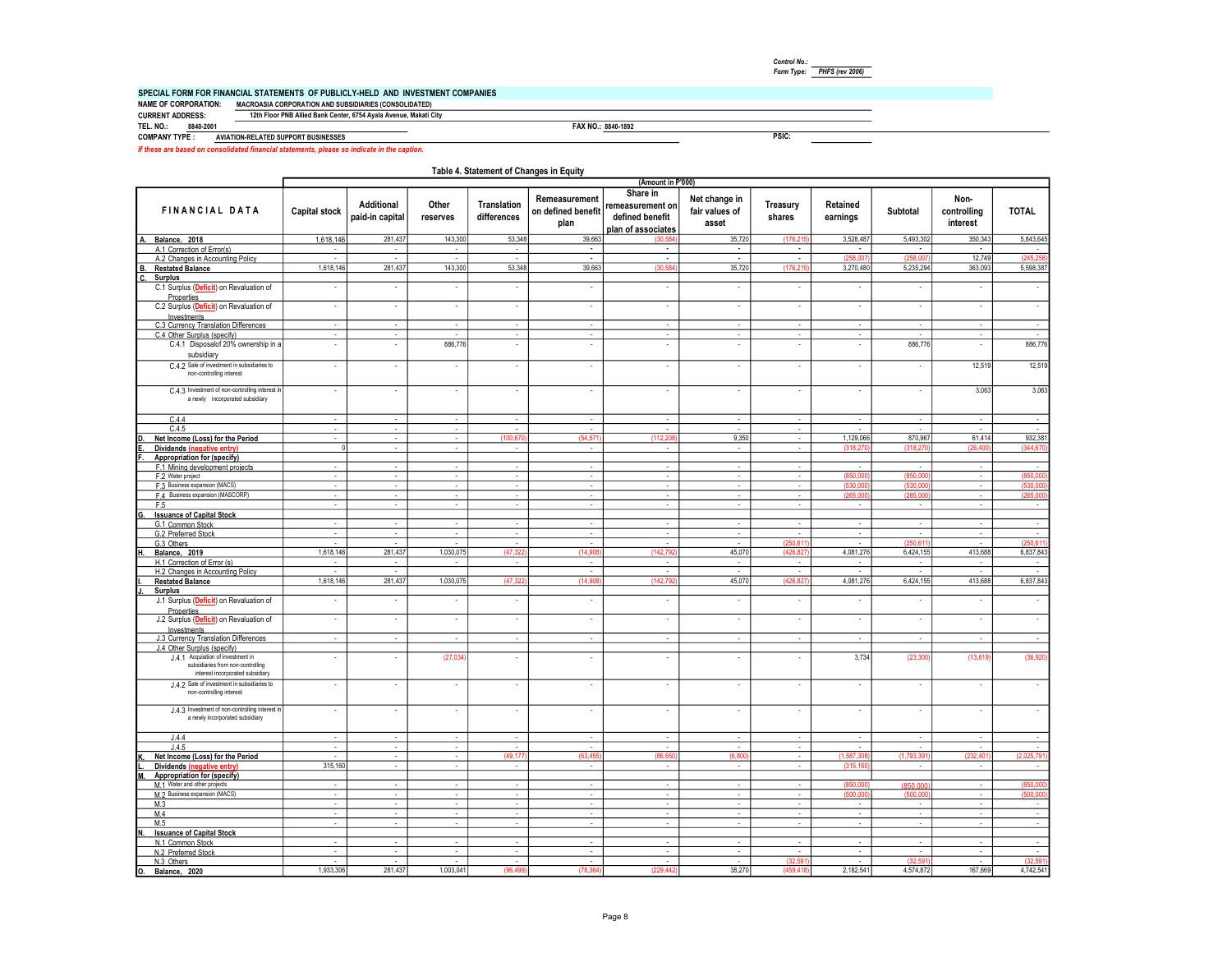|                             | SPECIAL FORM FOR FINANCIAL STATEMENTS  OF PUBLICLY-HELD  AND  INVESTMENT COMPANIES |
|-----------------------------|------------------------------------------------------------------------------------|
| <b>NAME OF CORPORATION:</b> | <b>MACROASIA CORPORATION AND SUBSIDIARIES (CONSOLIDATED)</b>                       |
| <b>CURRENT ADDRESS:</b>     | 12th Floor PNB Allied Bank Center, 6754 Ayala Avenue, Makati City                  |

TEL. NO.: 8840-2001

FAX NO.: 8840-1892

Form Type: PHFS (rev 2006)

PSIC:

Control No.:

COMPANY TYPE : AVIATION-RELATED SUPPORT BUSINESSES

If these are based on consolidated financial statements, please so indicate in the caption.

#### Table 4. Statement of Changes in Equity

|                                                             |                      |                                      |                          |                            |                                             | (Amount in P'000)                                                     |                                          |                          |                          |           |                                 |              |
|-------------------------------------------------------------|----------------------|--------------------------------------|--------------------------|----------------------------|---------------------------------------------|-----------------------------------------------------------------------|------------------------------------------|--------------------------|--------------------------|-----------|---------------------------------|--------------|
| <b>FINANCIAL DATA</b>                                       | <b>Capital stock</b> | <b>Additional</b><br>paid-in capital | Other<br>reserves        | Translation<br>differences | Remeasurement<br>on defined benefit<br>plan | Share in<br>remeasurement on<br>defined benefit<br>plan of associates | Net change in<br>fair values of<br>asset | Treasury<br>shares       | Retained<br>earnings     | Subtotal  | Non-<br>controlling<br>interest | <b>TOTAL</b> |
| D<br>Balance, 2020                                          | 1.933.306            | 281.437                              | 1,003,041                | (96.499)                   | (78.364)                                    | (229,442)                                                             | 38.270                                   | (459,418)                | 2,182,541                | 4.574.872 | 167.669                         | 4,742,541    |
| H.1 Correction of Error (s)                                 | $\sim$               | $\sim$                               |                          | $\sim$                     | $\sim$                                      | $\sim$                                                                | $\sim$                                   | $\sim$                   |                          | $\sim$    | $\sim$                          |              |
| H.2 Changes in Accounting Policy                            | $\sim$               | $\sim$                               |                          |                            | $\sim$                                      | ٠                                                                     | $\sim$                                   | $\sim$                   | $\overline{\phantom{a}}$ | $\sim$    | $\sim$                          | $\sim$       |
| <b>Restated Balance</b>                                     | 1.933.306            | 281.437                              | 1.003.04                 | (96.499)                   | (78.364                                     | (229,442                                                              | 38.270                                   | (459,418                 | 2.182.541                | 4.574.872 | 167,669                         | 4.742.541    |
| R.<br><b>Surplus</b>                                        |                      |                                      |                          |                            |                                             |                                                                       |                                          |                          |                          |           |                                 |              |
| R.1 Surplus (Deficit) on Revaluation of<br>Properties       | $\sim$               | $\sim$                               | $\overline{\phantom{a}}$ |                            | $\sim$                                      | ٠                                                                     | $\sim$                                   | $\sim$                   |                          | ٠         | $\overline{\phantom{a}}$        | $\sim$       |
| R.2 Surplus (Deficit) on Revaluation of<br>Investments      | $\sim$               | $\sim$                               | $\overline{\phantom{a}}$ | $\overline{\phantom{a}}$   | $\sim$                                      | ٠                                                                     | $\overline{\phantom{a}}$                 | $\sim$                   | $\sim$                   | ٠         | $\sim$                          | $\sim$       |
| R.3 Currency Translation Differences                        | $\sim$               | $\sim$                               | ٠                        | $\sim$                     | $\sim$                                      | $\sim$                                                                | $\sim$                                   | $\sim$                   | $\sim$                   | $\sim$    | $\sim$                          | $\sim$       |
| R.4 Other Surplus (specify)                                 |                      |                                      |                          |                            |                                             |                                                                       |                                          |                          |                          |           |                                 |              |
| R.4.1 Additional investment of non-controlling<br>interests | $\sim$               |                                      |                          |                            | $\sim$                                      | $\sim$                                                                | $\sim$                                   | $\overline{\phantom{a}}$ |                          | $\sim$    | 33.626                          | 33,626       |
| R.4.5                                                       | $\sim$               | $\sim$                               | $\sim$                   | $\sim$                     | $\sim$                                      | $\sim$                                                                | $\sim$                                   | $\sim$                   | $\sim$                   | $\sim$    | $\sim$                          | $\sim$       |
| Net Income (Loss) for the Period                            | $\sim$               | $\sim$                               | $\sim$                   | 57.401                     | 89.541                                      | 109,776                                                               | 12,750                                   | $\sim$                   | (2.162)                  | 267,305   | (105.484)                       | 161,821      |
| Dividends (negative entry)                                  | $\sim$               | $\sim$                               | $\sim$                   | $\sim$                     | $\sim$                                      | $\sim$                                                                | $\sim$                                   | $\sim$                   |                          | $\sim$    | $\overline{a}$                  | $\sim$       |
| Appropriation for (specify)                                 |                      |                                      |                          |                            |                                             |                                                                       |                                          |                          |                          |           |                                 |              |
| 111 Water and other projects                                | $\sim$               | $\sim$                               | $\sim$                   | $\sim$                     | $\sim$                                      | $\sim$                                                                | $\sim$                                   | $\sim$                   | (850,000                 | (850,000  | $\sim$                          | (850,000)    |
| U.2                                                         | $\sim$               | $\sim$                               | $\sim$                   | $\sim$                     | $\sim$                                      | $\overline{\phantom{a}}$                                              | $\sim$                                   | $\sim$                   | $\sim$                   | $\sim$    | $\sim$                          | $\sim$       |
| U.3                                                         | $\sim$               | $\sim$                               | $\sim$                   | $\sim$                     | $\sim$                                      | $\sim$                                                                | $\sim$                                   | $\sim$                   | $\sim$                   | $\sim$    | $\sim$                          | $\sim$       |
| U.4                                                         | $\sim$               | $\sim$                               | $\sim$                   | $\sim$                     | $\sim$                                      | $\sim$                                                                | $\sim$                                   | $\sim$                   | $\overline{\phantom{a}}$ | $\sim$    | $\overline{a}$                  | $\sim$       |
| U.5                                                         | $\sim$               | $\sim$                               | $\sim$                   | $\sim$                     | $\sim$                                      | $\sim$                                                                | $\sim$                                   | $\sim$                   | $\sim$                   | $\sim$    | $\sim$                          | $\sim$       |
| <b>Issuance of Capital Stock</b>                            |                      |                                      |                          |                            |                                             |                                                                       |                                          |                          |                          |           |                                 |              |
| V.1 Common Stock                                            | $\sim$               | $\sim$                               | $\sim$                   | $\sim$                     | $\sim$                                      | $\sim$                                                                | $\sim$                                   | $\sim$                   | $\sim$                   | $\sim$    | $\sim$                          | $\sim$       |
| V.2 Preferred Stock                                         | $\sim$               | $\sim$                               | $\sim$                   | $\sim$                     | $\sim$                                      | $\overline{\phantom{a}}$                                              | <b>Section</b>                           | $\sim$                   | $\overline{\phantom{a}}$ | $\sim$    | $\overline{a}$                  | $\sim$       |
| V.3 Others                                                  | <b>Section</b>       | $\sim$                               | ٠                        | $\sim$                     | $\sim$                                      | ٠                                                                     | <b>Section</b>                           | $\sim$                   |                          | $\sim$    | $\sim$                          | $\sim$       |
| W.<br>Balance, 2021                                         | 1,933,306            | 281,437                              | 1,003,041                | (39,098)                   | 11,177                                      | (119, 667)                                                            | 51,020                                   | (459,418                 | 2,180,379                | 4,842,178 | 95,810                          | 4,937,988    |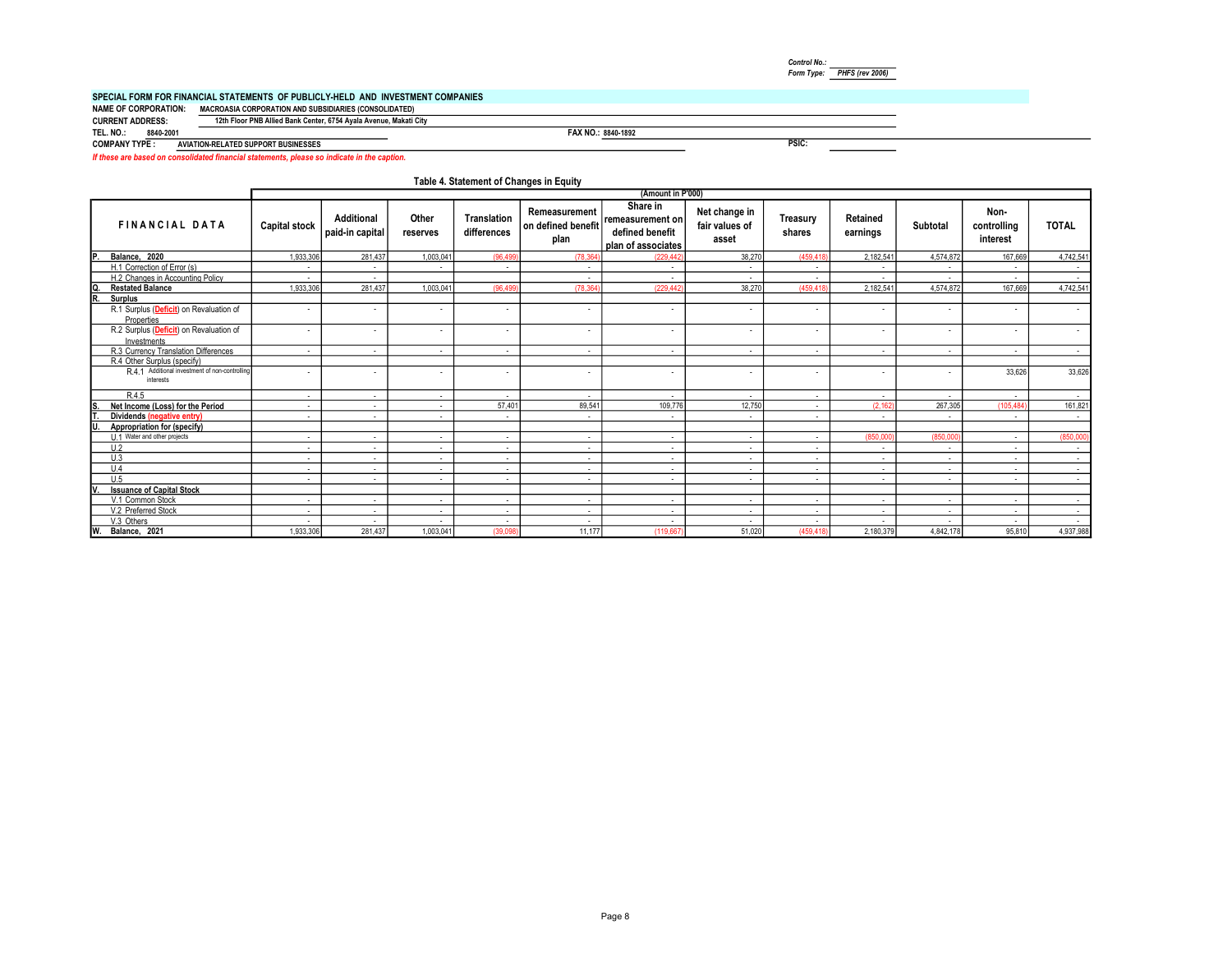FAX NO.: 840-1892 PSIC: 2021 2020 2019 ( in P'000 ) ( in P'000 ) ( in P'000 ) A. 2,376,620 1,619,272 7,328,124 REVENUE / INCOME (A.1 + A.2) 1,948,865 2,257,564 6,167,831 A.1.1 Domestic 1,538,733 | 1,755,877 | 4,861,800 A.1.2 Foreign 410,131 | 501,687 | 1,306,031 427,755 (638,291) 1,160,293 A.2.1 427,755 (638,291) 1,160,293 A.2.2 Foreign, specify (A.2.2.1+A.2.2.2+ A.2.2.3+ A.2.2.4+ A.2.2.5+ A.2.2.6+ | -A.2.2.1 **A.2.2.1 A.2.2.1** A.2.2.2 - A.2.2.3 - A.2.2.4 - A.2.2.5 - A.2.2.6 - A.2.2.7 **A.2.2.7 A.2.2.7** A.2.2.8 - A.2.2.9 - A.2.2.10 - B. 2,527,545 3,419,482 6,134,099 EXPENSES (B.1 + B.2) 2,527,545 3,419,482 6,134,099 - 1990 - 1990 - 1991 **B.2.1** - **B.2.1** - **B.2.1** - **B.2.1** - **B.2.1** - **B.2.1** - **B.2.1** - **B.2.1** - **B.2.1 B.2.2** - **B.2.2** - **B.2.2** - **Contract of the contract of the contract of the contract of the contract of the contract of the contract of the contract of the contract of the contract of the contract of the contract of the** B.2.3 - **B.2.4** - **B.2.4** - **B.2.4** - **Contract of the contract of the contract of the contract of the contract of the contract of the contract of the contract of the contract of the contract of the contract of the contract of the B.2.5** - **B.2.5** - **B.2.5** - **CONSTRUCTION B.2.6** - **B.2.6** - **B.2.6** - **CONSTRUCTION B.2.7** - **B.2.7** - **B.2.7** - **Contract of the contract of the contract of the contract of the contract of the contract of the contract of the contract of the contract of the contract of the contract of the contract of the** B.2.8 - B.2.9 - **B.2.10. CONSERVERS B.2.10. CONSERVERS B.2.10. CONSERVERS B.2.10. CONSERVERSION** FINANCIAL DATA A.1.1 Domestic A.1.2 Foreign A.2 Other Revenue (A.2.1 +A.2.2) A.1 Net Sales or Revenue / Receipts from Operations (manufacturing, mining, utilities, trade, services, etc.) (from Primary Activity) (A.1.1 +A.1.2) CURRENT ADDRESS: 840-2001 12th Floor PNB Allied Bank Center, 6754 Ayala Avenue, Makati City TEL. NO.: SPECIAL FORM FOR FINANCIAL STATEMENTS OF PUBLICLY-HELD AND INVESTMENT COMPANIES NAME OF CORPORATION: MACROASIA CORPORATION AND SUBSIDIARIES (CONSOLIDATED) If these are based on consolidated financial statements, please so indicate in the caption. Table 5. Details of Income and Expenses, by source (applicable to corporations transacting with foreign corporations/entities) COMPANY TYPE : AVIATION-RELATED SUPPORT BUSINESSES A.2.2.7+ A.2.2.8+A.2.2.9+A.2.2.10) A.2.1 Domestic B.1 Domestic B.2 Foreign, specify (B.2.1+B.2.2+B.2.3+B.2.4+B.2.5+B.2.6+B.2.7+B.2.8+B.2.9+B.2.10)

Form Type: PHFS (rev 2006)

Control No.: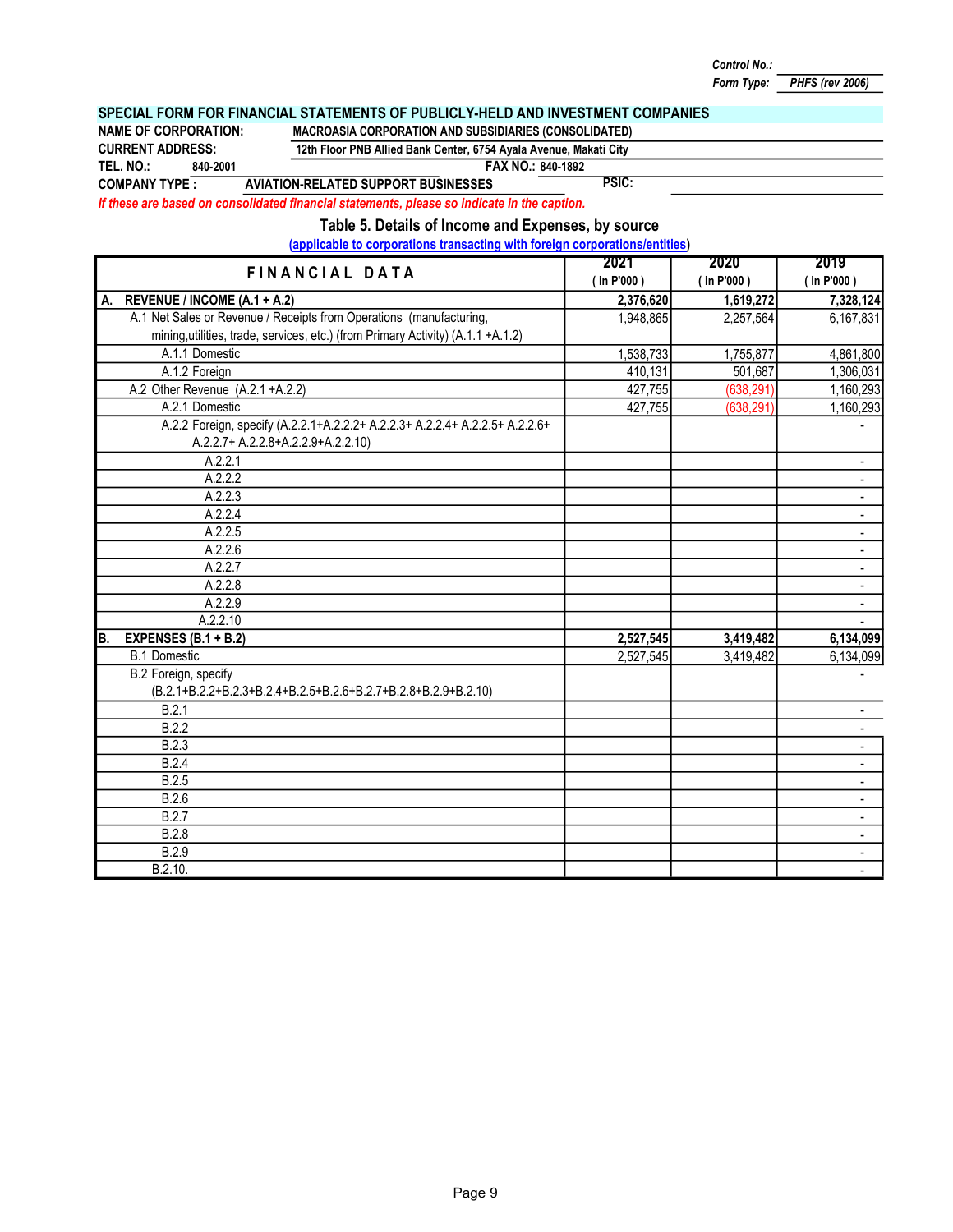REPUBLIC OF THE PHILIPPINES

 $)S.S.$ 

## **MAKATI CITY**

#### **TREASURER'S CERTIFICATION**

I, Kyle Ellis C. Tan, of legal age, Filipino and with office address at 12<sup>th</sup> Floor PNB Allied Bank Center, 6754 Ayala Avenue, Makati City, Philippines, after being sworn in accordance with law, hereby certify that:

I am the duly elected Treasurer of MACROASIA CORPORATION. a  $\mathbf 1$ corporation duly organized and existing under and by virtue of the laws of the Republic of the Philippines under SEC Certificate of Registration No. 40524, with principal address at 12<sup>th</sup> Floor PNB Allied Bank Center, 6754 Ayala Avenue, Makati City, Philippines.

I hereby certify that except for certain details/breakdowns required in the  $2.$ Special Forms for Financial Statements of Publicly Held Companies (SFFS), the Generally Accepted Accounting Principles in the Philippines (GAAP) prescribed accounts and figures provided in the electronic documents are based on the contents of the Annual Audited Financial Statements of the Company for the period ended December 31, 2021 submitted to SEC.

I am executing this certification to attest to the truth of the foregoing and in 3. compliance with the reportorial requirements of the SEC.

MAY 0 6 2022 WITNESS MY HAND on this in Makati City.

> Kyle Ellis C. Tan Treasurer

#### MAY 0 6 2022

SUBSCRIBED AND SWORN to before me on this day of at MAKATI CITY . Affiant exhibited to me his Tax Identification No. 769-332-594.

Doc. No. Page No. Book No. Series of 2022

Notaly Public for Makati City Roll of Attorneys No. 35358 PTR No. 8852308/1-3-2022/Makati City IBP Lifetime Wember No. 00104 6/F 6754 Ayala Avenue, Makati City MCLE Compliance No. V1-0017668/01-31-2019 Commission No. M-16 until 31 December 2022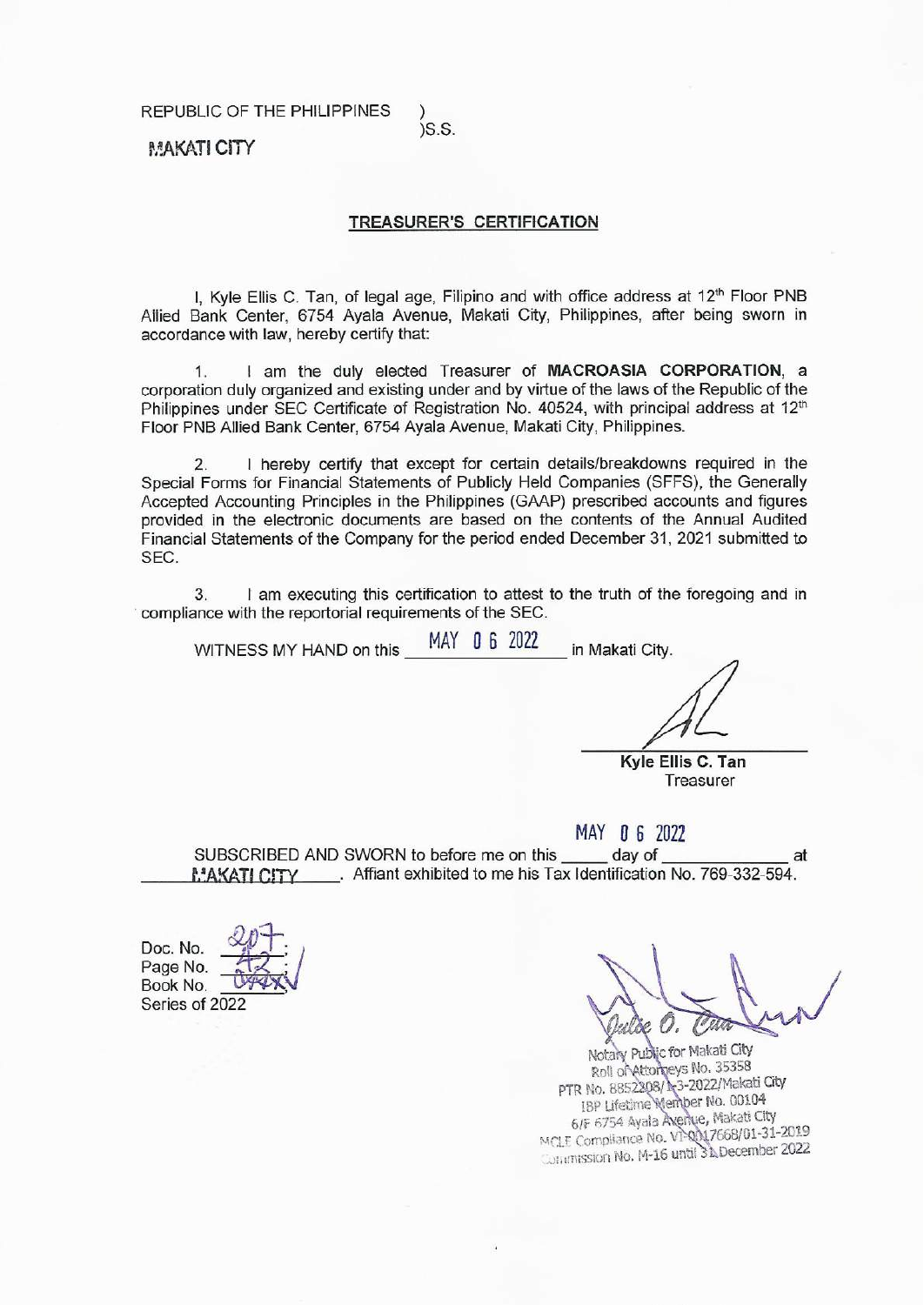PSIC:

#### SPECIAL FORM FOR FINANCIAL STATEMENTS OF PUBLICLY-HELD AND INVESTMENT COMPANIES

NAME OF CORPORATION: MACROASIA CORPORATION (PARENT)

TEL. NO.: CURRENT ADDRESS:

8840-2001

12th Floor PNB Allied Bank Center, 6754 Ayala Avenue, Makati City

FAX NO.: 8840-1892

COMPANY TYPE : HOLDING COMPANY

If these are based on consolidated financial statements, please so indicate in the caption.

#### Table 1. Balance Sheet

| FINANCIAL DATA                                                                                                                                                | 2021<br>$($ in P'000)    | 2020<br>$($ in P'000)    |
|---------------------------------------------------------------------------------------------------------------------------------------------------------------|--------------------------|--------------------------|
| A. ASSETS $(A.1 + A.2 + A.3 + A.4 + A.5 + A.6 + A.7 + A.8 + A.9 + A.10)$                                                                                      | 5,815,718                | 6,043,269                |
| A.1 Current Assets (A.1.1 + A.1.2 + A.1.3 + A.1.4 + A.1.5)                                                                                                    | 1,603,579                | 2,169,617                |
| A.1.1 Cash and cash equivalents $(A.1.1.1 + A.1.1.2 + A.1.1.3)$                                                                                               | 220,000                  | 904,680                  |
| A.1.1.1 On hand                                                                                                                                               | 146                      | 146                      |
| A.1.1.2 In domestic banks/entities                                                                                                                            | 82,634                   | 903,319                  |
| A.1.1.3 In foreign banks/entities                                                                                                                             | 137,219                  | 1,215                    |
| A.1.2 Trade and Other Receivables (A.1.2.1 + A.1.2.2)                                                                                                         | 452,153                  | 479,579                  |
| A.1.2.1 Due from domestic entities (A.1.2.1.1 + A.1.2.1.2 + A.1.2.1.3 + A.1.2.1.4)                                                                            | 452,153                  | 479.579                  |
| A.1.2.1.1 Due from customers (trade)                                                                                                                          |                          |                          |
| A.1.2.1.2 Due from related parties                                                                                                                            | 314,504                  | 349,992                  |
| A.1.2.1.3 Others, specify (A.1.2.1.3.1 + A.1.2.1.3.2)                                                                                                         | 137,649                  | 129,587                  |
| A.1.2.1.3.1 Nontrade                                                                                                                                          | 74,498                   | 68,784                   |
| A.1.2.1.3.2 Accrued interest and others                                                                                                                       | 63,151                   | 60.803                   |
| A.1.2.1.4 Allowance for doubtful accounts (negative entry)                                                                                                    |                          |                          |
| A.1.2.2 Due from foreign entities, specify                                                                                                                    | $\overline{\phantom{a}}$ | $\overline{a}$           |
| $(A.1.2.2.1 + A.1.2.2.2 + A.1.2.2.3 + A.1.2.2.4)$                                                                                                             |                          |                          |
| A.1.2.2.1                                                                                                                                                     | $\overline{\phantom{a}}$ | $\overline{\phantom{a}}$ |
| A.1.2.2.2                                                                                                                                                     | $\overline{\phantom{a}}$ | $\blacksquare$           |
| A.1.2.2.3                                                                                                                                                     | $\overline{\phantom{a}}$ |                          |
| A.1.2.2.4 Allowance for doubtful accounts (negative entry)                                                                                                    | $\overline{a}$           | $\overline{a}$           |
| A.1.3 Inventories (A.1.3.1 + A.1.3.2 + A.1.3.3 + A.1.3.4 + A.1.3.5 + A.1.3.6)                                                                                 | $\overline{a}$           |                          |
| A.1.3.1 Raw materials and supplies                                                                                                                            | $\overline{\phantom{a}}$ | $\overline{\phantom{a}}$ |
| A.1.3.2 Goods in process (including unfinished goods, growing crops, unfinished seeds)                                                                        | $\overline{a}$           | $\overline{\phantom{a}}$ |
| A.1.3.3 Finished goods                                                                                                                                        | $\overline{a}$           |                          |
| A.1.3.4 Merchandise/Goods in transit                                                                                                                          | $\blacksquare$           | $\blacksquare$           |
| A.1.3.5 Unbilled Services (in case of service providers)                                                                                                      | $\overline{a}$           | $\overline{a}$           |
| A.1.3.6 Others, specify (A.1.3.6.1 + A.1.3.6.2)                                                                                                               | $\overline{a}$           | $\ddot{\phantom{a}}$     |
| A.1.3.6.1                                                                                                                                                     | $\overline{\phantom{a}}$ | $\blacksquare$           |
| A.1.3.6.2                                                                                                                                                     |                          |                          |
| A.1.4 Financial Assets other than Cash/Receivables/Equity investments (A.1.4.1 + A.1.4.2 + A.1.4.3<br>$+ A.1.4.4 + A.1.4.5 + A.1.4.6$                         | 855,840                  | 724,315                  |
| A.1.4.1 Financial Assets at Fair Value through Profit or Loss - issued by domestic entities:<br>$(A.1.4.1.1 + A.1.4.1.2 + A.1.4.1.3 + A.1.4.1.4 + A.1.4.1.5)$ | $\overline{a}$           | $\overline{\phantom{a}}$ |
| A.1.4.1.1 National Government                                                                                                                                 | $\blacksquare$           | $\blacksquare$           |
| A.1.4.1.2 Public Financial Institutions                                                                                                                       | $\overline{\phantom{a}}$ | $\overline{\phantom{a}}$ |
| A.1.4.1.3 Public Non-Financial Institutions                                                                                                                   | $\blacksquare$           | $\sim$                   |
| A.1.4.1.4 Private Financial Institutions                                                                                                                      | $\overline{\phantom{a}}$ | $\overline{\phantom{a}}$ |
| A.1.4.1.5 Private Non-Financial Institutions                                                                                                                  | $\overline{\phantom{a}}$ | $\overline{\phantom{a}}$ |
| A.1.4.2 Held to Maturity Investments - issued by domestic entities:                                                                                           | $\overline{a}$           |                          |
| $(A.1.4.2.1 + A.1.4.2.2 + A.1.4.2.3 + A.1.4.2.4 + A.1.4.2.5)$                                                                                                 |                          |                          |
| A.1.4.2.1 National Government                                                                                                                                 | $\overline{\phantom{a}}$ | $\blacksquare$           |
| A.1.4.2.2 Public Financial Institutions                                                                                                                       | $\overline{\phantom{a}}$ | $\blacksquare$           |
| A.1.4.2.3 Public Non-Financial Institutions                                                                                                                   | $\overline{\phantom{a}}$ | $\overline{\phantom{a}}$ |
| A.1.4.2.4 Private Financial Institutions                                                                                                                      | $\blacksquare$           | $\blacksquare$           |
| A.1.4.2.5 Private Non-Financial Institutions                                                                                                                  |                          |                          |

NOTE:

This special form is applicable to Investment Companies and Publicly-held Companies (enumerated in Section 17.2 of the Securities Regulation Code (SRC), except banks and insurance companies). As a supplemental form to PHFS, it shall be used for reporting Consolidated Financial Statements of Parent corporations and their subsidiaries.

Domestic corporations are those which are incorporated under Philippine laws or branches/subsidiaries of foreign corporations that are licensed to do business in the Philippines where the center of economic interest or activity is within the Philippines. On the other hand, foreign corporations are those that are incorporated abroad, including branches of Philippine corporations operating abroad.

Financial Institutions are corporations principally engaged in financial intermediation, facilitating financial intermediation, or auxiliary financial services. Non-Financial institutions refer to corporations that are primarily engaged in the production of market goods and non-financial services.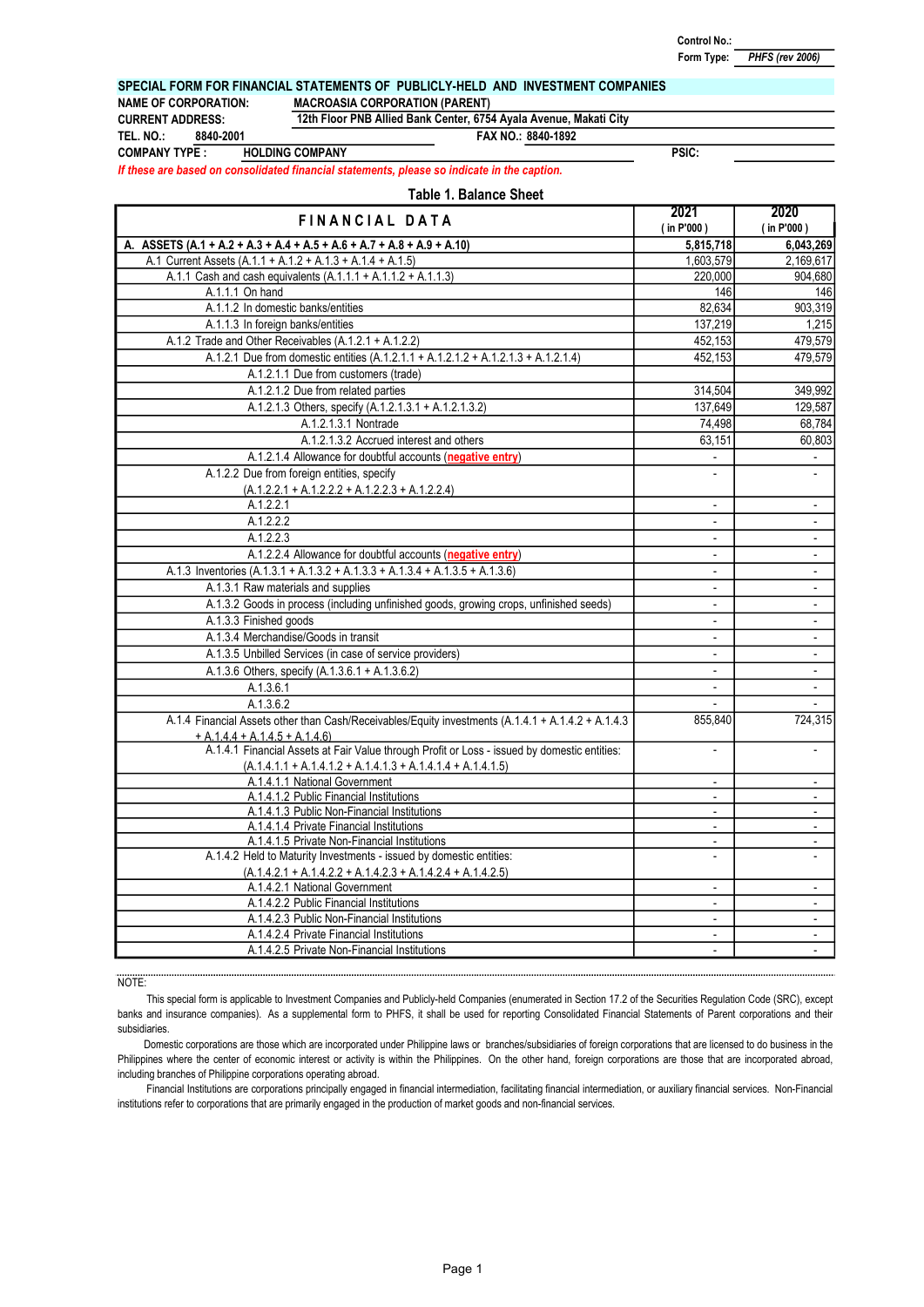PSIC:

# PHFS (rev 2006)

## SPECIAL FORM FOR FINANCIAL STATEMENTS OF PUBLICLY-HELD AND INVESTMENT COMPANIES

NAME OF CORPORATION: MACROASIA CORPORATION (PARENT)

CURRENT ADDRESS: 8840-2001 TEL. NO.:

12th Floor PNB Allied Bank Center, 6754 Ayala Avenue, Makati City

FAX NO.: 8840-1892

COMPANY TYPE : HOLDING COMPANY

If these are based on consolidated financial statements, please so indicate in the caption.

| A.1.4.3 Loans and Receivables - issued by domestic entities:<br>855,840<br>$(A.1.4.3.1 + A.1.4.3.2 + A.1.4.3.3 + A.1.4.3.4 + A.1.4.3.5)$<br>A.1.4.3.1 National Government<br>A.1.4.3.2 Public Financial Institutions<br>$\blacksquare$<br>A.1.4.3.3 Public Non-Financial Institutions<br>$\overline{\phantom{a}}$<br>A.1.4.3.4 Private Financial Institutions<br>A.1.4.3.5 Private Non-Financial Institutions<br>855,840<br>A.1.4.4 Available-for-sale financial assets - issued by domestic entities:<br>$\blacksquare$<br>$(A.1.4.4.1 + A.1.4.4.2 + A.1.4.4.3 + A.1.4.4.4 + A.1.4.4.5)$<br>A.1.4.4.1 National Government<br>$\overline{\phantom{a}}$<br>A.1.4.4.2 Public Financial Institutions<br>$\overline{a}$<br>$\blacksquare$<br>A.1.4.4.3 Public Non-Financial Institutions<br>$\blacksquare$<br>A.1.4.4.4 Private Financial Institutions<br>$\overline{\phantom{a}}$<br>A.1.4.4.5 Private Non-Financial Institutions<br>$\blacksquare$<br>A.1.4.5 Financial Assets issued by foreign entities: (A.1.4.5.1+A.1.4.5.2+A.1.4.5.3+A.1.4.5.4)<br>$\overline{a}$<br>A.1.4.5.1 Financial Assets at fair value through profit or loss<br>$\overline{a}$<br>$\blacksquare$<br>A.1.4.5.2 Held-to-maturity investments<br>$\overline{\phantom{a}}$<br>$\blacksquare$<br>A.1.4.5.3 Loans and Receivables<br>$\blacksquare$<br>A.1.4.5.4 Available-for-sale financial assets<br>$\overline{a}$<br>$\blacksquare$<br>A.1.4.6 Allowance for decline in market value (negative entry)<br>A.1.5 Other Current Assets (state separately material items) (A.1.5.1 + A.1.5.2 + A.1.5.3)<br>75,586<br>61,043<br>A.1.5.1 Input taxes<br>19,732<br>11,514<br>A.1.5.2 Creditable wthholding and prepaid taxes<br>55,216<br>49,320<br>638<br>A.1.5.3 Prepaid expenses<br>A.2 Property, plant, and equipment (A.2.1 + A.2.2 + A.2.3 + A.2.4 + A.2.5 + A.2.6 + A.2.7 + A.2.8)<br>40,689<br>43,298<br>3,652<br>3,652<br>A.2.1 Land<br>A.2.2 Building and improvements including leasehold improvement<br>33.522<br>30.588<br>A.2.3 Machinery and equipment (on hand and in transit)<br>5.735<br>5,735<br>A.2.4 Transportation/motor vehicles, automotive equipment, autos and trucks, and delivery equipment<br>47.514<br>A.2.5 Others. specify (A.2.5.1 + A.2.5.2 + A.2.5.3 + A.2.5.4 + A.2.5.5)<br>61.877<br>A.2.5.1 Property, or equipment used for education purposes<br>$\blacksquare$<br>A2.5.2 Construction in progress<br>A2.5.3 Office furniture. fixtures and equipment<br>61.877<br>A.2.5.4<br>A.2.5.5<br>$\blacksquare$<br>A.2.6 Appraisal increase. specify (A.2.6.1 + A.2.6.2 + A.2.6.3 + A.2.6.4 + A.2.6.5)<br>$\blacksquare$<br>A.2.6.1<br>$\blacksquare$<br>A.2.6.2<br>$\sim$<br>$\overline{\phantom{a}}$<br>A.2.6.3<br>A.2.6.4<br>$\sim$<br>$\blacksquare$<br>A.2.6.5<br>A.2.7 Accumulated Depreciation (negative entry)<br>(109.002)<br>(100.419)<br>A.2.8 Impairment Loss or Reversal (if loss, negative entry)<br>A.3 Investments accounted for using the equity method $(A.3.1 + A.3.2 + A.3.3 + A.3.4)$<br>3.734.360<br>3.862.764<br>A.3.1 Equity in domestic subsidiaries/affiliates<br>3.862,764<br>3.734.360<br>A.3.2 Equity in foreign branches/subsidiaries/affiliates<br>A.3.3 Others, specify $(A.3.3.1 + A.3.3.2 + A.3.3.3 + A.3.3.4 + A.3.3.5)$<br>$\overline{\phantom{a}}$<br>A.3.3.1<br>$\blacksquare$<br>A.3.3.2<br>$\blacksquare$<br>A.3.3.3<br>A.3.3.4<br>$\overline{\phantom{a}}$<br>$\blacksquare$<br>A.3.3.5<br>$\blacksquare$<br>A.4 Investment Property<br>$\blacksquare$<br>A.5 Biological Assets<br>$\blacksquare$<br>$\blacksquare$<br>A.6 Intangible Assets<br>$\blacksquare$<br>A.6.1 Maior item/s. specify (A.6.1.1 + A.6.1.2)<br>$\blacksquare$<br>A.6.1.1<br>A.6.1.2<br>$\blacksquare$<br>A.6.2 Others. specify $(A.6.2.1 + A.6.2.2)$<br>$\overline{\phantom{a}}$<br>A.6.2.1<br>$\overline{\phantom{a}}$<br>$\blacksquare$<br>A.6.2.2<br>$\overline{\phantom{a}}$<br>A.7 Assets Classified as Held for Sale<br>$\blacksquare$<br>A.8 Assets included in Disposal Groups Classified as Held for Sale | FINANCIAL DATA | 2021<br>$($ in P'000) | 2020<br>(in P'000) |
|-------------------------------------------------------------------------------------------------------------------------------------------------------------------------------------------------------------------------------------------------------------------------------------------------------------------------------------------------------------------------------------------------------------------------------------------------------------------------------------------------------------------------------------------------------------------------------------------------------------------------------------------------------------------------------------------------------------------------------------------------------------------------------------------------------------------------------------------------------------------------------------------------------------------------------------------------------------------------------------------------------------------------------------------------------------------------------------------------------------------------------------------------------------------------------------------------------------------------------------------------------------------------------------------------------------------------------------------------------------------------------------------------------------------------------------------------------------------------------------------------------------------------------------------------------------------------------------------------------------------------------------------------------------------------------------------------------------------------------------------------------------------------------------------------------------------------------------------------------------------------------------------------------------------------------------------------------------------------------------------------------------------------------------------------------------------------------------------------------------------------------------------------------------------------------------------------------------------------------------------------------------------------------------------------------------------------------------------------------------------------------------------------------------------------------------------------------------------------------------------------------------------------------------------------------------------------------------------------------------------------------------------------------------------------------------------------------------------------------------------------------------------------------------------------------------------------------------------------------------------------------------------------------------------------------------------------------------------------------------------------------------------------------------------------------------------------------------------------------------------------------------------------------------------------------------------------------------------------------------------------------------------------------------------------------------------------------------------------------------------------------------------------------------------------------------------------------------------------------------------------------------------------------------------------------------------------------------------------------------------------------------------------------------------------------------------------------------------------------------------------------------------------------------------------------------------------------------------------------------------------------------------------------------------------------------------------------------------------------------------------------------------------------------|----------------|-----------------------|--------------------|
|                                                                                                                                                                                                                                                                                                                                                                                                                                                                                                                                                                                                                                                                                                                                                                                                                                                                                                                                                                                                                                                                                                                                                                                                                                                                                                                                                                                                                                                                                                                                                                                                                                                                                                                                                                                                                                                                                                                                                                                                                                                                                                                                                                                                                                                                                                                                                                                                                                                                                                                                                                                                                                                                                                                                                                                                                                                                                                                                                                                                                                                                                                                                                                                                                                                                                                                                                                                                                                                                                                                                                                                                                                                                                                                                                                                                                                                                                                                                                                                                                                     |                |                       | 724,315            |
|                                                                                                                                                                                                                                                                                                                                                                                                                                                                                                                                                                                                                                                                                                                                                                                                                                                                                                                                                                                                                                                                                                                                                                                                                                                                                                                                                                                                                                                                                                                                                                                                                                                                                                                                                                                                                                                                                                                                                                                                                                                                                                                                                                                                                                                                                                                                                                                                                                                                                                                                                                                                                                                                                                                                                                                                                                                                                                                                                                                                                                                                                                                                                                                                                                                                                                                                                                                                                                                                                                                                                                                                                                                                                                                                                                                                                                                                                                                                                                                                                                     |                |                       |                    |
|                                                                                                                                                                                                                                                                                                                                                                                                                                                                                                                                                                                                                                                                                                                                                                                                                                                                                                                                                                                                                                                                                                                                                                                                                                                                                                                                                                                                                                                                                                                                                                                                                                                                                                                                                                                                                                                                                                                                                                                                                                                                                                                                                                                                                                                                                                                                                                                                                                                                                                                                                                                                                                                                                                                                                                                                                                                                                                                                                                                                                                                                                                                                                                                                                                                                                                                                                                                                                                                                                                                                                                                                                                                                                                                                                                                                                                                                                                                                                                                                                                     |                |                       |                    |
|                                                                                                                                                                                                                                                                                                                                                                                                                                                                                                                                                                                                                                                                                                                                                                                                                                                                                                                                                                                                                                                                                                                                                                                                                                                                                                                                                                                                                                                                                                                                                                                                                                                                                                                                                                                                                                                                                                                                                                                                                                                                                                                                                                                                                                                                                                                                                                                                                                                                                                                                                                                                                                                                                                                                                                                                                                                                                                                                                                                                                                                                                                                                                                                                                                                                                                                                                                                                                                                                                                                                                                                                                                                                                                                                                                                                                                                                                                                                                                                                                                     |                |                       | $\sim$             |
|                                                                                                                                                                                                                                                                                                                                                                                                                                                                                                                                                                                                                                                                                                                                                                                                                                                                                                                                                                                                                                                                                                                                                                                                                                                                                                                                                                                                                                                                                                                                                                                                                                                                                                                                                                                                                                                                                                                                                                                                                                                                                                                                                                                                                                                                                                                                                                                                                                                                                                                                                                                                                                                                                                                                                                                                                                                                                                                                                                                                                                                                                                                                                                                                                                                                                                                                                                                                                                                                                                                                                                                                                                                                                                                                                                                                                                                                                                                                                                                                                                     |                |                       | $\blacksquare$     |
|                                                                                                                                                                                                                                                                                                                                                                                                                                                                                                                                                                                                                                                                                                                                                                                                                                                                                                                                                                                                                                                                                                                                                                                                                                                                                                                                                                                                                                                                                                                                                                                                                                                                                                                                                                                                                                                                                                                                                                                                                                                                                                                                                                                                                                                                                                                                                                                                                                                                                                                                                                                                                                                                                                                                                                                                                                                                                                                                                                                                                                                                                                                                                                                                                                                                                                                                                                                                                                                                                                                                                                                                                                                                                                                                                                                                                                                                                                                                                                                                                                     |                |                       |                    |
|                                                                                                                                                                                                                                                                                                                                                                                                                                                                                                                                                                                                                                                                                                                                                                                                                                                                                                                                                                                                                                                                                                                                                                                                                                                                                                                                                                                                                                                                                                                                                                                                                                                                                                                                                                                                                                                                                                                                                                                                                                                                                                                                                                                                                                                                                                                                                                                                                                                                                                                                                                                                                                                                                                                                                                                                                                                                                                                                                                                                                                                                                                                                                                                                                                                                                                                                                                                                                                                                                                                                                                                                                                                                                                                                                                                                                                                                                                                                                                                                                                     |                |                       | 724,315            |
|                                                                                                                                                                                                                                                                                                                                                                                                                                                                                                                                                                                                                                                                                                                                                                                                                                                                                                                                                                                                                                                                                                                                                                                                                                                                                                                                                                                                                                                                                                                                                                                                                                                                                                                                                                                                                                                                                                                                                                                                                                                                                                                                                                                                                                                                                                                                                                                                                                                                                                                                                                                                                                                                                                                                                                                                                                                                                                                                                                                                                                                                                                                                                                                                                                                                                                                                                                                                                                                                                                                                                                                                                                                                                                                                                                                                                                                                                                                                                                                                                                     |                |                       |                    |
|                                                                                                                                                                                                                                                                                                                                                                                                                                                                                                                                                                                                                                                                                                                                                                                                                                                                                                                                                                                                                                                                                                                                                                                                                                                                                                                                                                                                                                                                                                                                                                                                                                                                                                                                                                                                                                                                                                                                                                                                                                                                                                                                                                                                                                                                                                                                                                                                                                                                                                                                                                                                                                                                                                                                                                                                                                                                                                                                                                                                                                                                                                                                                                                                                                                                                                                                                                                                                                                                                                                                                                                                                                                                                                                                                                                                                                                                                                                                                                                                                                     |                |                       |                    |
|                                                                                                                                                                                                                                                                                                                                                                                                                                                                                                                                                                                                                                                                                                                                                                                                                                                                                                                                                                                                                                                                                                                                                                                                                                                                                                                                                                                                                                                                                                                                                                                                                                                                                                                                                                                                                                                                                                                                                                                                                                                                                                                                                                                                                                                                                                                                                                                                                                                                                                                                                                                                                                                                                                                                                                                                                                                                                                                                                                                                                                                                                                                                                                                                                                                                                                                                                                                                                                                                                                                                                                                                                                                                                                                                                                                                                                                                                                                                                                                                                                     |                |                       | $\blacksquare$     |
|                                                                                                                                                                                                                                                                                                                                                                                                                                                                                                                                                                                                                                                                                                                                                                                                                                                                                                                                                                                                                                                                                                                                                                                                                                                                                                                                                                                                                                                                                                                                                                                                                                                                                                                                                                                                                                                                                                                                                                                                                                                                                                                                                                                                                                                                                                                                                                                                                                                                                                                                                                                                                                                                                                                                                                                                                                                                                                                                                                                                                                                                                                                                                                                                                                                                                                                                                                                                                                                                                                                                                                                                                                                                                                                                                                                                                                                                                                                                                                                                                                     |                |                       |                    |
|                                                                                                                                                                                                                                                                                                                                                                                                                                                                                                                                                                                                                                                                                                                                                                                                                                                                                                                                                                                                                                                                                                                                                                                                                                                                                                                                                                                                                                                                                                                                                                                                                                                                                                                                                                                                                                                                                                                                                                                                                                                                                                                                                                                                                                                                                                                                                                                                                                                                                                                                                                                                                                                                                                                                                                                                                                                                                                                                                                                                                                                                                                                                                                                                                                                                                                                                                                                                                                                                                                                                                                                                                                                                                                                                                                                                                                                                                                                                                                                                                                     |                |                       |                    |
|                                                                                                                                                                                                                                                                                                                                                                                                                                                                                                                                                                                                                                                                                                                                                                                                                                                                                                                                                                                                                                                                                                                                                                                                                                                                                                                                                                                                                                                                                                                                                                                                                                                                                                                                                                                                                                                                                                                                                                                                                                                                                                                                                                                                                                                                                                                                                                                                                                                                                                                                                                                                                                                                                                                                                                                                                                                                                                                                                                                                                                                                                                                                                                                                                                                                                                                                                                                                                                                                                                                                                                                                                                                                                                                                                                                                                                                                                                                                                                                                                                     |                |                       | $\blacksquare$     |
|                                                                                                                                                                                                                                                                                                                                                                                                                                                                                                                                                                                                                                                                                                                                                                                                                                                                                                                                                                                                                                                                                                                                                                                                                                                                                                                                                                                                                                                                                                                                                                                                                                                                                                                                                                                                                                                                                                                                                                                                                                                                                                                                                                                                                                                                                                                                                                                                                                                                                                                                                                                                                                                                                                                                                                                                                                                                                                                                                                                                                                                                                                                                                                                                                                                                                                                                                                                                                                                                                                                                                                                                                                                                                                                                                                                                                                                                                                                                                                                                                                     |                |                       |                    |
|                                                                                                                                                                                                                                                                                                                                                                                                                                                                                                                                                                                                                                                                                                                                                                                                                                                                                                                                                                                                                                                                                                                                                                                                                                                                                                                                                                                                                                                                                                                                                                                                                                                                                                                                                                                                                                                                                                                                                                                                                                                                                                                                                                                                                                                                                                                                                                                                                                                                                                                                                                                                                                                                                                                                                                                                                                                                                                                                                                                                                                                                                                                                                                                                                                                                                                                                                                                                                                                                                                                                                                                                                                                                                                                                                                                                                                                                                                                                                                                                                                     |                |                       | $\sim$             |
|                                                                                                                                                                                                                                                                                                                                                                                                                                                                                                                                                                                                                                                                                                                                                                                                                                                                                                                                                                                                                                                                                                                                                                                                                                                                                                                                                                                                                                                                                                                                                                                                                                                                                                                                                                                                                                                                                                                                                                                                                                                                                                                                                                                                                                                                                                                                                                                                                                                                                                                                                                                                                                                                                                                                                                                                                                                                                                                                                                                                                                                                                                                                                                                                                                                                                                                                                                                                                                                                                                                                                                                                                                                                                                                                                                                                                                                                                                                                                                                                                                     |                |                       |                    |
|                                                                                                                                                                                                                                                                                                                                                                                                                                                                                                                                                                                                                                                                                                                                                                                                                                                                                                                                                                                                                                                                                                                                                                                                                                                                                                                                                                                                                                                                                                                                                                                                                                                                                                                                                                                                                                                                                                                                                                                                                                                                                                                                                                                                                                                                                                                                                                                                                                                                                                                                                                                                                                                                                                                                                                                                                                                                                                                                                                                                                                                                                                                                                                                                                                                                                                                                                                                                                                                                                                                                                                                                                                                                                                                                                                                                                                                                                                                                                                                                                                     |                |                       |                    |
|                                                                                                                                                                                                                                                                                                                                                                                                                                                                                                                                                                                                                                                                                                                                                                                                                                                                                                                                                                                                                                                                                                                                                                                                                                                                                                                                                                                                                                                                                                                                                                                                                                                                                                                                                                                                                                                                                                                                                                                                                                                                                                                                                                                                                                                                                                                                                                                                                                                                                                                                                                                                                                                                                                                                                                                                                                                                                                                                                                                                                                                                                                                                                                                                                                                                                                                                                                                                                                                                                                                                                                                                                                                                                                                                                                                                                                                                                                                                                                                                                                     |                |                       | $\sim$             |
|                                                                                                                                                                                                                                                                                                                                                                                                                                                                                                                                                                                                                                                                                                                                                                                                                                                                                                                                                                                                                                                                                                                                                                                                                                                                                                                                                                                                                                                                                                                                                                                                                                                                                                                                                                                                                                                                                                                                                                                                                                                                                                                                                                                                                                                                                                                                                                                                                                                                                                                                                                                                                                                                                                                                                                                                                                                                                                                                                                                                                                                                                                                                                                                                                                                                                                                                                                                                                                                                                                                                                                                                                                                                                                                                                                                                                                                                                                                                                                                                                                     |                |                       |                    |
|                                                                                                                                                                                                                                                                                                                                                                                                                                                                                                                                                                                                                                                                                                                                                                                                                                                                                                                                                                                                                                                                                                                                                                                                                                                                                                                                                                                                                                                                                                                                                                                                                                                                                                                                                                                                                                                                                                                                                                                                                                                                                                                                                                                                                                                                                                                                                                                                                                                                                                                                                                                                                                                                                                                                                                                                                                                                                                                                                                                                                                                                                                                                                                                                                                                                                                                                                                                                                                                                                                                                                                                                                                                                                                                                                                                                                                                                                                                                                                                                                                     |                |                       |                    |
|                                                                                                                                                                                                                                                                                                                                                                                                                                                                                                                                                                                                                                                                                                                                                                                                                                                                                                                                                                                                                                                                                                                                                                                                                                                                                                                                                                                                                                                                                                                                                                                                                                                                                                                                                                                                                                                                                                                                                                                                                                                                                                                                                                                                                                                                                                                                                                                                                                                                                                                                                                                                                                                                                                                                                                                                                                                                                                                                                                                                                                                                                                                                                                                                                                                                                                                                                                                                                                                                                                                                                                                                                                                                                                                                                                                                                                                                                                                                                                                                                                     |                |                       |                    |
|                                                                                                                                                                                                                                                                                                                                                                                                                                                                                                                                                                                                                                                                                                                                                                                                                                                                                                                                                                                                                                                                                                                                                                                                                                                                                                                                                                                                                                                                                                                                                                                                                                                                                                                                                                                                                                                                                                                                                                                                                                                                                                                                                                                                                                                                                                                                                                                                                                                                                                                                                                                                                                                                                                                                                                                                                                                                                                                                                                                                                                                                                                                                                                                                                                                                                                                                                                                                                                                                                                                                                                                                                                                                                                                                                                                                                                                                                                                                                                                                                                     |                |                       |                    |
|                                                                                                                                                                                                                                                                                                                                                                                                                                                                                                                                                                                                                                                                                                                                                                                                                                                                                                                                                                                                                                                                                                                                                                                                                                                                                                                                                                                                                                                                                                                                                                                                                                                                                                                                                                                                                                                                                                                                                                                                                                                                                                                                                                                                                                                                                                                                                                                                                                                                                                                                                                                                                                                                                                                                                                                                                                                                                                                                                                                                                                                                                                                                                                                                                                                                                                                                                                                                                                                                                                                                                                                                                                                                                                                                                                                                                                                                                                                                                                                                                                     |                |                       |                    |
|                                                                                                                                                                                                                                                                                                                                                                                                                                                                                                                                                                                                                                                                                                                                                                                                                                                                                                                                                                                                                                                                                                                                                                                                                                                                                                                                                                                                                                                                                                                                                                                                                                                                                                                                                                                                                                                                                                                                                                                                                                                                                                                                                                                                                                                                                                                                                                                                                                                                                                                                                                                                                                                                                                                                                                                                                                                                                                                                                                                                                                                                                                                                                                                                                                                                                                                                                                                                                                                                                                                                                                                                                                                                                                                                                                                                                                                                                                                                                                                                                                     |                |                       | 208                |
|                                                                                                                                                                                                                                                                                                                                                                                                                                                                                                                                                                                                                                                                                                                                                                                                                                                                                                                                                                                                                                                                                                                                                                                                                                                                                                                                                                                                                                                                                                                                                                                                                                                                                                                                                                                                                                                                                                                                                                                                                                                                                                                                                                                                                                                                                                                                                                                                                                                                                                                                                                                                                                                                                                                                                                                                                                                                                                                                                                                                                                                                                                                                                                                                                                                                                                                                                                                                                                                                                                                                                                                                                                                                                                                                                                                                                                                                                                                                                                                                                                     |                |                       |                    |
|                                                                                                                                                                                                                                                                                                                                                                                                                                                                                                                                                                                                                                                                                                                                                                                                                                                                                                                                                                                                                                                                                                                                                                                                                                                                                                                                                                                                                                                                                                                                                                                                                                                                                                                                                                                                                                                                                                                                                                                                                                                                                                                                                                                                                                                                                                                                                                                                                                                                                                                                                                                                                                                                                                                                                                                                                                                                                                                                                                                                                                                                                                                                                                                                                                                                                                                                                                                                                                                                                                                                                                                                                                                                                                                                                                                                                                                                                                                                                                                                                                     |                |                       |                    |
|                                                                                                                                                                                                                                                                                                                                                                                                                                                                                                                                                                                                                                                                                                                                                                                                                                                                                                                                                                                                                                                                                                                                                                                                                                                                                                                                                                                                                                                                                                                                                                                                                                                                                                                                                                                                                                                                                                                                                                                                                                                                                                                                                                                                                                                                                                                                                                                                                                                                                                                                                                                                                                                                                                                                                                                                                                                                                                                                                                                                                                                                                                                                                                                                                                                                                                                                                                                                                                                                                                                                                                                                                                                                                                                                                                                                                                                                                                                                                                                                                                     |                |                       |                    |
|                                                                                                                                                                                                                                                                                                                                                                                                                                                                                                                                                                                                                                                                                                                                                                                                                                                                                                                                                                                                                                                                                                                                                                                                                                                                                                                                                                                                                                                                                                                                                                                                                                                                                                                                                                                                                                                                                                                                                                                                                                                                                                                                                                                                                                                                                                                                                                                                                                                                                                                                                                                                                                                                                                                                                                                                                                                                                                                                                                                                                                                                                                                                                                                                                                                                                                                                                                                                                                                                                                                                                                                                                                                                                                                                                                                                                                                                                                                                                                                                                                     |                |                       |                    |
|                                                                                                                                                                                                                                                                                                                                                                                                                                                                                                                                                                                                                                                                                                                                                                                                                                                                                                                                                                                                                                                                                                                                                                                                                                                                                                                                                                                                                                                                                                                                                                                                                                                                                                                                                                                                                                                                                                                                                                                                                                                                                                                                                                                                                                                                                                                                                                                                                                                                                                                                                                                                                                                                                                                                                                                                                                                                                                                                                                                                                                                                                                                                                                                                                                                                                                                                                                                                                                                                                                                                                                                                                                                                                                                                                                                                                                                                                                                                                                                                                                     |                |                       | 47.547             |
|                                                                                                                                                                                                                                                                                                                                                                                                                                                                                                                                                                                                                                                                                                                                                                                                                                                                                                                                                                                                                                                                                                                                                                                                                                                                                                                                                                                                                                                                                                                                                                                                                                                                                                                                                                                                                                                                                                                                                                                                                                                                                                                                                                                                                                                                                                                                                                                                                                                                                                                                                                                                                                                                                                                                                                                                                                                                                                                                                                                                                                                                                                                                                                                                                                                                                                                                                                                                                                                                                                                                                                                                                                                                                                                                                                                                                                                                                                                                                                                                                                     |                |                       | 53.585             |
|                                                                                                                                                                                                                                                                                                                                                                                                                                                                                                                                                                                                                                                                                                                                                                                                                                                                                                                                                                                                                                                                                                                                                                                                                                                                                                                                                                                                                                                                                                                                                                                                                                                                                                                                                                                                                                                                                                                                                                                                                                                                                                                                                                                                                                                                                                                                                                                                                                                                                                                                                                                                                                                                                                                                                                                                                                                                                                                                                                                                                                                                                                                                                                                                                                                                                                                                                                                                                                                                                                                                                                                                                                                                                                                                                                                                                                                                                                                                                                                                                                     |                |                       | $\sim$             |
|                                                                                                                                                                                                                                                                                                                                                                                                                                                                                                                                                                                                                                                                                                                                                                                                                                                                                                                                                                                                                                                                                                                                                                                                                                                                                                                                                                                                                                                                                                                                                                                                                                                                                                                                                                                                                                                                                                                                                                                                                                                                                                                                                                                                                                                                                                                                                                                                                                                                                                                                                                                                                                                                                                                                                                                                                                                                                                                                                                                                                                                                                                                                                                                                                                                                                                                                                                                                                                                                                                                                                                                                                                                                                                                                                                                                                                                                                                                                                                                                                                     |                |                       |                    |
|                                                                                                                                                                                                                                                                                                                                                                                                                                                                                                                                                                                                                                                                                                                                                                                                                                                                                                                                                                                                                                                                                                                                                                                                                                                                                                                                                                                                                                                                                                                                                                                                                                                                                                                                                                                                                                                                                                                                                                                                                                                                                                                                                                                                                                                                                                                                                                                                                                                                                                                                                                                                                                                                                                                                                                                                                                                                                                                                                                                                                                                                                                                                                                                                                                                                                                                                                                                                                                                                                                                                                                                                                                                                                                                                                                                                                                                                                                                                                                                                                                     |                |                       | 53.585             |
|                                                                                                                                                                                                                                                                                                                                                                                                                                                                                                                                                                                                                                                                                                                                                                                                                                                                                                                                                                                                                                                                                                                                                                                                                                                                                                                                                                                                                                                                                                                                                                                                                                                                                                                                                                                                                                                                                                                                                                                                                                                                                                                                                                                                                                                                                                                                                                                                                                                                                                                                                                                                                                                                                                                                                                                                                                                                                                                                                                                                                                                                                                                                                                                                                                                                                                                                                                                                                                                                                                                                                                                                                                                                                                                                                                                                                                                                                                                                                                                                                                     |                |                       |                    |
|                                                                                                                                                                                                                                                                                                                                                                                                                                                                                                                                                                                                                                                                                                                                                                                                                                                                                                                                                                                                                                                                                                                                                                                                                                                                                                                                                                                                                                                                                                                                                                                                                                                                                                                                                                                                                                                                                                                                                                                                                                                                                                                                                                                                                                                                                                                                                                                                                                                                                                                                                                                                                                                                                                                                                                                                                                                                                                                                                                                                                                                                                                                                                                                                                                                                                                                                                                                                                                                                                                                                                                                                                                                                                                                                                                                                                                                                                                                                                                                                                                     |                |                       |                    |
|                                                                                                                                                                                                                                                                                                                                                                                                                                                                                                                                                                                                                                                                                                                                                                                                                                                                                                                                                                                                                                                                                                                                                                                                                                                                                                                                                                                                                                                                                                                                                                                                                                                                                                                                                                                                                                                                                                                                                                                                                                                                                                                                                                                                                                                                                                                                                                                                                                                                                                                                                                                                                                                                                                                                                                                                                                                                                                                                                                                                                                                                                                                                                                                                                                                                                                                                                                                                                                                                                                                                                                                                                                                                                                                                                                                                                                                                                                                                                                                                                                     |                |                       | $\sim$             |
|                                                                                                                                                                                                                                                                                                                                                                                                                                                                                                                                                                                                                                                                                                                                                                                                                                                                                                                                                                                                                                                                                                                                                                                                                                                                                                                                                                                                                                                                                                                                                                                                                                                                                                                                                                                                                                                                                                                                                                                                                                                                                                                                                                                                                                                                                                                                                                                                                                                                                                                                                                                                                                                                                                                                                                                                                                                                                                                                                                                                                                                                                                                                                                                                                                                                                                                                                                                                                                                                                                                                                                                                                                                                                                                                                                                                                                                                                                                                                                                                                                     |                |                       | $\blacksquare$     |
|                                                                                                                                                                                                                                                                                                                                                                                                                                                                                                                                                                                                                                                                                                                                                                                                                                                                                                                                                                                                                                                                                                                                                                                                                                                                                                                                                                                                                                                                                                                                                                                                                                                                                                                                                                                                                                                                                                                                                                                                                                                                                                                                                                                                                                                                                                                                                                                                                                                                                                                                                                                                                                                                                                                                                                                                                                                                                                                                                                                                                                                                                                                                                                                                                                                                                                                                                                                                                                                                                                                                                                                                                                                                                                                                                                                                                                                                                                                                                                                                                                     |                |                       |                    |
|                                                                                                                                                                                                                                                                                                                                                                                                                                                                                                                                                                                                                                                                                                                                                                                                                                                                                                                                                                                                                                                                                                                                                                                                                                                                                                                                                                                                                                                                                                                                                                                                                                                                                                                                                                                                                                                                                                                                                                                                                                                                                                                                                                                                                                                                                                                                                                                                                                                                                                                                                                                                                                                                                                                                                                                                                                                                                                                                                                                                                                                                                                                                                                                                                                                                                                                                                                                                                                                                                                                                                                                                                                                                                                                                                                                                                                                                                                                                                                                                                                     |                |                       |                    |
|                                                                                                                                                                                                                                                                                                                                                                                                                                                                                                                                                                                                                                                                                                                                                                                                                                                                                                                                                                                                                                                                                                                                                                                                                                                                                                                                                                                                                                                                                                                                                                                                                                                                                                                                                                                                                                                                                                                                                                                                                                                                                                                                                                                                                                                                                                                                                                                                                                                                                                                                                                                                                                                                                                                                                                                                                                                                                                                                                                                                                                                                                                                                                                                                                                                                                                                                                                                                                                                                                                                                                                                                                                                                                                                                                                                                                                                                                                                                                                                                                                     |                |                       |                    |
|                                                                                                                                                                                                                                                                                                                                                                                                                                                                                                                                                                                                                                                                                                                                                                                                                                                                                                                                                                                                                                                                                                                                                                                                                                                                                                                                                                                                                                                                                                                                                                                                                                                                                                                                                                                                                                                                                                                                                                                                                                                                                                                                                                                                                                                                                                                                                                                                                                                                                                                                                                                                                                                                                                                                                                                                                                                                                                                                                                                                                                                                                                                                                                                                                                                                                                                                                                                                                                                                                                                                                                                                                                                                                                                                                                                                                                                                                                                                                                                                                                     |                |                       |                    |
|                                                                                                                                                                                                                                                                                                                                                                                                                                                                                                                                                                                                                                                                                                                                                                                                                                                                                                                                                                                                                                                                                                                                                                                                                                                                                                                                                                                                                                                                                                                                                                                                                                                                                                                                                                                                                                                                                                                                                                                                                                                                                                                                                                                                                                                                                                                                                                                                                                                                                                                                                                                                                                                                                                                                                                                                                                                                                                                                                                                                                                                                                                                                                                                                                                                                                                                                                                                                                                                                                                                                                                                                                                                                                                                                                                                                                                                                                                                                                                                                                                     |                |                       |                    |
|                                                                                                                                                                                                                                                                                                                                                                                                                                                                                                                                                                                                                                                                                                                                                                                                                                                                                                                                                                                                                                                                                                                                                                                                                                                                                                                                                                                                                                                                                                                                                                                                                                                                                                                                                                                                                                                                                                                                                                                                                                                                                                                                                                                                                                                                                                                                                                                                                                                                                                                                                                                                                                                                                                                                                                                                                                                                                                                                                                                                                                                                                                                                                                                                                                                                                                                                                                                                                                                                                                                                                                                                                                                                                                                                                                                                                                                                                                                                                                                                                                     |                |                       |                    |
|                                                                                                                                                                                                                                                                                                                                                                                                                                                                                                                                                                                                                                                                                                                                                                                                                                                                                                                                                                                                                                                                                                                                                                                                                                                                                                                                                                                                                                                                                                                                                                                                                                                                                                                                                                                                                                                                                                                                                                                                                                                                                                                                                                                                                                                                                                                                                                                                                                                                                                                                                                                                                                                                                                                                                                                                                                                                                                                                                                                                                                                                                                                                                                                                                                                                                                                                                                                                                                                                                                                                                                                                                                                                                                                                                                                                                                                                                                                                                                                                                                     |                |                       |                    |
|                                                                                                                                                                                                                                                                                                                                                                                                                                                                                                                                                                                                                                                                                                                                                                                                                                                                                                                                                                                                                                                                                                                                                                                                                                                                                                                                                                                                                                                                                                                                                                                                                                                                                                                                                                                                                                                                                                                                                                                                                                                                                                                                                                                                                                                                                                                                                                                                                                                                                                                                                                                                                                                                                                                                                                                                                                                                                                                                                                                                                                                                                                                                                                                                                                                                                                                                                                                                                                                                                                                                                                                                                                                                                                                                                                                                                                                                                                                                                                                                                                     |                |                       |                    |
|                                                                                                                                                                                                                                                                                                                                                                                                                                                                                                                                                                                                                                                                                                                                                                                                                                                                                                                                                                                                                                                                                                                                                                                                                                                                                                                                                                                                                                                                                                                                                                                                                                                                                                                                                                                                                                                                                                                                                                                                                                                                                                                                                                                                                                                                                                                                                                                                                                                                                                                                                                                                                                                                                                                                                                                                                                                                                                                                                                                                                                                                                                                                                                                                                                                                                                                                                                                                                                                                                                                                                                                                                                                                                                                                                                                                                                                                                                                                                                                                                                     |                |                       | $\blacksquare$     |
|                                                                                                                                                                                                                                                                                                                                                                                                                                                                                                                                                                                                                                                                                                                                                                                                                                                                                                                                                                                                                                                                                                                                                                                                                                                                                                                                                                                                                                                                                                                                                                                                                                                                                                                                                                                                                                                                                                                                                                                                                                                                                                                                                                                                                                                                                                                                                                                                                                                                                                                                                                                                                                                                                                                                                                                                                                                                                                                                                                                                                                                                                                                                                                                                                                                                                                                                                                                                                                                                                                                                                                                                                                                                                                                                                                                                                                                                                                                                                                                                                                     |                |                       |                    |
|                                                                                                                                                                                                                                                                                                                                                                                                                                                                                                                                                                                                                                                                                                                                                                                                                                                                                                                                                                                                                                                                                                                                                                                                                                                                                                                                                                                                                                                                                                                                                                                                                                                                                                                                                                                                                                                                                                                                                                                                                                                                                                                                                                                                                                                                                                                                                                                                                                                                                                                                                                                                                                                                                                                                                                                                                                                                                                                                                                                                                                                                                                                                                                                                                                                                                                                                                                                                                                                                                                                                                                                                                                                                                                                                                                                                                                                                                                                                                                                                                                     |                |                       | $\blacksquare$     |
|                                                                                                                                                                                                                                                                                                                                                                                                                                                                                                                                                                                                                                                                                                                                                                                                                                                                                                                                                                                                                                                                                                                                                                                                                                                                                                                                                                                                                                                                                                                                                                                                                                                                                                                                                                                                                                                                                                                                                                                                                                                                                                                                                                                                                                                                                                                                                                                                                                                                                                                                                                                                                                                                                                                                                                                                                                                                                                                                                                                                                                                                                                                                                                                                                                                                                                                                                                                                                                                                                                                                                                                                                                                                                                                                                                                                                                                                                                                                                                                                                                     |                |                       |                    |
|                                                                                                                                                                                                                                                                                                                                                                                                                                                                                                                                                                                                                                                                                                                                                                                                                                                                                                                                                                                                                                                                                                                                                                                                                                                                                                                                                                                                                                                                                                                                                                                                                                                                                                                                                                                                                                                                                                                                                                                                                                                                                                                                                                                                                                                                                                                                                                                                                                                                                                                                                                                                                                                                                                                                                                                                                                                                                                                                                                                                                                                                                                                                                                                                                                                                                                                                                                                                                                                                                                                                                                                                                                                                                                                                                                                                                                                                                                                                                                                                                                     |                |                       |                    |
|                                                                                                                                                                                                                                                                                                                                                                                                                                                                                                                                                                                                                                                                                                                                                                                                                                                                                                                                                                                                                                                                                                                                                                                                                                                                                                                                                                                                                                                                                                                                                                                                                                                                                                                                                                                                                                                                                                                                                                                                                                                                                                                                                                                                                                                                                                                                                                                                                                                                                                                                                                                                                                                                                                                                                                                                                                                                                                                                                                                                                                                                                                                                                                                                                                                                                                                                                                                                                                                                                                                                                                                                                                                                                                                                                                                                                                                                                                                                                                                                                                     |                |                       |                    |
|                                                                                                                                                                                                                                                                                                                                                                                                                                                                                                                                                                                                                                                                                                                                                                                                                                                                                                                                                                                                                                                                                                                                                                                                                                                                                                                                                                                                                                                                                                                                                                                                                                                                                                                                                                                                                                                                                                                                                                                                                                                                                                                                                                                                                                                                                                                                                                                                                                                                                                                                                                                                                                                                                                                                                                                                                                                                                                                                                                                                                                                                                                                                                                                                                                                                                                                                                                                                                                                                                                                                                                                                                                                                                                                                                                                                                                                                                                                                                                                                                                     |                |                       | $\blacksquare$     |
|                                                                                                                                                                                                                                                                                                                                                                                                                                                                                                                                                                                                                                                                                                                                                                                                                                                                                                                                                                                                                                                                                                                                                                                                                                                                                                                                                                                                                                                                                                                                                                                                                                                                                                                                                                                                                                                                                                                                                                                                                                                                                                                                                                                                                                                                                                                                                                                                                                                                                                                                                                                                                                                                                                                                                                                                                                                                                                                                                                                                                                                                                                                                                                                                                                                                                                                                                                                                                                                                                                                                                                                                                                                                                                                                                                                                                                                                                                                                                                                                                                     |                |                       |                    |
|                                                                                                                                                                                                                                                                                                                                                                                                                                                                                                                                                                                                                                                                                                                                                                                                                                                                                                                                                                                                                                                                                                                                                                                                                                                                                                                                                                                                                                                                                                                                                                                                                                                                                                                                                                                                                                                                                                                                                                                                                                                                                                                                                                                                                                                                                                                                                                                                                                                                                                                                                                                                                                                                                                                                                                                                                                                                                                                                                                                                                                                                                                                                                                                                                                                                                                                                                                                                                                                                                                                                                                                                                                                                                                                                                                                                                                                                                                                                                                                                                                     |                |                       |                    |
|                                                                                                                                                                                                                                                                                                                                                                                                                                                                                                                                                                                                                                                                                                                                                                                                                                                                                                                                                                                                                                                                                                                                                                                                                                                                                                                                                                                                                                                                                                                                                                                                                                                                                                                                                                                                                                                                                                                                                                                                                                                                                                                                                                                                                                                                                                                                                                                                                                                                                                                                                                                                                                                                                                                                                                                                                                                                                                                                                                                                                                                                                                                                                                                                                                                                                                                                                                                                                                                                                                                                                                                                                                                                                                                                                                                                                                                                                                                                                                                                                                     |                |                       |                    |
|                                                                                                                                                                                                                                                                                                                                                                                                                                                                                                                                                                                                                                                                                                                                                                                                                                                                                                                                                                                                                                                                                                                                                                                                                                                                                                                                                                                                                                                                                                                                                                                                                                                                                                                                                                                                                                                                                                                                                                                                                                                                                                                                                                                                                                                                                                                                                                                                                                                                                                                                                                                                                                                                                                                                                                                                                                                                                                                                                                                                                                                                                                                                                                                                                                                                                                                                                                                                                                                                                                                                                                                                                                                                                                                                                                                                                                                                                                                                                                                                                                     |                |                       |                    |
|                                                                                                                                                                                                                                                                                                                                                                                                                                                                                                                                                                                                                                                                                                                                                                                                                                                                                                                                                                                                                                                                                                                                                                                                                                                                                                                                                                                                                                                                                                                                                                                                                                                                                                                                                                                                                                                                                                                                                                                                                                                                                                                                                                                                                                                                                                                                                                                                                                                                                                                                                                                                                                                                                                                                                                                                                                                                                                                                                                                                                                                                                                                                                                                                                                                                                                                                                                                                                                                                                                                                                                                                                                                                                                                                                                                                                                                                                                                                                                                                                                     |                |                       |                    |
|                                                                                                                                                                                                                                                                                                                                                                                                                                                                                                                                                                                                                                                                                                                                                                                                                                                                                                                                                                                                                                                                                                                                                                                                                                                                                                                                                                                                                                                                                                                                                                                                                                                                                                                                                                                                                                                                                                                                                                                                                                                                                                                                                                                                                                                                                                                                                                                                                                                                                                                                                                                                                                                                                                                                                                                                                                                                                                                                                                                                                                                                                                                                                                                                                                                                                                                                                                                                                                                                                                                                                                                                                                                                                                                                                                                                                                                                                                                                                                                                                                     |                |                       |                    |
|                                                                                                                                                                                                                                                                                                                                                                                                                                                                                                                                                                                                                                                                                                                                                                                                                                                                                                                                                                                                                                                                                                                                                                                                                                                                                                                                                                                                                                                                                                                                                                                                                                                                                                                                                                                                                                                                                                                                                                                                                                                                                                                                                                                                                                                                                                                                                                                                                                                                                                                                                                                                                                                                                                                                                                                                                                                                                                                                                                                                                                                                                                                                                                                                                                                                                                                                                                                                                                                                                                                                                                                                                                                                                                                                                                                                                                                                                                                                                                                                                                     |                |                       |                    |
|                                                                                                                                                                                                                                                                                                                                                                                                                                                                                                                                                                                                                                                                                                                                                                                                                                                                                                                                                                                                                                                                                                                                                                                                                                                                                                                                                                                                                                                                                                                                                                                                                                                                                                                                                                                                                                                                                                                                                                                                                                                                                                                                                                                                                                                                                                                                                                                                                                                                                                                                                                                                                                                                                                                                                                                                                                                                                                                                                                                                                                                                                                                                                                                                                                                                                                                                                                                                                                                                                                                                                                                                                                                                                                                                                                                                                                                                                                                                                                                                                                     |                |                       | $\sim$             |
|                                                                                                                                                                                                                                                                                                                                                                                                                                                                                                                                                                                                                                                                                                                                                                                                                                                                                                                                                                                                                                                                                                                                                                                                                                                                                                                                                                                                                                                                                                                                                                                                                                                                                                                                                                                                                                                                                                                                                                                                                                                                                                                                                                                                                                                                                                                                                                                                                                                                                                                                                                                                                                                                                                                                                                                                                                                                                                                                                                                                                                                                                                                                                                                                                                                                                                                                                                                                                                                                                                                                                                                                                                                                                                                                                                                                                                                                                                                                                                                                                                     |                |                       |                    |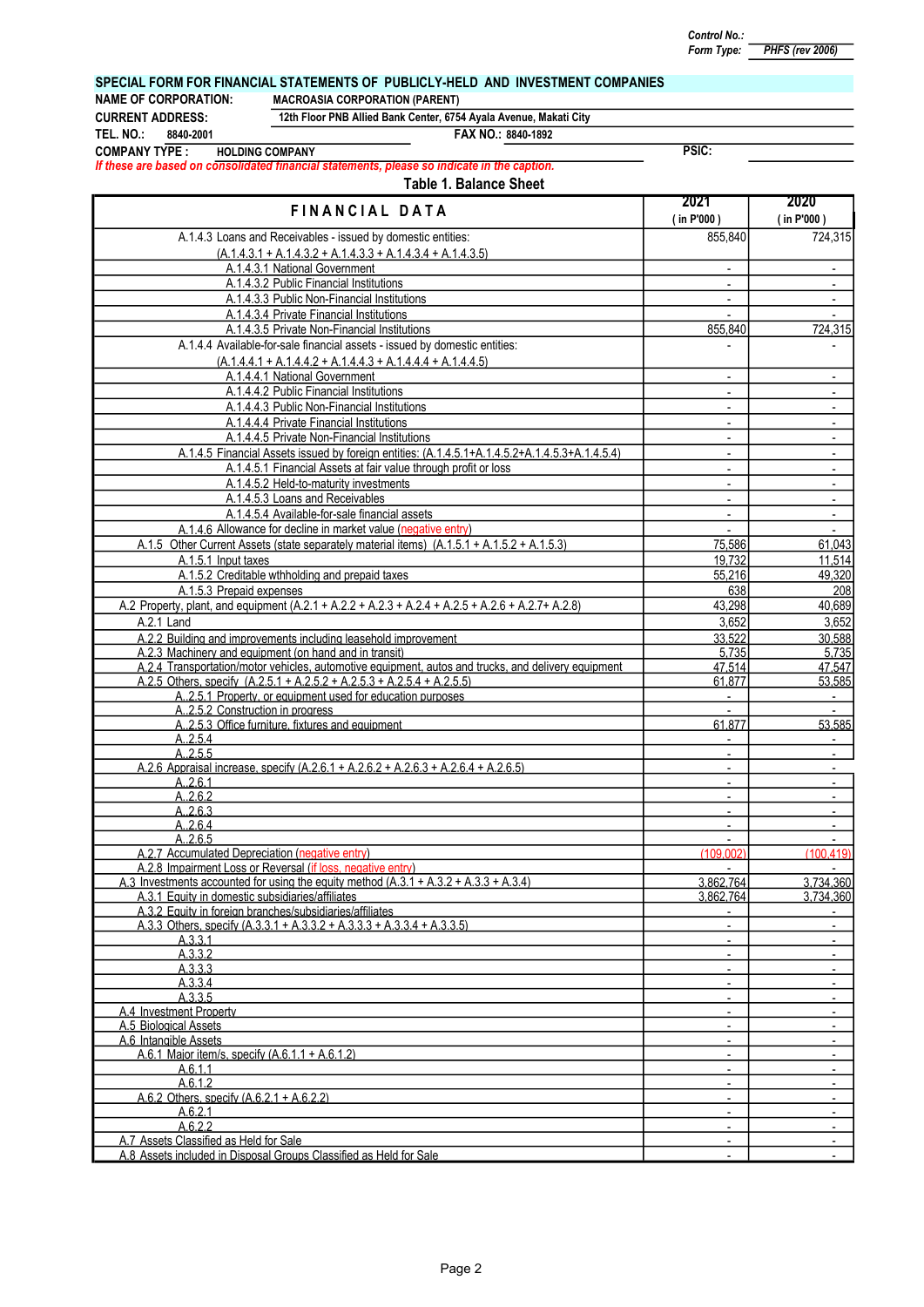PHFS (rev 2006) Control No.: Form Type:

#### FAX NO.: TEL. NO.: 8840-1892 PSIC: 2021 2020<br>(in P'000) (in P'000) n P'000 ) (in P'000 )<br>174,805,688 A.9 Long-term receivables (net of current portion)  $(A.9.1 + A.9.2 + A.9.3)$  174,805,688  $\vert$ 174,805,688 A.9.1.1 **174,805,688** - 2000 - 2000 - 2000 - 2000 - 2000 - 2000 - 2000 - 2000 - 2000 - 2000 - 2000 - 2000 - 2000 -A.9.1.2 - - A.9.1.3 - - - - A.9.2.1 - - A.9.2.2 - - A.9.2.3 - - Allowance for doubtful accounts, net of current portion (negative entry) and the state of the state of current portion (negative entry) A.9.3 A.10.1 CURRENT ADDRESS:<br>TEL. NO.: 8840-200 TEL. NO.: 8840-2001<br>COMPANY TYPE : Deferred charges - net of amortization FINANCIAL DATA A.9.2 From foreign entities, specify (A.9.2.1 + A.9.2.2 + A.9.2.3) A.9.1 From domestic entities, specify  $(A.9.1.1 + A.9.1.2 + A.9.1.3)$ SPECIAL FORM FOR CONSOLIDATED FINANCIAL STATEMENTS OF PUBLICLY-HELD AND INVESTMENT COMPANIES<br>NAME OF CORPORATION: MACROASIA CORPORATION (PARENT) NAME OF CORPORATION: MACROASIA CORPORATION (PARENT) 12th Floor PNB Allied Bank Center, 6754 Ayala Avenue, Makati City If these are based on consolidated financial statements, please so indicate in the caption. HOLDING COMPANY Table 1. Balance Sheet

| A.9.1.1                                                                                                    | 174,805,688              | $\overline{\phantom{a}}$ |
|------------------------------------------------------------------------------------------------------------|--------------------------|--------------------------|
| A.9.1.2                                                                                                    |                          | $\overline{\phantom{a}}$ |
| A.9.1.3                                                                                                    | $\sim$                   | $\sim$                   |
| A.9.2 From foreign entities, specify (A.9.2.1 + A.9.2.2 + A.9.2.3)                                         |                          | $\overline{\phantom{a}}$ |
| A.9.2.1                                                                                                    | $\overline{\phantom{a}}$ | $\sim$                   |
| A.9.2.2                                                                                                    | $\overline{\phantom{a}}$ | $\overline{\phantom{a}}$ |
| A.9.2.3                                                                                                    | $\overline{\phantom{a}}$ | $\sim$                   |
| A.9.3 Allowance for doubtful accounts, net of current portion (negative entry)                             |                          |                          |
| A.10 Other Assets (A.10.1 + A.10.2 + A.10.3 + A.10.4 + A.10.5)                                             | 131,271                  | 98,603                   |
| A.10.1 Deferred charges - net of amortization                                                              | 20,419                   | 20,419                   |
| A.10.2 Deferred Income Tax                                                                                 | $\Omega$                 | $\mathbf{0}$             |
| A.10.3 Advance/Miscellaneous deposits                                                                      | 20,049                   | 1,113                    |
| A.10.4 Others, specify (A.10.4.1 + A.10.4.2 + A.10.4.3 + A.10.4.4+A.10.4.5)                                | 90,803                   | 77.071                   |
| A.10.4.1 Other noncurrent assets                                                                           | 7,664                    | 8,933                    |
| A.10.4.2 FVTOCI                                                                                            | 83,138                   | 68,138                   |
| A.10.4.3                                                                                                   |                          | $\sim$                   |
| A.10.4.4                                                                                                   | $\overline{\phantom{a}}$ | $\sim$                   |
| A.10.4.5                                                                                                   | $\overline{\phantom{a}}$ | $\sim$                   |
| A.10.5 Allowance for write-down of deferred charges/bad accounts (negative entry)                          | $\overline{\phantom{a}}$ | $\sim$                   |
| B. LIABILITIES (B.1 + B.2 + B.3 + B.4 + B.5)                                                               | 367,397                  | 669,874                  |
| B.1 Current Liabilities (B.1.1 + B.1.2 + B.1.3 + B.1.4 + B.1.5 + B.1.6 + B.1.7)                            | 332.136                  | 620.084                  |
| B.1.1 Trade and Other Payables to Domestic Entities                                                        |                          | 609,453                  |
|                                                                                                            | 322,389                  |                          |
| $(B.1.1.1 + B.1.1.2 + B.1.1.3 + B.1.1.4 + B.1.1.5 + B.1.1.6)$                                              |                          |                          |
| B.1.1.1 Loans/Notes Pavables                                                                               | 275,000                  | 500.000                  |
| B.1.1.2 Trade Payables                                                                                     |                          |                          |
| B.1.1.3 Payables to Related Parties                                                                        | $\blacksquare$           | $\sim$                   |
| B.1.1.4 Advances from Directors, Officers, Employees and Principal Stockholders                            |                          |                          |
| B.1.1.5 Accruals, specify material items (B.1.1.5.1 + B.1.1.5.2 + B.1.1.5.3)                               | 4.406                    | 18,484                   |
| B.1.1.5.1 Accrued expenses                                                                                 | 4.406                    | 18,484                   |
| B.1.1.5.2                                                                                                  | $\sim$                   | $\sim$                   |
| B.1.1.5.3                                                                                                  | $\sim$                   | $\sim$                   |
| B.1.1.6 Others, specify (B.1.1.6.1 + B.1.1.6.2 + B.1.1.6.3)                                                | 42,983                   | 90.970                   |
| B.1.1.6.1 Nontrade payable                                                                                 | 6,435                    | 54,189                   |
| B.1.1.6.2 Payable to government agencies                                                                   | 36.547                   | 36,780                   |
| B.1.1.6.3                                                                                                  | $\overline{\phantom{a}}$ | $\sim$                   |
| B.1.2 Trade and Other Payables to Foreign Entities (specify) (B.1.2.1 + B.1.2.2 + B.1.2.3)                 | $\sim$                   | $\sim$                   |
| B.1.2.1                                                                                                    | $\overline{\phantom{a}}$ | $\sim$                   |
| B.1.2.2                                                                                                    | $\sim$                   | $\sim$                   |
| B.1.2.3                                                                                                    | $\overline{\phantom{a}}$ | $\sim$                   |
| B.1.3 Provisions                                                                                           |                          |                          |
| B.1.4 Financial Liabilities (excluding Trade and Other Payables and Provisions)                            | 219                      | 1,103                    |
|                                                                                                            |                          |                          |
| $(B.1.4.1 + B.1.4.2 + B.1.4.3 + B.1.4.4 + B.1.4.5)$                                                        |                          |                          |
| B.1.4.1 Current portion of lease liabilities                                                               | 219                      | 1,103                    |
| B.1.4.2                                                                                                    | $\overline{\phantom{0}}$ | $\overline{\phantom{a}}$ |
| B.1.4.3                                                                                                    | $\overline{\phantom{a}}$ | $\overline{\phantom{a}}$ |
| B.1.4.4                                                                                                    | $\sim$                   | $\sim$                   |
| B.1.4.5                                                                                                    | $\blacksquare$           | $\overline{\phantom{a}}$ |
| B.1.5 Liabilities for Current Tax                                                                          | $\overline{\phantom{a}}$ | $\overline{\phantom{a}}$ |
| B.1.6 Deferred Tax Liabilities                                                                             | $\blacksquare$           | $\blacksquare$           |
| B.1.7 Others, specify (If material, state separately; indicate if the item is payable to public/private or | 9,528                    | 9,528                    |
|                                                                                                            |                          |                          |
| financial/non-financial institutions) $(B.1.7.1 + B.1.7.2 + B.1.7.3 + B.1.7.4 + B.1.7.5 + B.1.7.6)$        |                          |                          |
| Dividends declared and not paid at balance sheet date<br>B.1.7.1                                           | 9,528                    | 9,528                    |
| B.1.7.2 Acceptances Payable                                                                                |                          |                          |
| <b>B.1.7.3</b> Liabilities under Trust Receipts                                                            | $\blacksquare$           | $\overline{\phantom{a}}$ |
| B.1.7.4 Portion of Long-term Debt Due within one year                                                      | $\blacksquare$           | $\blacksquare$           |
| B.1.7.5 Deferred Income                                                                                    | $\overline{\phantom{a}}$ | $\overline{\phantom{a}}$ |
| B.1.7.6 Any other current liability in excess of 5% of Total Current Liabilities, specify:                 | $\blacksquare$           | $\sim$                   |
| B.1.7.6.1                                                                                                  | $\blacksquare$           | $\overline{\phantom{a}}$ |
| B.1.7.6.2                                                                                                  |                          | $\overline{\phantom{a}}$ |
| B.1.7.6.3                                                                                                  | $\overline{\phantom{a}}$ | $\overline{\phantom{a}}$ |
|                                                                                                            |                          |                          |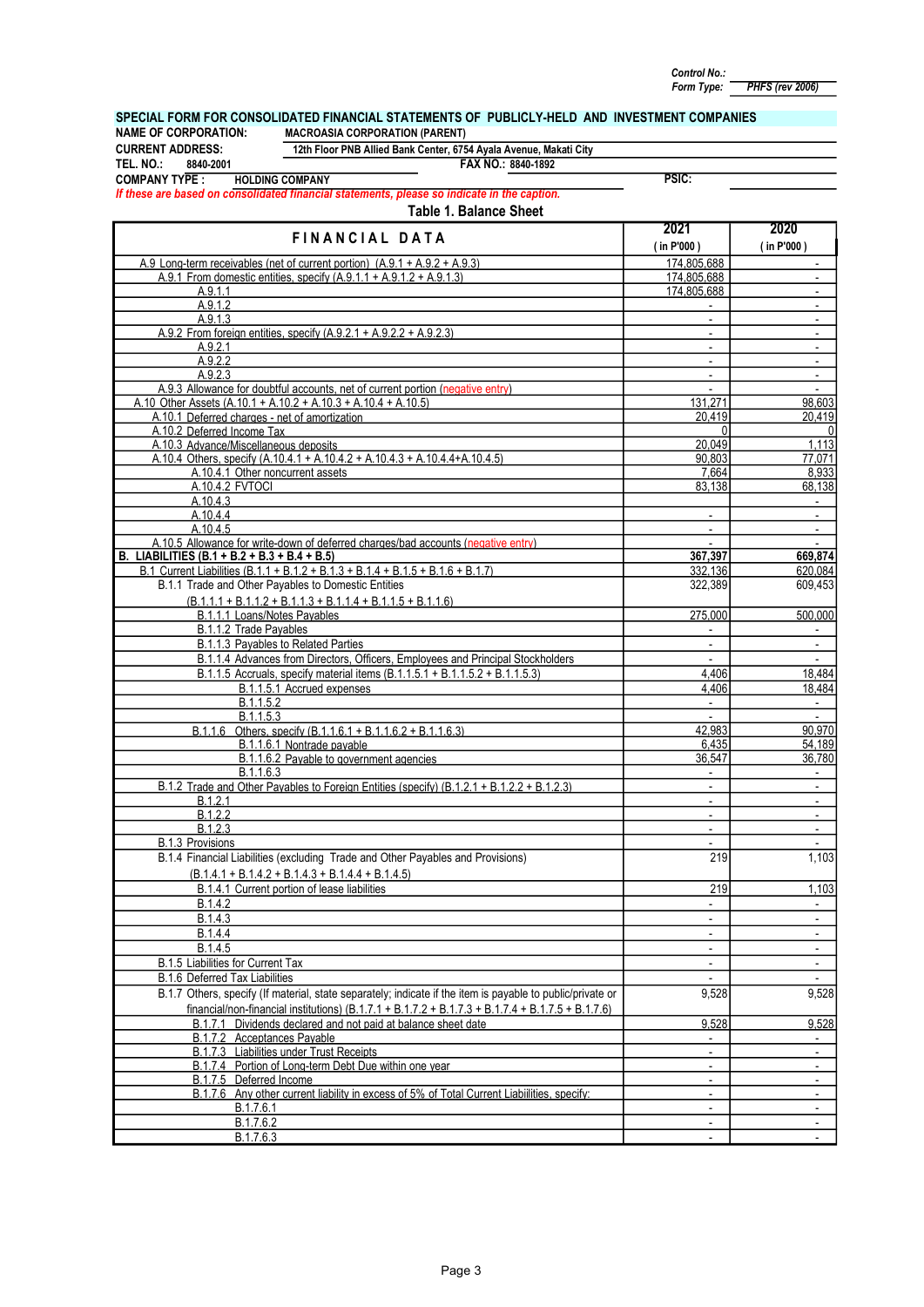PHFS (rev 2006)

# SPECIAL FORM FOR FINANCIAL STATEMENTS OF PUBLICLY-HELD AND INVESTMENT COMPANIES NAME OF CORPORATION: MACROASIA CORPORATION (PARENT)

NAME OF CORPORATION: MACROASIA CORPORATION (PARENT)<br>CURRENT ADDRESS: 12th Floor PNB Allied Bank Center, 67

FAX NO.: TEL. NO.: 8840-2001 8840-1892 CURRENT ADDRESS: 12th Floor PNB Allied Bank Center, 6754 Ayala Avenue, Makati City<br>TEL. NO.: 8840-2001 FAX NO.: 8840-1892

COMPANY TYPE : HOLDING COMPANY

If these are based on consolidated financial statements, please so indicate in the caption.

| <b>FINANCIAL DATA</b>                                                                                     | 2021<br>(in P'000)       | 2020<br>(in P'000) |
|-----------------------------------------------------------------------------------------------------------|--------------------------|--------------------|
| B.2 Long-term Debt - Non-current Interest-bearing Liabilities (B.2.1 + B.2.2 + B.2.3 + B.2.4 + B.2.5)     | ä,                       |                    |
| <b>B.2.1 Domestic Public Financial Institutions</b>                                                       | $\overline{\phantom{a}}$ |                    |
| <b>B.2.2 Domestic Public Non-Financial Institutions</b>                                                   | $\blacksquare$           | $\blacksquare$     |
| <b>B.2.3 Domestic Private Financial Institutions</b>                                                      | $\overline{\phantom{a}}$ | $\sim$             |
| B.2.4 Domestic Private Non-Financial Institutions                                                         | $\blacksquare$           | $\blacksquare$     |
| <b>B.2.5 Foreign Financial Institutions</b>                                                               | $\blacksquare$           | $\blacksquare$     |
| B.3 Indebtedness to Affiliates and Related Parties (Non-Current)                                          | $\blacksquare$           | $\blacksquare$     |
| B.4 Liabilities Included in the Disposal Groups Classified as Held for Sale                               | $\overline{\phantom{a}}$ | $\blacksquare$     |
| B.5 Other Liabilities (B.5.1 + B.5.2)                                                                     | 35.261                   | 49,790             |
| B.5.1 Deferred Tax                                                                                        | 10,544                   | 7,934              |
| B.5.2 Others, specify (B.5.2.1 + B.5.2.2 + B.5.2.3 + B.5.2.4 + B.5.2.5)                                   | 24,718                   | 41,855             |
| B.5.2.1 Accrued retirement benefits payable                                                               | 20,138                   | 35,106             |
| B.5.2.2 Other employee benefits                                                                           | 2,114                    | 4,267              |
| B.5.2.3 Lease liabilities-net of current portion                                                          | 2,466                    | 2,483              |
| B.5.2.4                                                                                                   | $\mathbf{r}$             | $\omega_{\rm c}$   |
| B.5.2.5                                                                                                   |                          |                    |
| C. EQUITY (C.3 + C.4 + C.5 + C.6 + C.7 + C.8 + C.9+C.10)                                                  | 5,448,320                | 5,373,395          |
| C.1 Authorized Capital Stock (no. of shares, par value and total value; show details) (C.1.1+C.1.2+C.1.3) | 2.000.000                | 2.000.000          |
| C.1.1 Common shares                                                                                       | 2,000,000                | 2,000,000          |
| C.1.2 Preferred Shares                                                                                    |                          |                    |
| C.1.3 Others                                                                                              |                          |                    |
| C.2 Subscribed Capital Stock (no. of shares, par value and total value) (C.2.1 + C.2.2 + C.2.3)           | 1,933,306                | 1,933,306          |
| C.2.1 Common shares                                                                                       | 1,933,306                | 1,933,306          |
| C.2.2 Preferred Shares                                                                                    |                          |                    |
| C.2.3 Others                                                                                              |                          |                    |
| C.3 Paid-up Capital Stock (C.3.1 + C.3.2)                                                                 | 1,933,306                | 1,933,306          |
| C.3.1 Common shares                                                                                       | 1,933,306                | 1,933,306          |
| C.3.2 Preferred Shares                                                                                    |                          |                    |
| C.4 Additional Paid-in Capital / Capital in excess of par value / Paid-in Surplus                         | 281,437                  | 281,437            |
| C.5 Minority Interest                                                                                     | $\overline{a}$           | $\overline{a}$     |
| C.6 Others, specify $(C.6.1 + C.6.2 + C.6.3)$                                                             | 15,275                   | 12,953             |
| C.6.1 Available-for-sale investments reserve                                                              | 51,020                   | 38,270             |
| C.6.2 Remeasurement on defined benefit plan                                                               | (35, 745)                | (25, 317)          |
| C.6.3                                                                                                     | $\blacksquare$           | $\blacksquare$     |
| C.7 Appraisal Surplus/Revaluation Increment in Property/Revaluation Surplus                               |                          |                    |
| C.8 Retained Earnings (C.8.1 + C.8.2)                                                                     | 3,677,720                | 3,605,117          |
| C.8.1 Appropriated                                                                                        | 850,000                  | 850.000            |
| C.8.2 Unappropriated                                                                                      | 2,827,720                | 2,755,117          |
| C.9 Head / Home Office Account (for Foreign Branches only)                                                |                          |                    |
| C.10 Cost of Stocks Held in Treasury (negative entry)                                                     | (459, 418)               | (459, 418)         |
| TOTAL LIABILITIES AND EQUITY (B + C)                                                                      | 5,815,718                | 6,043,269          |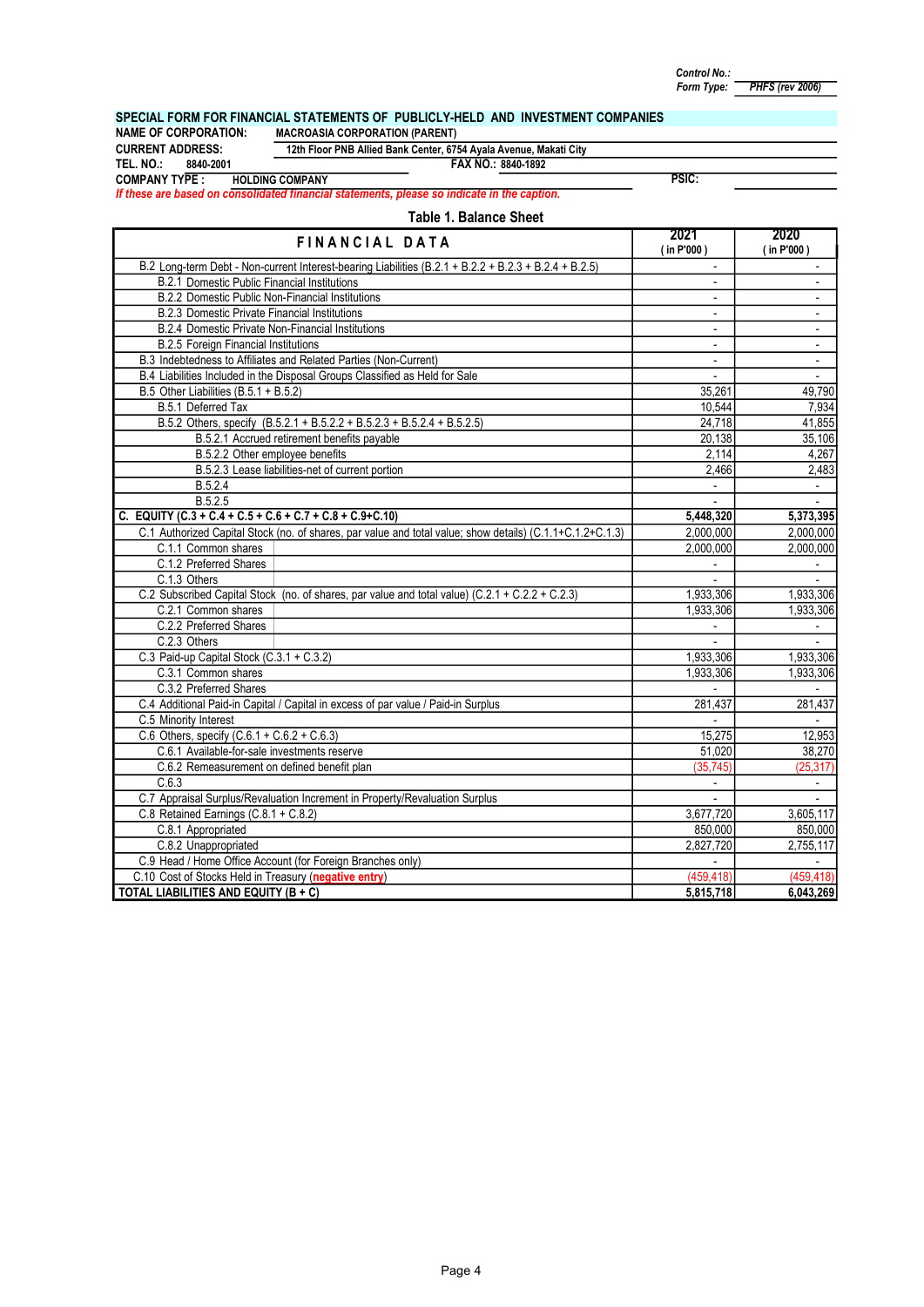#### PHFS (rev 2006)

### SPECIAL FORM FOR FINANCIAL STATEMENTS OF PUBLICLY-HELD AND INVESTMENT COMPANIES

NAME OF CORPORATION: MACROASIA CORPORATION (PARENT)

8840-2001

CURRENT ADDRESS: 12th Floor PNB Allied Bank Center, 6754 Ayala Avenue, Makati City

TEL. NO.: 8840-2001 8840-2001 8840-1892

COMPANY TYPE : HOLDING COMPANY

PSIC:

If these are based on consolidated financial statements, please so indicate in the caption.

#### Table 2. Income Statement

| FINANCIAL DATA                                                                           | 2021                     | 2020                         | 2019                     |
|------------------------------------------------------------------------------------------|--------------------------|------------------------------|--------------------------|
|                                                                                          | (in P'000)               | (in P'000)                   | (in P'000)               |
| A. REVENUE / INCOME (A.1 + A.2 + A.3)                                                    | 303,478                  | 937,104                      | 2,093,909                |
| A.1 Net Sales or Revenue / Receipts from Operations (manufacturing,                      |                          |                              |                          |
| mining, utilities, trade, services, etc.) (from Primary Activity)                        |                          |                              |                          |
| A.2 Share in the Profit or Loss of Associates and Joint Ventures accounted for           | $\blacksquare$           | $\blacksquare$               |                          |
| A.3 Other Revenue (A.3.1 + A.3.2 + A.3.3 + A.3.4 + A.3.5)                                | 56,418                   | 22,675                       | 202,198                  |
| A.3.1 Rental Income from Land and Buildings                                              | $\overline{a}$           | $\blacksquare$               |                          |
| A.3.2 Receipts from Sale of Merchandise (trading) (from Secondary Activity)              | ÷.                       | $\mathbb{L}^+$               | $\mathbf{r}$             |
| A.3.3 Sale of Real Estate or other Property and Equipment                                | $\overline{\phantom{a}}$ | $\blacksquare$               | $\blacksquare$           |
| A.3.4 Royalties, Franchise Fees, Copyrights (books, films, records, etc.)                |                          | $\overline{\phantom{a}}$     |                          |
| A.3.5 Others, specify (A.3.5.1 + A.3.5.2 + A.3.5.3 + A.3.5.4 + A.3.5.5 +                 | 56,418                   | 22,675                       | 202,198                  |
| $A.3.5.6 + A.3.5.7 + A.3.5.8$                                                            |                          |                              |                          |
| A.3.5.1 Rental Income, Equipment                                                         | 3,600                    | $\blacksquare$               |                          |
| A.3.5.2 Service fee                                                                      | 52,818                   | 22,675                       | 202,198                  |
| A.3.5.3                                                                                  |                          |                              |                          |
| A.3.5.4                                                                                  | $\blacksquare$           | $\blacksquare$               | $\blacksquare$           |
| A.3.5.5                                                                                  |                          | $\overline{\phantom{a}}$     |                          |
| A.3.5.6                                                                                  |                          | $\overline{\phantom{a}}$     |                          |
| A.3.5.7                                                                                  |                          | $\blacksquare$               |                          |
| A.3.5.8                                                                                  | $\blacksquare$           | $\mathbf{L}$                 | $\blacksquare$           |
| A.4 Other Income (non-operating) $(A.4.1 + A.4.2 + A.4.3 + A.4.4)$                       | 247,060                  | 914,429                      | 1,891,711                |
| A.4.1 Interest Income                                                                    | 2,451                    | 6,161                        | 5,868                    |
| A.4.2 Dividend Income                                                                    | $\Omega$                 | 963,262                      | 970,038                  |
| A.4.3 Gain / (Loss) from selling of Assets, specify                                      | $\Omega$                 | $\Omega$                     | 886,776                  |
| $(A.4.3.1 + A.4.3.2 + A.4.3.3 + A.4.3.4)$<br>A.4.3.1 Gain on sale of investment in stock |                          |                              | 886,776                  |
| A.4.3.2                                                                                  |                          | $\overline{\phantom{0}}$     |                          |
| A.4.3.3                                                                                  | $\blacksquare$           | $\blacksquare$               | $\overline{\phantom{a}}$ |
| A.4.3.4                                                                                  |                          | $\blacksquare$               |                          |
| A.4.4 Others, specify                                                                    | 244,609                  | (54, 993)                    | 29,029                   |
| $(A.4.4.1 + A.4.4.2 + A.4.4.3 + A.4.4.4)$                                                |                          |                              |                          |
| A.4.4.1 Gain / (Loss) on Foreign Exchange                                                | 22,752                   | (55,027)                     | 28,465                   |
| A.4.4.2 Loss on sale of AFS investments                                                  |                          |                              |                          |
| A.4.4.3 Other income                                                                     | 221,858                  | 34                           | 564                      |
| A.4.4.4                                                                                  |                          |                              |                          |
| B. COST OF GOODS SOLD $(B.1 + B.2 + B.3)$                                                | $\blacksquare$           | $\blacksquare$               | $\blacksquare$           |
| B.1 Cost of Goods Manufactured (B.1.1 + B.1.2 + B.1.3 + B.1.4 + B.1.5)                   |                          | $\blacksquare$               | $\blacksquare$           |
| <b>B.1.1 Direct Material Used</b>                                                        | $\overline{a}$           | $\blacksquare$               | $\overline{\phantom{a}}$ |
| B.1.2 Direct Labor                                                                       | $\blacksquare$           | $\blacksquare$               | $\mathbf{r}$             |
| B.1.3 Other Manufacturing Cost / Overhead                                                | $\blacksquare$           | $\blacksquare$               | $\overline{\phantom{a}}$ |
| B.1.4 Goods in Process, Beginning                                                        |                          | $\overline{\phantom{a}}$     | $\overline{\phantom{a}}$ |
| B.1.5 Goods in Process, End (negative entry)                                             |                          |                              |                          |
| B.2 Finished Goods, Beginning                                                            |                          |                              |                          |
| B.3 Finished Goods, End (negative entry)                                                 |                          | $\overline{\phantom{0}}$     |                          |
| C. COST OF SALES $(C.1 + C.2 + C.3)$                                                     | $\blacksquare$           | $\overline{\phantom{a}}$     |                          |
| C.1 Purchases                                                                            | ۰                        | $\qquad \qquad \blacksquare$ |                          |
| C.2 Merchandise Inventory, Beginning                                                     | $\blacksquare$           | $\overline{\phantom{a}}$     |                          |
| C.3 Merchandise Inventory, End (negative entry)                                          |                          | $\blacksquare$               |                          |
| D. GROSS PROFIT (A - B - C)                                                              | 303,478                  | 937,104                      | 2,093,909                |

NOTE: Pursuant to SRC Rule 68.1 (as amended in Nov. 2005), for fiscal years ending December 31, 2005 up to November 30, 2006, a comparative format of only two (2) years may be filed to give temporary relief for covered companies as the more complex PFRSs will be applied for the first time in these year end periods. After these first time applications, the requirement of three (3) year comparatives shall resume for year end reports beginning December 31, 2006 and onwards.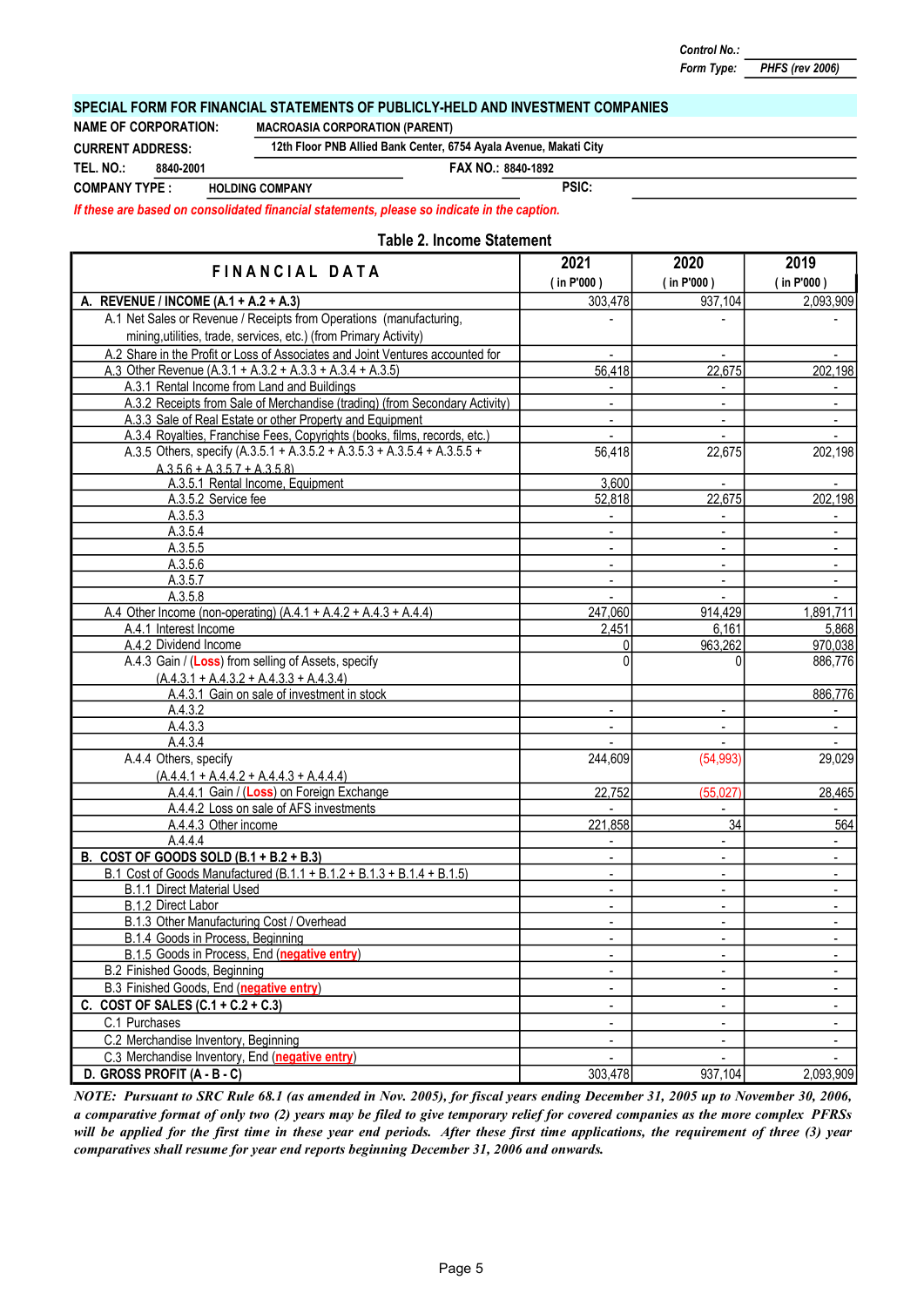Control No.:

PHFS (rev 2006) Form Type:

## SPECIAL FORM FOR FINANCIAL STATEMENTS OF PUBLICLY-HELD AND INVESTMENT COMPANIES

FAX NO.: 8840-1892 PSIC: 12th Floor PNB Allied Bank Center, 6754 Ayala Avenue, Makati City TEL. NO.: COMPANY TYPE : HOLDING COMPANY CURRENT ADDRESS: 8840-2001 NAME OF CORPORATION: MACROASIA CORPORATION (PARENT)

If these are based on consolidated financial statements, please so indicate in the caption.

| <b>Table 2. Income Statement</b>                                                                                 |                          |                       |                    |  |  |
|------------------------------------------------------------------------------------------------------------------|--------------------------|-----------------------|--------------------|--|--|
| <b>FINANCIAL DATA</b>                                                                                            | 2021<br>(in P'000)       | 2020<br>$($ in P'000) | 2019<br>(in P'000) |  |  |
| E. OPERATING EXPENSES $(E.1 + E.2 + E.3 + E.4)$                                                                  | 207,781                  | 280,258               | 320,870            |  |  |
| E.1 Selling or Marketing Expenses                                                                                |                          |                       |                    |  |  |
| E.2 Administrative Expenses                                                                                      | $\blacksquare$           |                       | $\blacksquare$     |  |  |
| E.3 General Expenses                                                                                             | 191,794                  | 257,927               | 264,277            |  |  |
| E.4 Other Expenses, specify (E.4.1 + E.4.2 + E.4.3 + E.4.4 + E.4.5 + E.4.6 +<br>$E.4.7 + E.4.8 + E.4.9 + E.4.10$ | 15,986                   | 22,331                | 56,594             |  |  |
| E.4.1 Education-related expenditures                                                                             |                          |                       | $\blacksquare$     |  |  |
| E.4.2 Mining expenses                                                                                            | 2,442                    | 6,251                 | 13,437             |  |  |
| E.4.3 Others-net                                                                                                 | 13,545                   | 16,081                | 43,157             |  |  |
| E.4.4                                                                                                            |                          |                       |                    |  |  |
| E.4.5                                                                                                            | ÷                        |                       | $\overline{a}$     |  |  |
| E.4.6                                                                                                            | ä,                       | $\blacksquare$        | $\blacksquare$     |  |  |
| E.4.7                                                                                                            | ÷                        |                       | $\blacksquare$     |  |  |
| E.4.8                                                                                                            | ÷                        |                       | $\blacksquare$     |  |  |
| E.4.9                                                                                                            | ÷                        | $\blacksquare$        | $\blacksquare$     |  |  |
| E.4.10                                                                                                           |                          |                       |                    |  |  |
| F. FINANCE COSTS $(F.1 + F.2 + F.3 + F.4 + F.5)$                                                                 | 21,696                   | 29,027                | 8,340              |  |  |
| F.1 Interest on Short-Term Promissory Notes                                                                      | 21,696                   | 29,027                | 8,340              |  |  |
| F.2 Interest on Long-Term Promissory Notes                                                                       |                          |                       | $\blacksquare$     |  |  |
| F.3 Interest on bonds, mortgages and other long-term loans                                                       | ä,                       |                       | $\blacksquare$     |  |  |
| F.4 Amortization                                                                                                 | $\overline{\phantom{0}}$ |                       |                    |  |  |
| F.5 Other interests, specify (F.5.1 + F.5.2 + F.5.3 + F.5.4 + F.5.5)                                             | ä,                       |                       | $\overline{a}$     |  |  |
| F.5.1                                                                                                            | $\frac{1}{2}$            | $\blacksquare$        | $\blacksquare$     |  |  |
| F.5.2                                                                                                            | ÷                        | $\blacksquare$        | $\blacksquare$     |  |  |
| F.5.3                                                                                                            | $\overline{\phantom{0}}$ |                       |                    |  |  |
| F.5.4                                                                                                            | ÷                        | $\overline{a}$        | $\blacksquare$     |  |  |
| F.5.5                                                                                                            | ÷.                       |                       |                    |  |  |
| G. NET INCOME (LOSS) BEFORE TAX (D - E - F)                                                                      | 74,001                   | 627,819               | 1,764,699          |  |  |
| H. INCOME TAX EXPENSE (negative entry)                                                                           | (1, 398)                 | (1,683)               | (5,624)            |  |  |
| <b>INCOME(LOSS) AFTER TAX</b><br>L.                                                                              | 72,603                   | 626,136               | 1,759,074          |  |  |
| J. Amount of (i) Post-Tax Profit or Loss of Discontinued Operations; and (ii)                                    |                          |                       |                    |  |  |
| Post-Tax Gain or Loss Recognized on theMeasurement of Fair Value less                                            |                          |                       |                    |  |  |
| Cost to Sell or on the Disposal of the Assets or Disposal Group(s)                                               |                          |                       |                    |  |  |
| constituting the Discontinued Operation (if any)                                                                 |                          |                       |                    |  |  |
| J.1                                                                                                              |                          |                       |                    |  |  |
| J.2                                                                                                              | $\blacksquare$           | $\blacksquare$        | $\blacksquare$     |  |  |
| K. PROFIT OR LOSS ATTRIBUTABLE TO MINORITY INTEREST                                                              | ٠                        |                       | ٠                  |  |  |
| PROFIT OR LOSS ATTRIBUTABLE TO EQUITY HOLDERS OF THE PARENT<br>L                                                 | 72,603                   | 626,136               | 1,759,074          |  |  |
| M. EARNINGS (LOSS) PER SHARE                                                                                     |                          |                       |                    |  |  |
| M.1 Basic                                                                                                        | 0.04                     | 0.33                  | 0.92               |  |  |
| M.2 Diluted                                                                                                      |                          |                       |                    |  |  |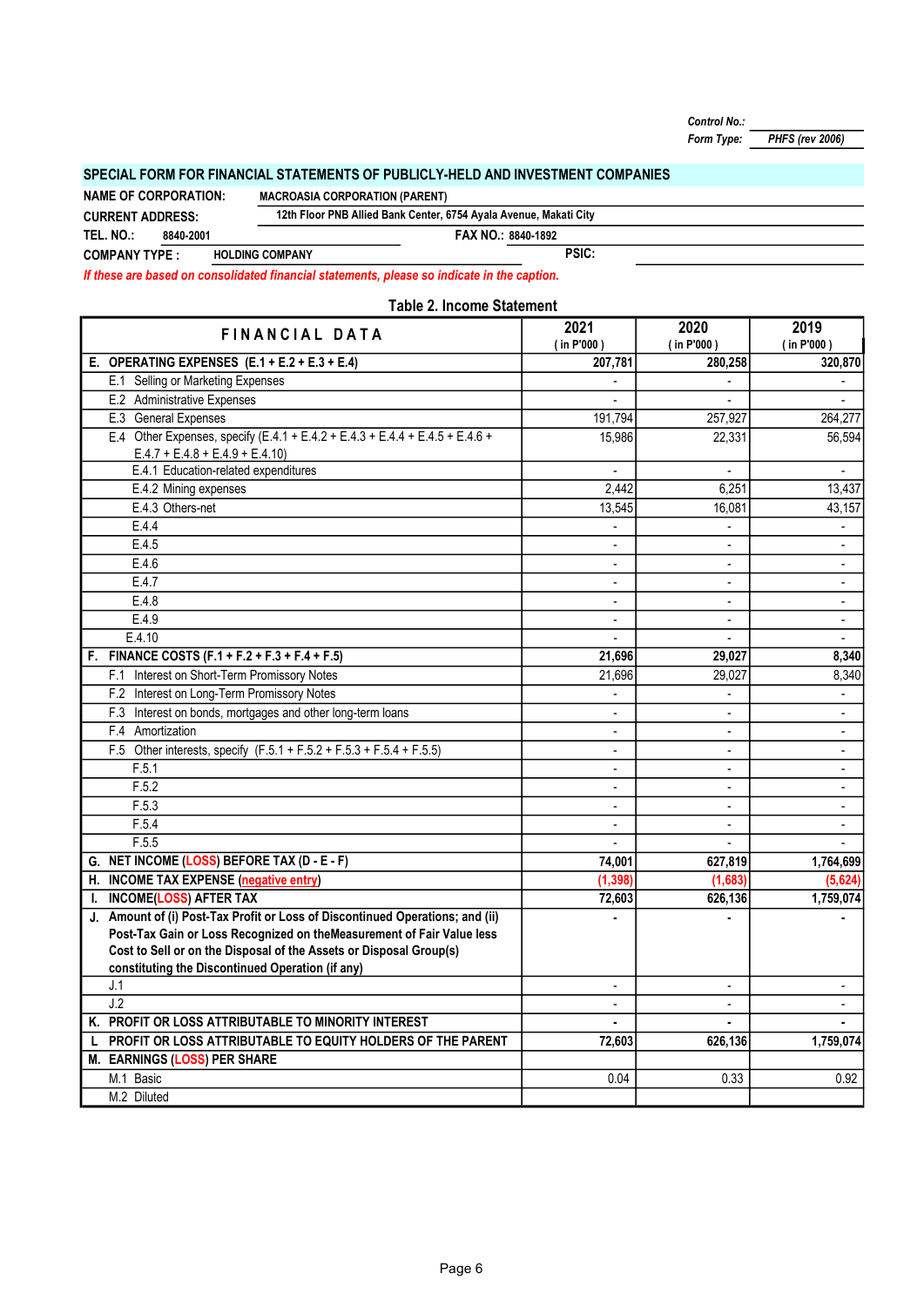| Control No.: |                        |
|--------------|------------------------|
| Form Type:   | <b>PHFS (rev 2006)</b> |

|                                                     | SPECIAL FORM FOR FINANCIAL STATEMENTS OF PUBLICLY-HELD AND INVESTMENT COMPANIES             |              |  |  |  |  |
|-----------------------------------------------------|---------------------------------------------------------------------------------------------|--------------|--|--|--|--|
| NAME OF CORPORATION: MACROASIA CORPORATION (PARENT) |                                                                                             |              |  |  |  |  |
| <b>CURRENT ADDRESS:</b>                             | 12th Floor PNB Allied Bank Center, 6754 Ayala Avenue, Makati City                           |              |  |  |  |  |
| TEL. NO.:<br>8840-2001                              | FAX NO.: 8840-1892                                                                          |              |  |  |  |  |
| <b>COMPANY TYPE HOLDING COMPANY</b>                 |                                                                                             | <b>PSIC:</b> |  |  |  |  |
|                                                     | If these are based on consolidated financial statements, please so indicate in the caption. |              |  |  |  |  |

#### Table 3. Cash Flow Statements

| FINANCIAL DATA                                                                                                                      | 2021<br>$($ in P'000 $)$  | 2020<br>(in P'000)        | 2019<br>(in P'000)  |  |
|-------------------------------------------------------------------------------------------------------------------------------------|---------------------------|---------------------------|---------------------|--|
| <b>CASH FLOWS FROM OPERATING ACTIVITIES</b>                                                                                         |                           |                           |                     |  |
| Net Income (Loss) Before Tax and Extraordinary Items                                                                                | 74.002                    | 627,819                   | 1,764,699           |  |
| Adjustments to Reconcile Net Income to Net Cash Provided by Operating Activities                                                    |                           |                           |                     |  |
| Depreciation                                                                                                                        | 16,252                    | 25,348                    | 16.091              |  |
| Amortization, specify<br>Others, specify:<br>Dividend income                                                                        |                           | (963, 262)                | (970.038)           |  |
| Unrealized foreign exchange loss (gain)                                                                                             | (4.488)                   | 1,853                     | 780                 |  |
| Interest income                                                                                                                     | (2.451)                   | (6.161)                   | (5.868)             |  |
| Retirement benefit cost                                                                                                             | 5,104                     | 18.031                    | 3.699               |  |
| Interest expense                                                                                                                    | 21.696                    | 29,027                    | 8,340               |  |
| Loss on sale of AFS investment                                                                                                      | $\mathbb{Z}^{\mathbb{Z}}$ | $\mathcal{L}$             | $\sim$              |  |
| Provision for accumulating leave credits                                                                                            | (2.154)                   | 1,248                     | 1,291               |  |
| Gain on sale of NCI in investment in subsidiary<br>Write-down of Property, Plant, and Equipment                                     | $\overline{a}$            | $\mathbb{Z}^{\mathbb{Z}}$ | (886.776)<br>$\sim$ |  |
| Changes in Assets and Liabilities:                                                                                                  |                           |                           |                     |  |
| Decrease (Increase) in:                                                                                                             |                           |                           |                     |  |
| Receivables                                                                                                                         | 31,075                    | (37,076)                  | (64, 197)           |  |
| Inventories                                                                                                                         |                           |                           |                     |  |
| <b>Other Current Assets</b>                                                                                                         | (8.963)                   | (7.846)                   | (14, 317)           |  |
| Refundable deposits and other noncurrent assets                                                                                     | (18.937)                  | (35)                      | $\sim$              |  |
| Accounts payable and accrued expenses                                                                                               | (62,065)                  | 51,975                    | 15,774              |  |
| Others, specify: Interest received                                                                                                  | 1.472                     | 6,157                     | 4.959               |  |
| Contributions to plan assets                                                                                                        | (30, 500)<br>(21.483)     | (6, 200)                  | (16,000)            |  |
| Interest paid<br>Payment in accumulating leave credit                                                                               | $\sim$                    | (31,066)<br>$\sim$        | (5, 383)<br>$\sim$  |  |
| Income and Other Taxes Payable                                                                                                      | (7, 987)                  | (1.867)                   | (4,640)             |  |
| Increase (Decrease) in:                                                                                                             |                           |                           |                     |  |
| <b>Trade and Other Payables</b>                                                                                                     |                           |                           |                     |  |
| Income and Other Taxes Payable                                                                                                      | ä,                        | $\mathbb{Z}^{\mathbb{Z}}$ | $\sim$              |  |
| Others, specify:                                                                                                                    |                           |                           |                     |  |
|                                                                                                                                     |                           |                           |                     |  |
|                                                                                                                                     |                           |                           |                     |  |
| A. Net Cash Provided by (Used in) Operating Activities (sum of above rows)                                                          | (9.426)                   | (292.052)                 | (151, 586)          |  |
| <b>CASH FLOWS FROM INVESTING ACTIVITIES</b>                                                                                         |                           |                           |                     |  |
| (Increase) Decrease in Long-Term Receivables<br>(Increase) Decrease in Investment                                                   | L.                        | $\mathbf{r}$              |                     |  |
| Reductions/(Additions) to Property, Plant, and Equipment                                                                            | (18,050)                  | (507)                     | (50, 671)           |  |
| Others, specify Additional (payments of) advances from (to) subsidiaries                                                            | (436.035)                 | (309.661)                 | (380.305)           |  |
| Proceed from disposal of PPE                                                                                                        | 457                       |                           |                     |  |
| Payment for Invesment in subsidiary                                                                                                 | $\overline{\phantom{a}}$  |                           |                     |  |
| Dividend received                                                                                                                   | ä,                        | 963,262                   | 992,706             |  |
| Proceed from sale of Debt securities                                                                                                | $\blacksquare$            |                           |                     |  |
| Payment received from subsidiaries                                                                                                  | $\sim$                    | $\sim$                    | $\sim$              |  |
| Payment for investment in associate                                                                                                 | ä,                        | $\mathbb{Z}^{\mathbb{Z}}$ | (853.799)           |  |
| Proceeds from sale of NCI in investment in subsidiary<br>B. Net Cash Provided by (Used in) Investing Activities (sum of above rows) | $\mathbf{r}$<br>(453.627) | 653,094                   | 899,295<br>607.225  |  |
| <b>CASH FLOWS FROM FINANCING ACTIVITIES</b>                                                                                         |                           |                           |                     |  |
| Proceeds from:                                                                                                                      |                           |                           |                     |  |
| Loans                                                                                                                               |                           |                           |                     |  |
| Long-term Debt                                                                                                                      | $\mathbf{r}$              | $\sim$                    | $\mathbf{r}$        |  |
| <b>Issuance of Securities</b>                                                                                                       |                           |                           |                     |  |
| Availment of notes payable<br>Others, specify:                                                                                      |                           |                           | 500,000             |  |
|                                                                                                                                     | ä,                        | $\sim$                    |                     |  |
|                                                                                                                                     | ä,                        | $\mathbb{Z}^+$            | $\omega$            |  |
| Payments of:<br>(Loans)                                                                                                             |                           |                           |                     |  |
| (Long-term Debt)                                                                                                                    | ä,                        | $\mathbf{r}$              | ä,                  |  |
| (Stock Subscriptions)                                                                                                               | ÷.                        | ×.                        | $\blacksquare$      |  |
| Others, specify (negative entry):                                                                                                   |                           |                           |                     |  |
| (Notes Payable)                                                                                                                     | (225,000)                 | $\tilde{\phantom{a}}$     | (85,000)            |  |
| (Dividends paid)                                                                                                                    |                           |                           | (317, 601)          |  |
| (Acquisition of Treasury Shares)                                                                                                    |                           | (32.591)                  | (250.445)           |  |
| Lease liabilities                                                                                                                   | (1, 114)                  | (4,710)                   | (5, 574)            |  |
| Interest and financing charges                                                                                                      |                           | (357)                     | (561)               |  |
| C. Net Cash Provided by (Used in) Financing Activities (sum of above rows)                                                          | (226, 114)                | (37, 659)                 | (159.181)           |  |
| <b>Effect of Exchange Rate Changes</b><br>NET INCREASE IN CASH AND CASH EQUIVALENTS (A + B + C)                                     | 4,488                     | (1,853)<br>321,529        | (780)<br>295,678    |  |
| Cash and Cash Equivalents                                                                                                           | (684, 679)                |                           |                     |  |
| Beginning of year                                                                                                                   | 904,680                   | 583,150                   | 287,472             |  |
| End of year                                                                                                                         | 220,000                   | 904,680                   | 583,150             |  |

NOTE: Pursuant to SRC Rule 68.1 (as amended in Nov. 2005), for fiscal years ending December 31, 2005 up to November 30, 2006, a comparative format of only two (2) years may be filed to give temporary relief for covered companies as the more complex PFRSs will be applied for the first time in these year end periods. After these first time applications, the requirement of three (3) year comparatives shall resume for year end reports beginning December 31, 2006 and onwards.